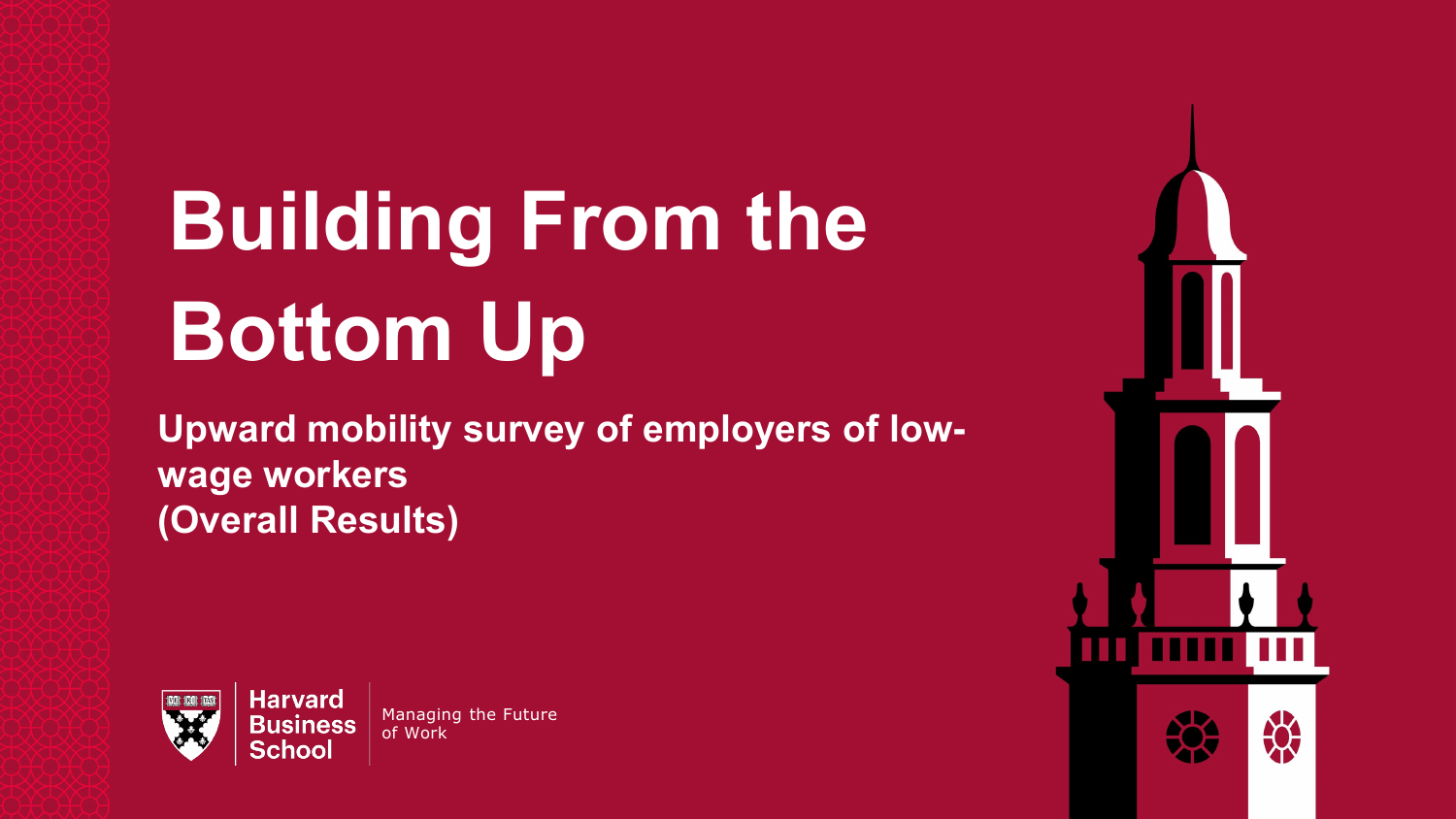# **Notes** Employer Survey – Overall

Source: "Upward Mobility Survey of Employers of Low-Wage Workers in the U.S.," September–November 2020, Project on Managing the Future of Work, Harvard Business School.

#### *Introduction:*

This deck represents the overall results from an online survey of 1,150 U.S. employers of low-wage workers conducted September–November 2020 by the Project on Managing the Future of Work at Harvard Business School. The survey questionnaire is also available on our website.

#### *Please direct inquiries to:*

Manjari Raman, [mraman@hbs.edu](mailto:mraman@hbs.edu)

#### *Preferred citation:*

"Upward Mobility Survey of Employers of Low-Wage Workers in the U.S.," September–November 2020, Project on Managing the Future of Work, Harvard Business School.

#### *General notes:*

- Numbers may not sum to 100% due to rounding. All numbers are rounded to the nearest integer. However, the data is recorded to two decimal places – thus some data points labeled "0%" may be nonzero but rounded down.
- For the purposes of this survey, we define low-wage employees as full-time or part-time employees who earn hourly wages that are 200% or below the federal poverty threshold. Depending on which part of the country they work in, these employees typically earn wages around \$7 per hour (or approximately \$14,000 per year) to \$20 per hour (or approximately \$40,000 per year).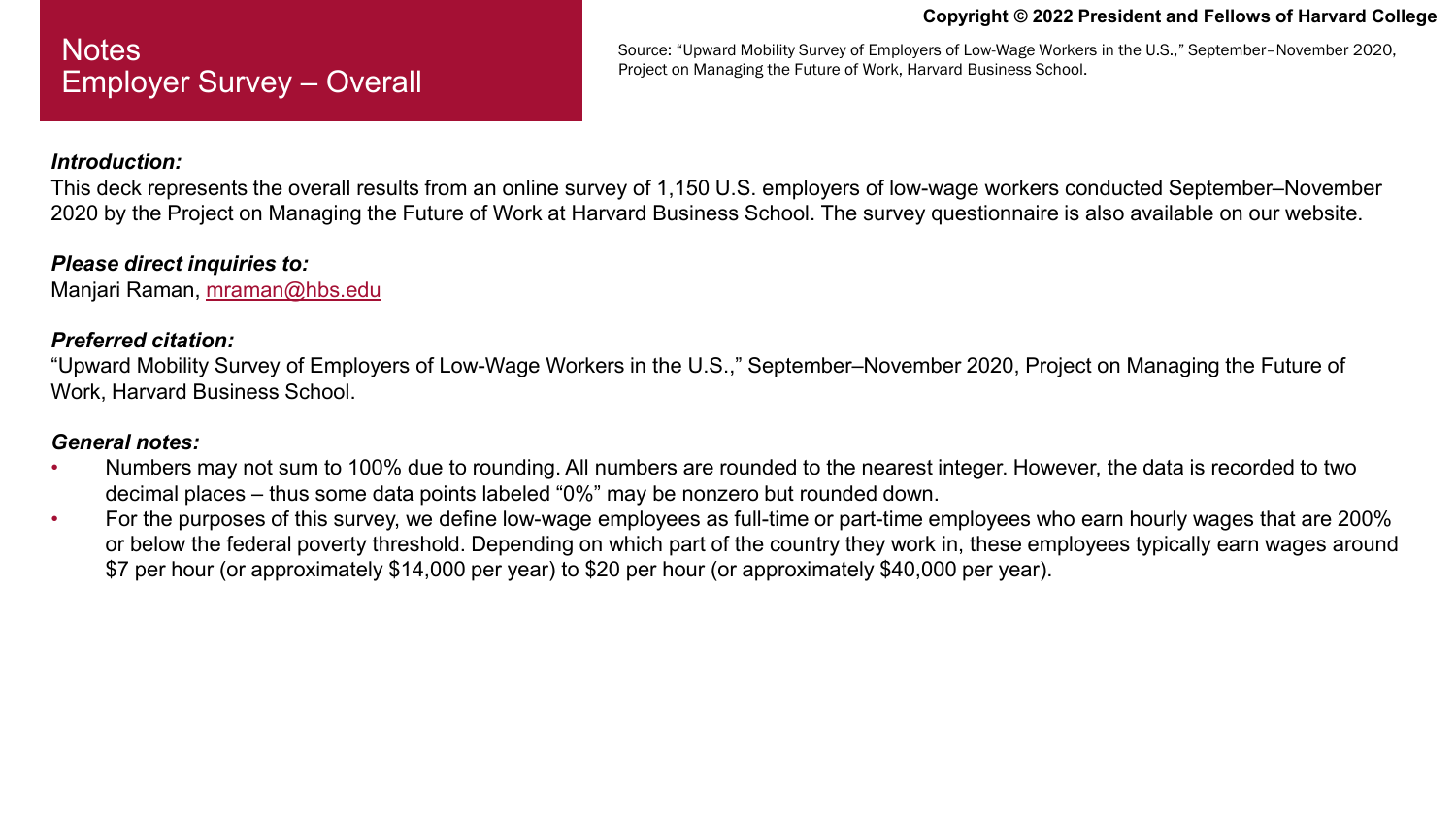

Source: "Upward Mobility Survey of Employers of Low-Wage Workers in the U.S.," September–November 2020, Project on Managing the Future of Work, Harvard Business School.

# A1. Prior to COVID-19, in January 2020, which of the following best described your employment status?



■ Full-time (35 or more hours per week)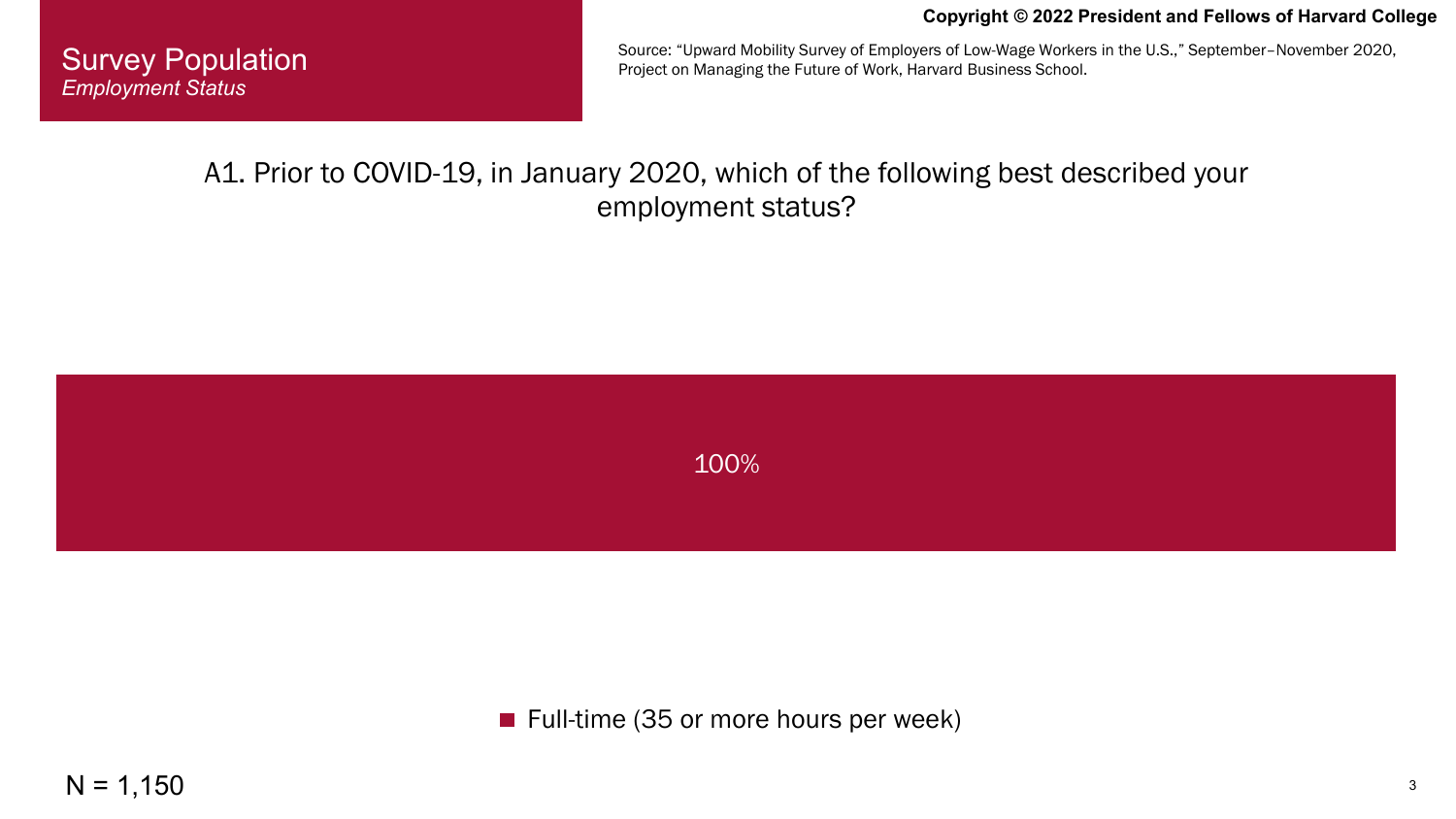

Source: "Upward Mobility Survey of Employers of Low-Wage Workers in the U.S.," September–November 2020, Project on Managing the Future of Work, Harvard Business School.

# A2. Prior to COVID-19, in January 2020, what was your job title? (Pick the closest)

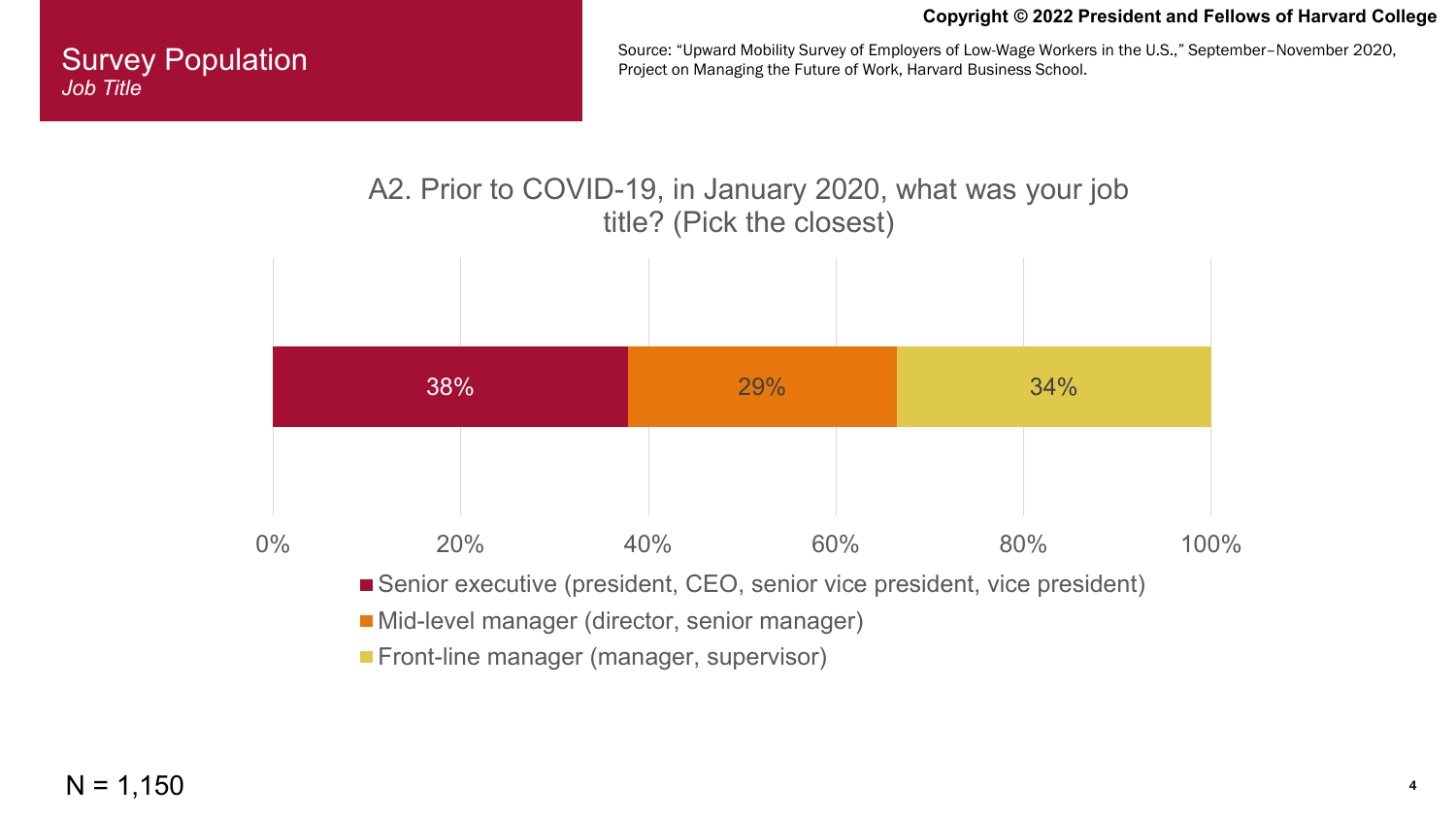

Source: "Upward Mobility Survey of Employers of Low-Wage Workers in the U.S.," September–November 2020, Project on Managing the Future of Work, Harvard Business School.

# A3: Prior to COVID-19, in January 2020, how many employees did your company have?

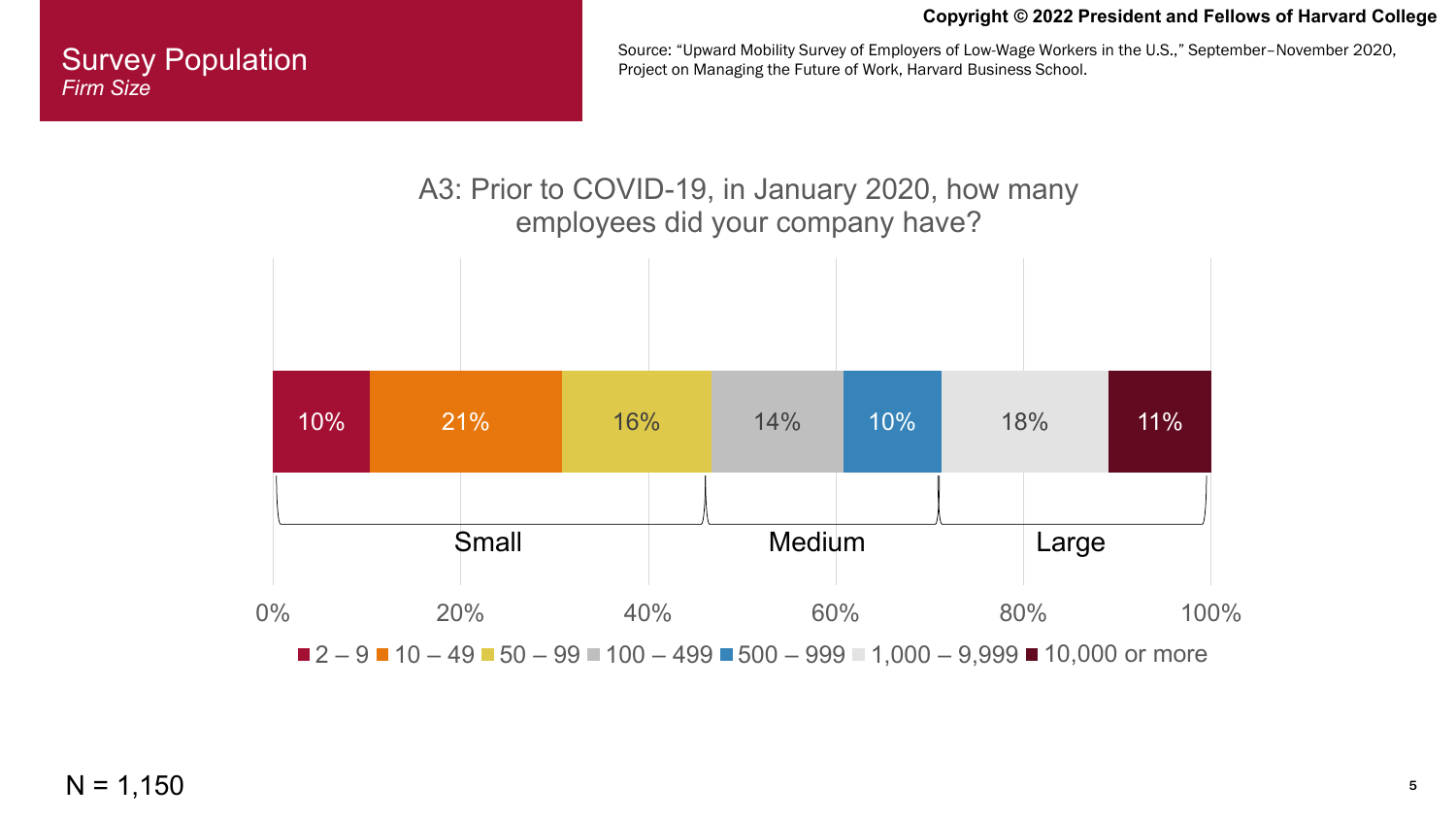

Source: "Upward Mobility Survey of Employers of Low-Wage Workers in the U.S.," September–November 2020, Project on Managing the Future of Work, Harvard Business School.

# A4. Prior to COVID-19, in January 2020, did your company have employees in the United States?

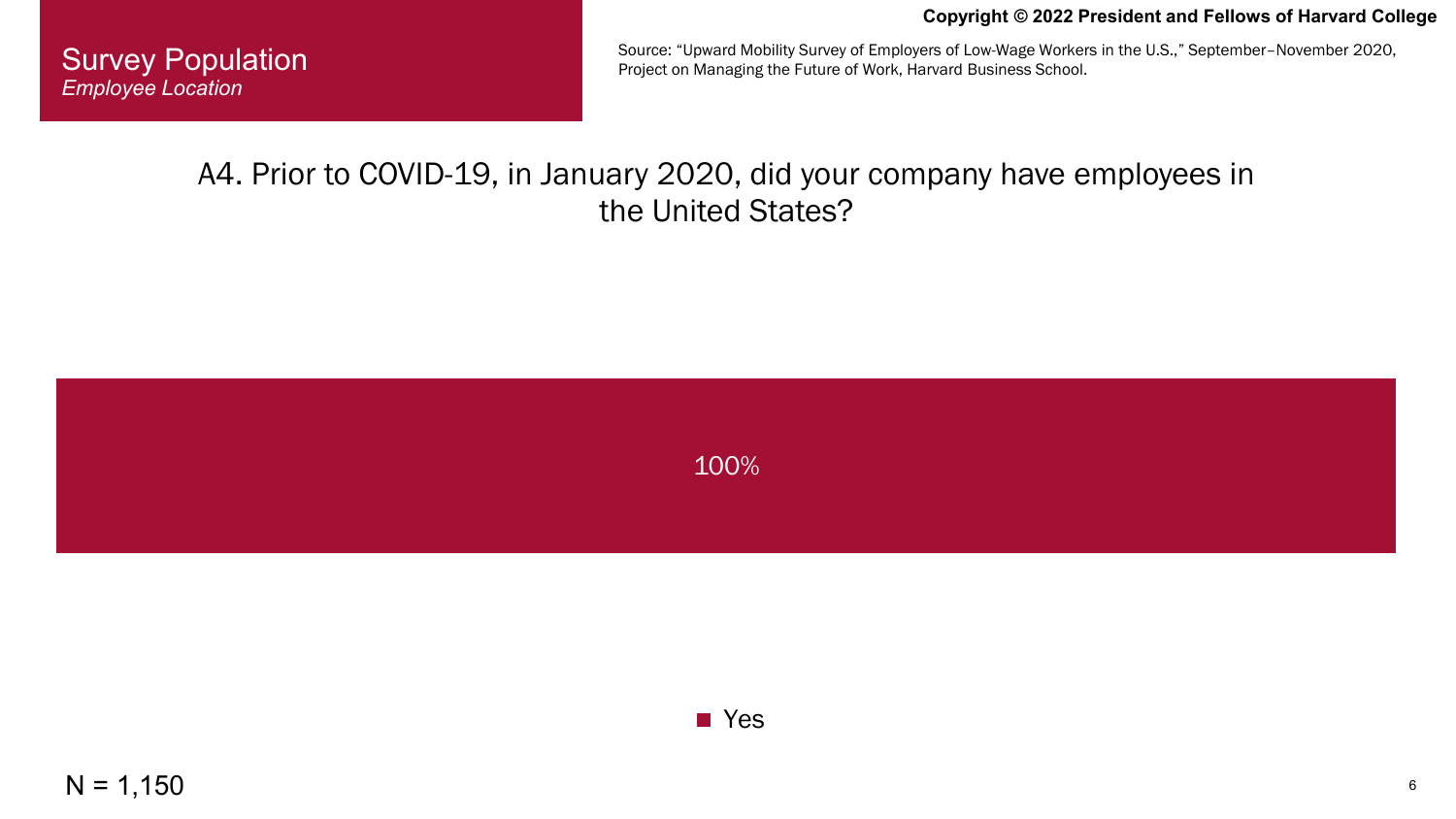Source: "Upward Mobility Survey of Employers of Low-Wage Workers in the U.S.," September–November 2020, Project on Managing the Future of Work, Harvard Business School.

# A5. Is your business a:



 $N = 1,150$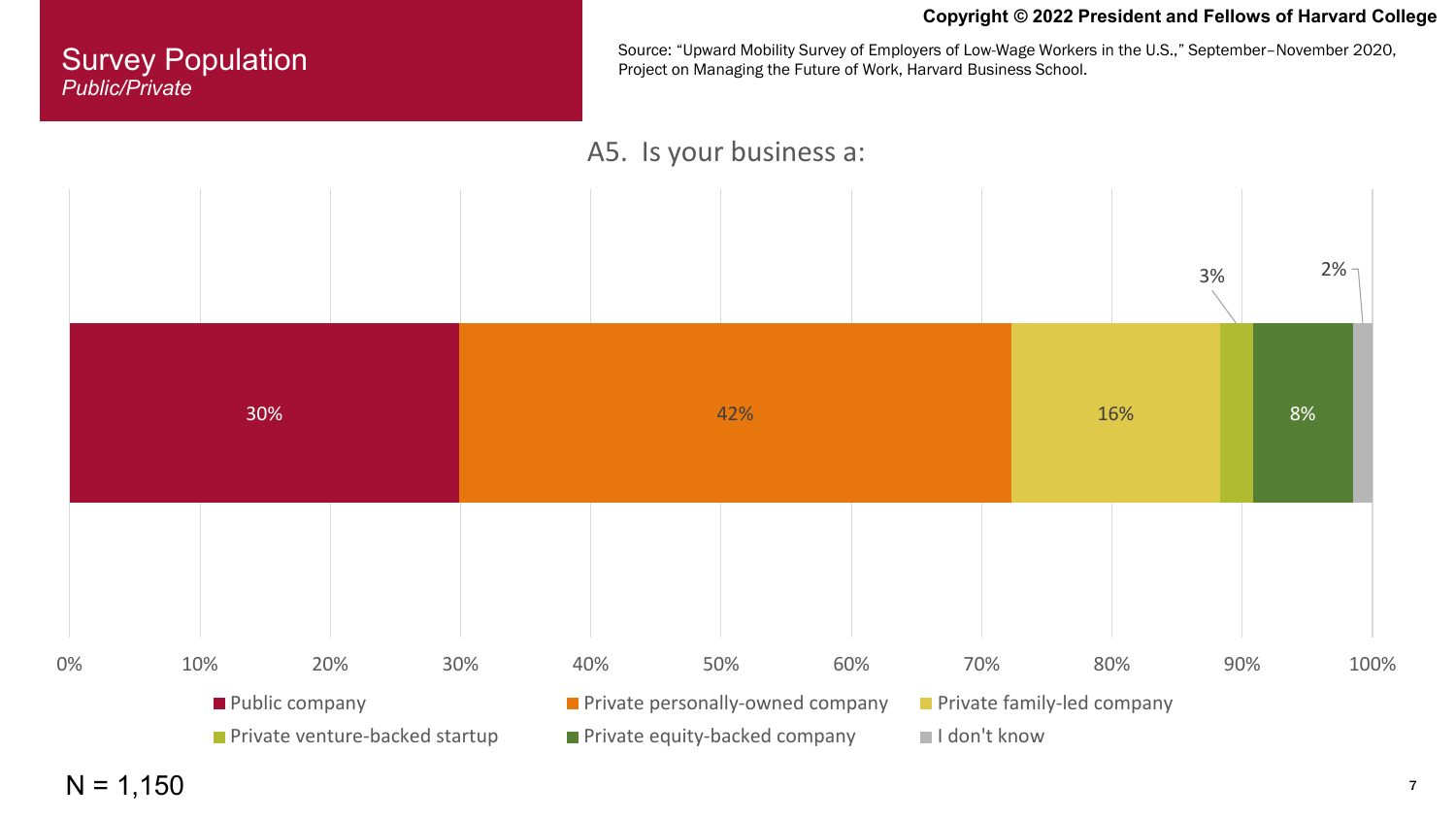

Source: "Upward Mobility Survey of Employers of Low-Wage Workers in the U.S.," September–November 2020, Project on Managing the Future of Work, Harvard Business School.

A6. Using this definition of low-wage employees, did your company have any low-wage employees prior to COVID-19, in January 2020?

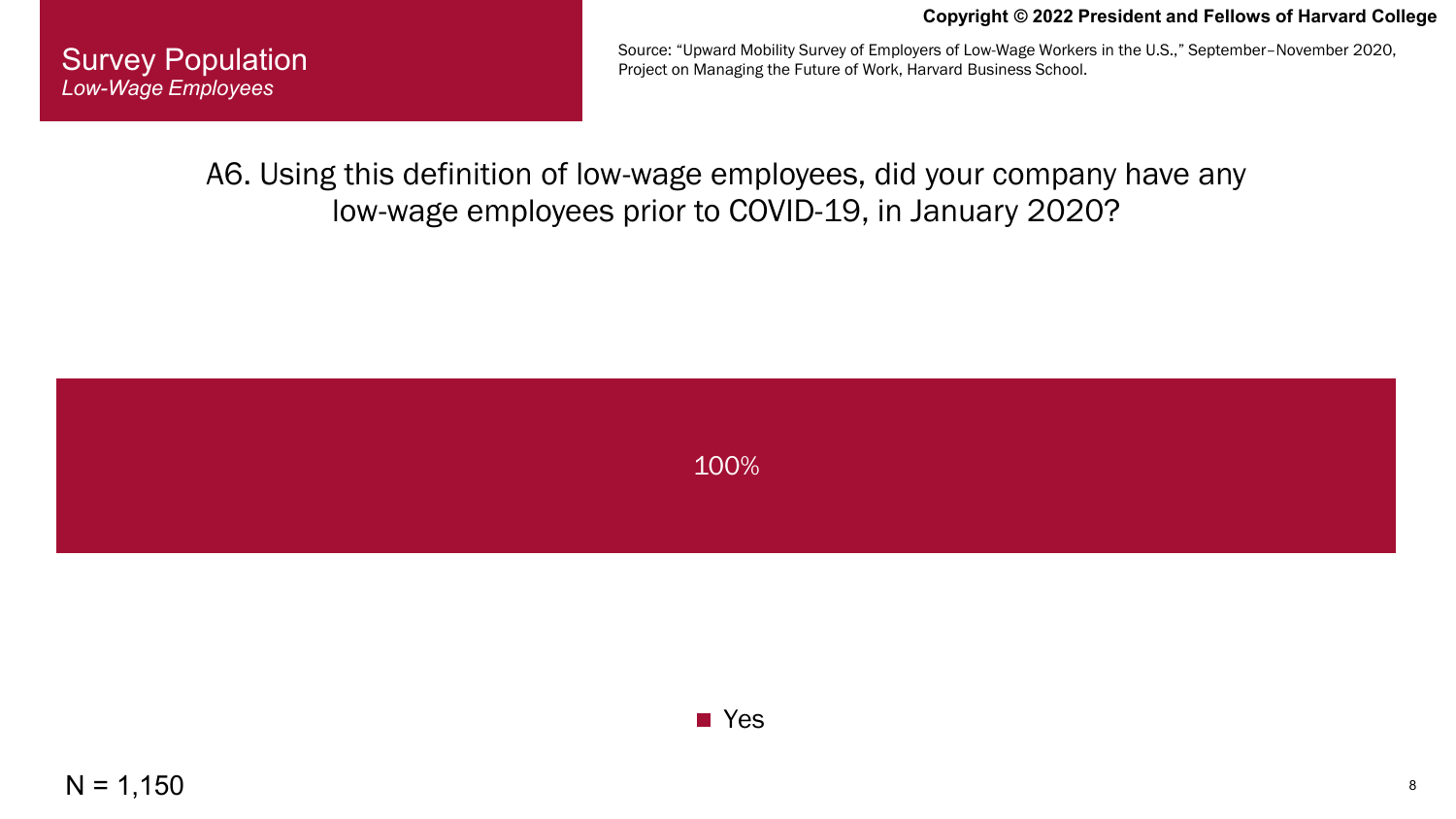Source: "Upward Mobility Survey of Employers of Low-Wage Workers in the U.S.," September–November 2020, Project on Managing the Future of Work, Harvard Business School.

# A7: What percentage of your full-time employees are low-wage employees?

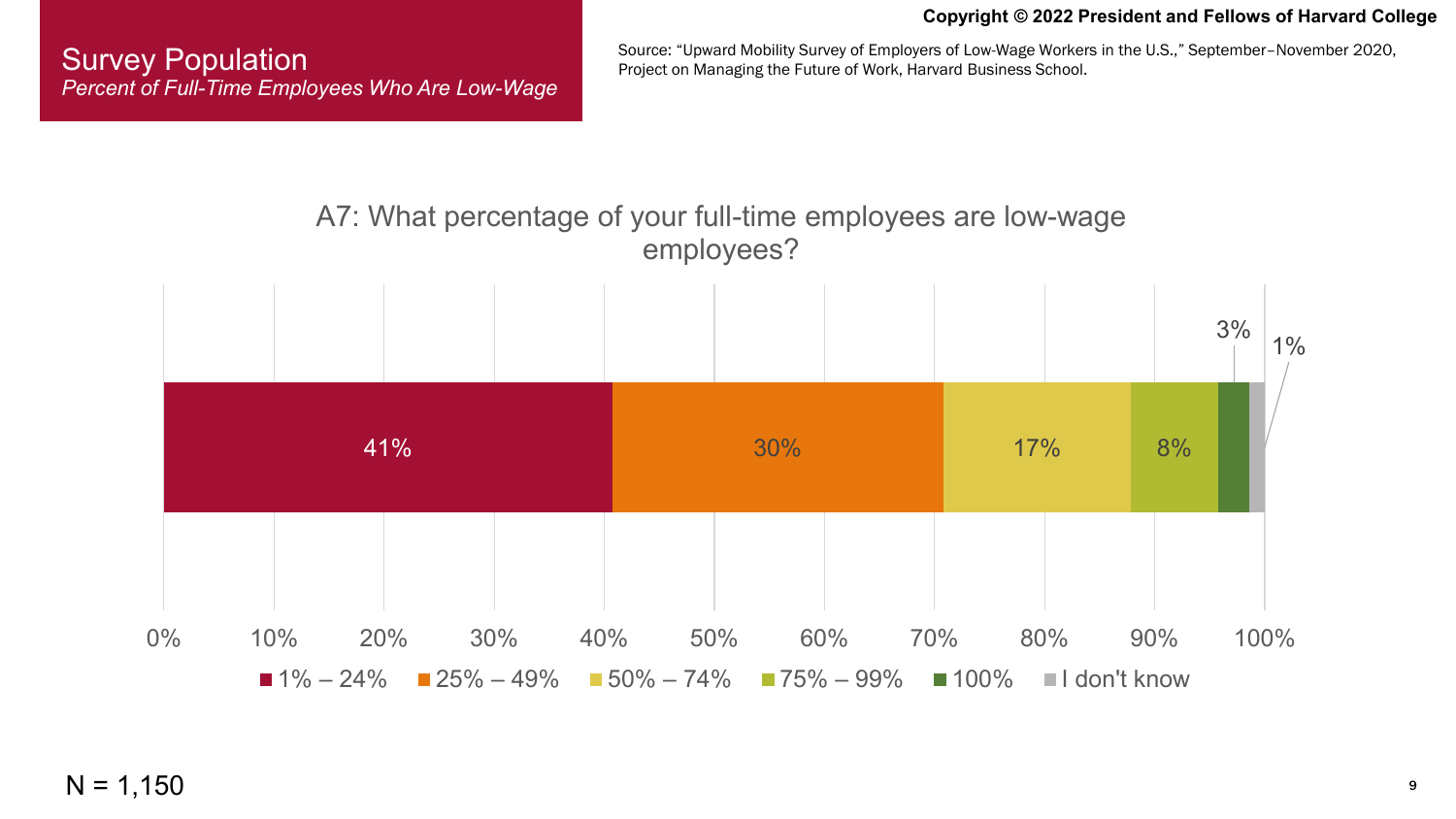Source: "Upward Mobility Survey of Employers of Low-Wage Workers in the U.S.," September–November 2020, Project on Managing the Future of Work, Harvard Business School.

# A8. What percentage of your company's low-wage workforce and total workforce consist of part-time employees?

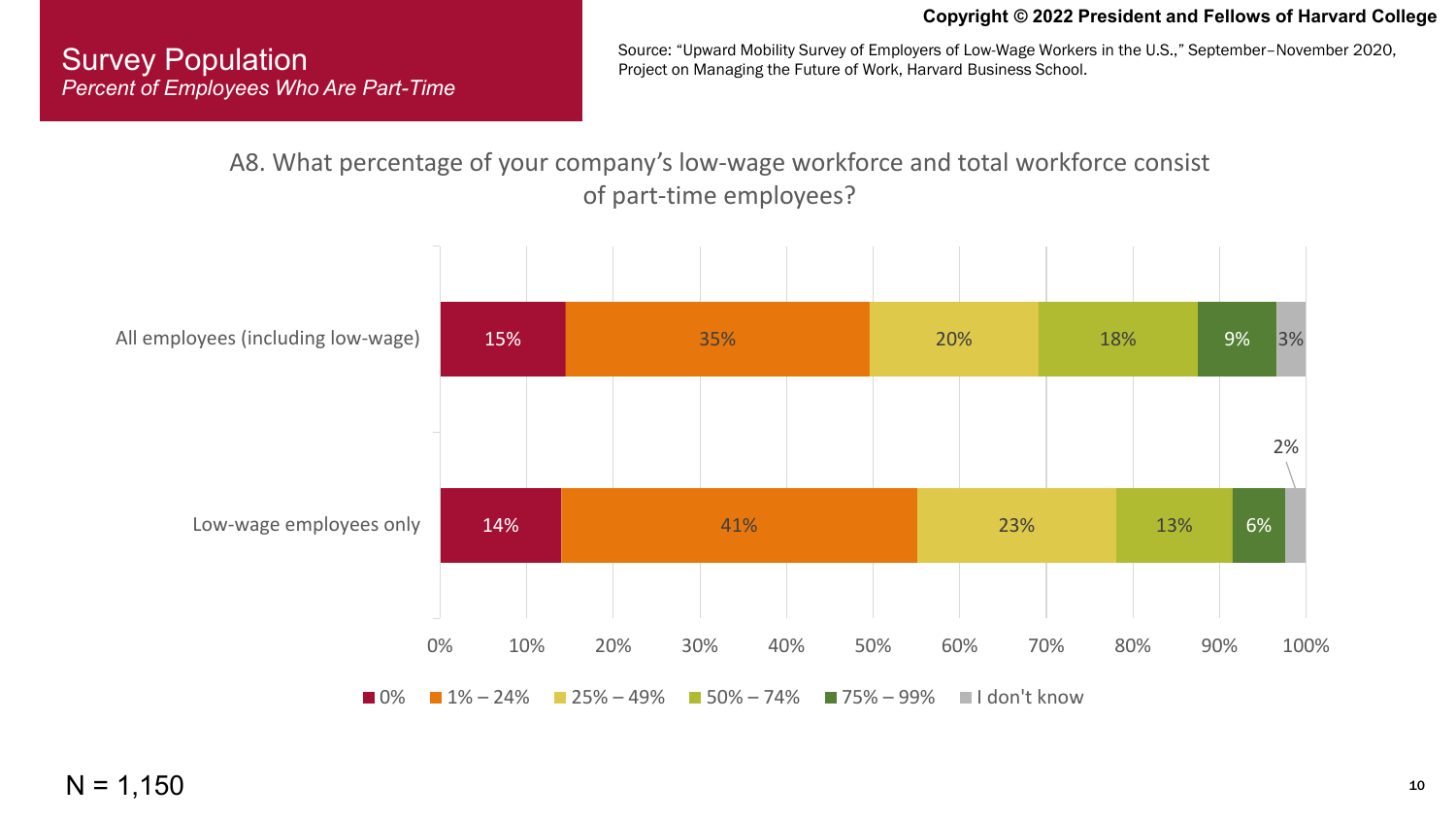Source: "Upward Mobility Survey of Employers of Low-Wage Workers in the U.S.," September–November 2020, Project on Managing the Future of Work, Harvard Business School.

A9. What is the average hourly wage of your low-wage employees?

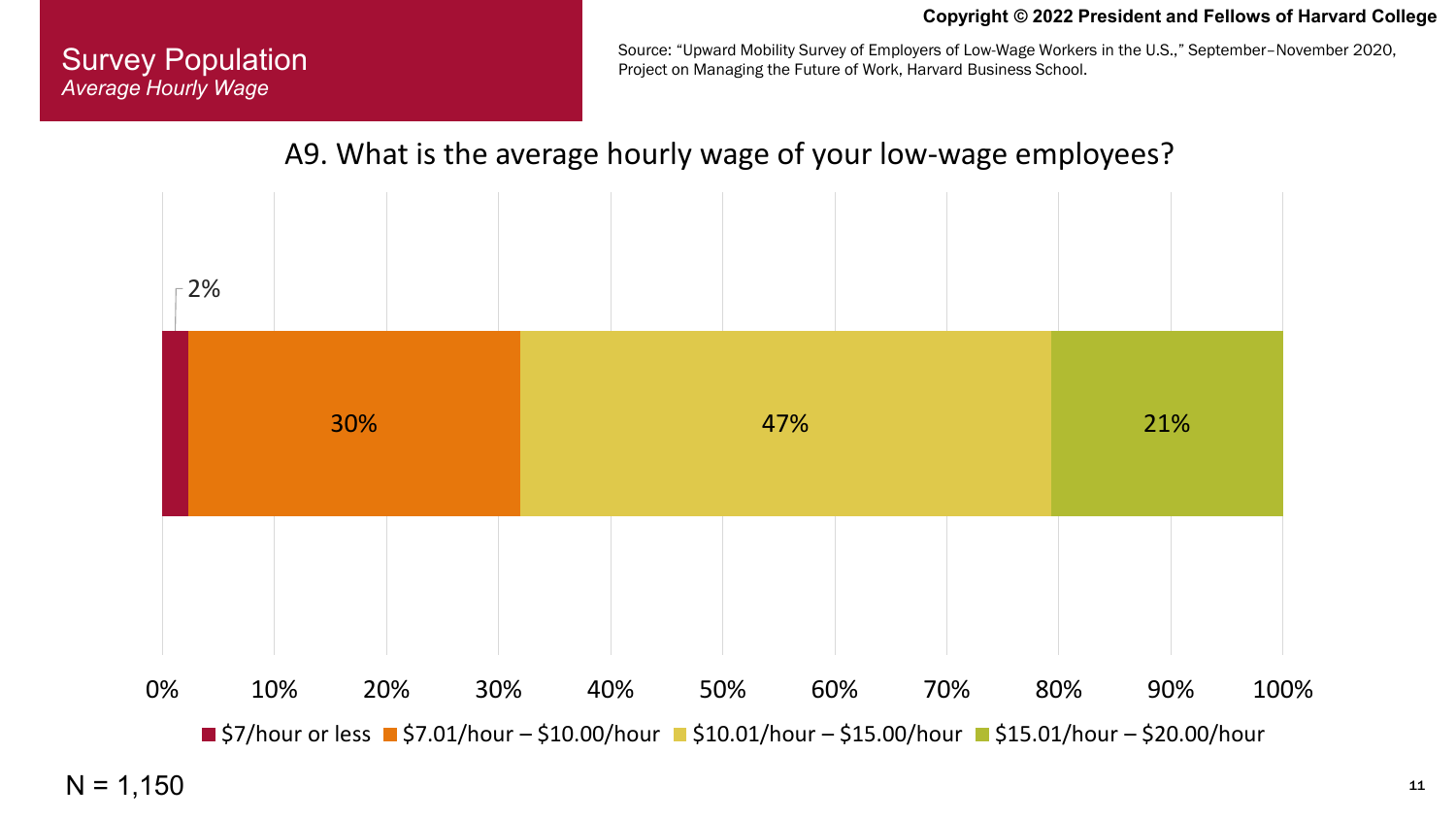Source: "Upward Mobility Survey of Employers of Low-Wage Workers in the U.S.," September–November 2020, Project on Managing the Future of Work, Harvard Business School.

A10. Prior to COVID-19, in January 2020, were you primarily employed in a human resources function?

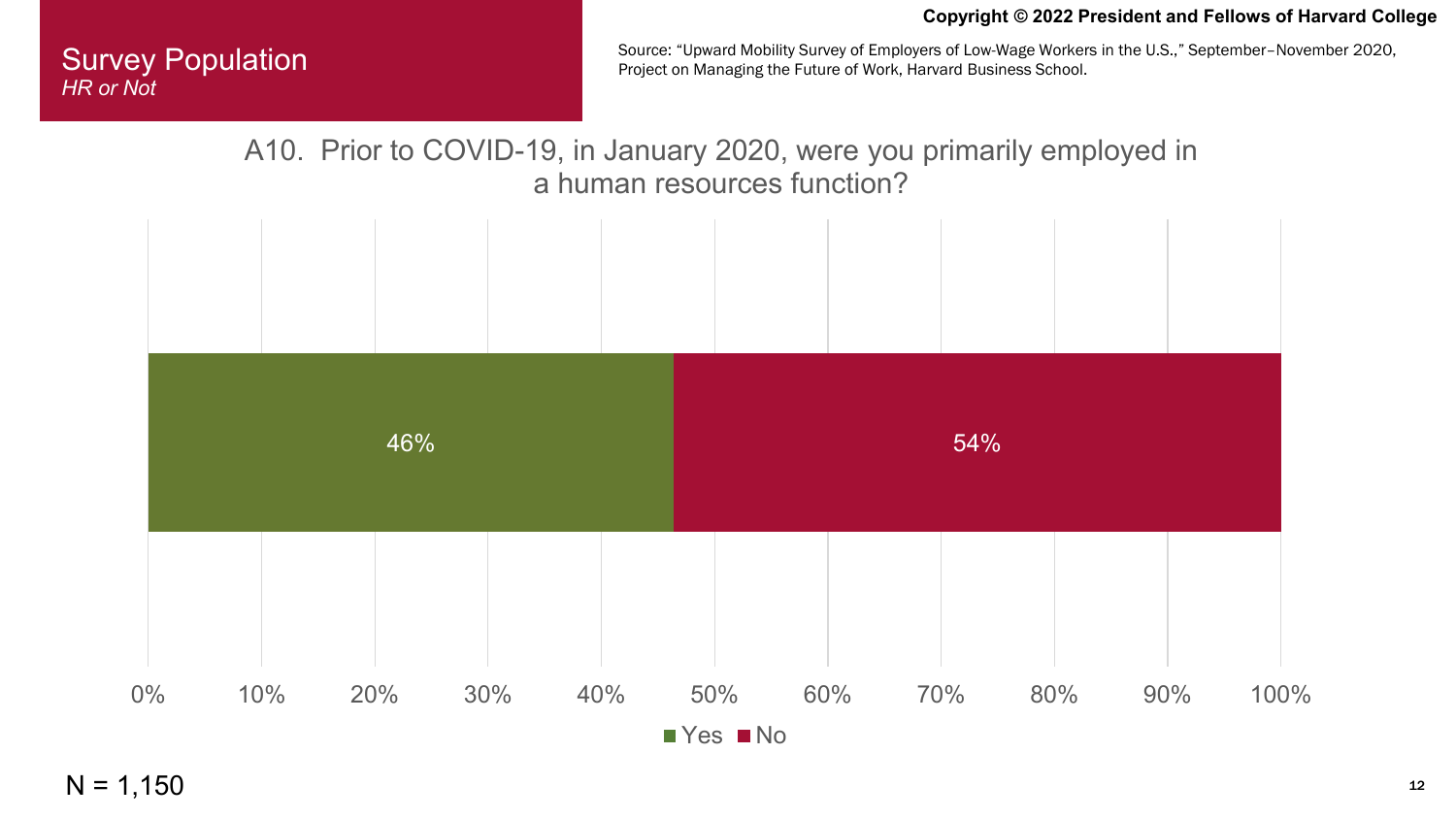Source: "Upward Mobility Survey of Employers of Low-Wage Workers in the U.S.," September–November 2020, Project on Managing the Future of Work, Harvard Business School.

A11. Prior to COVID-19, in January 2020, was your company's headquarters located within the US or outside the US?



 $N = 1,150$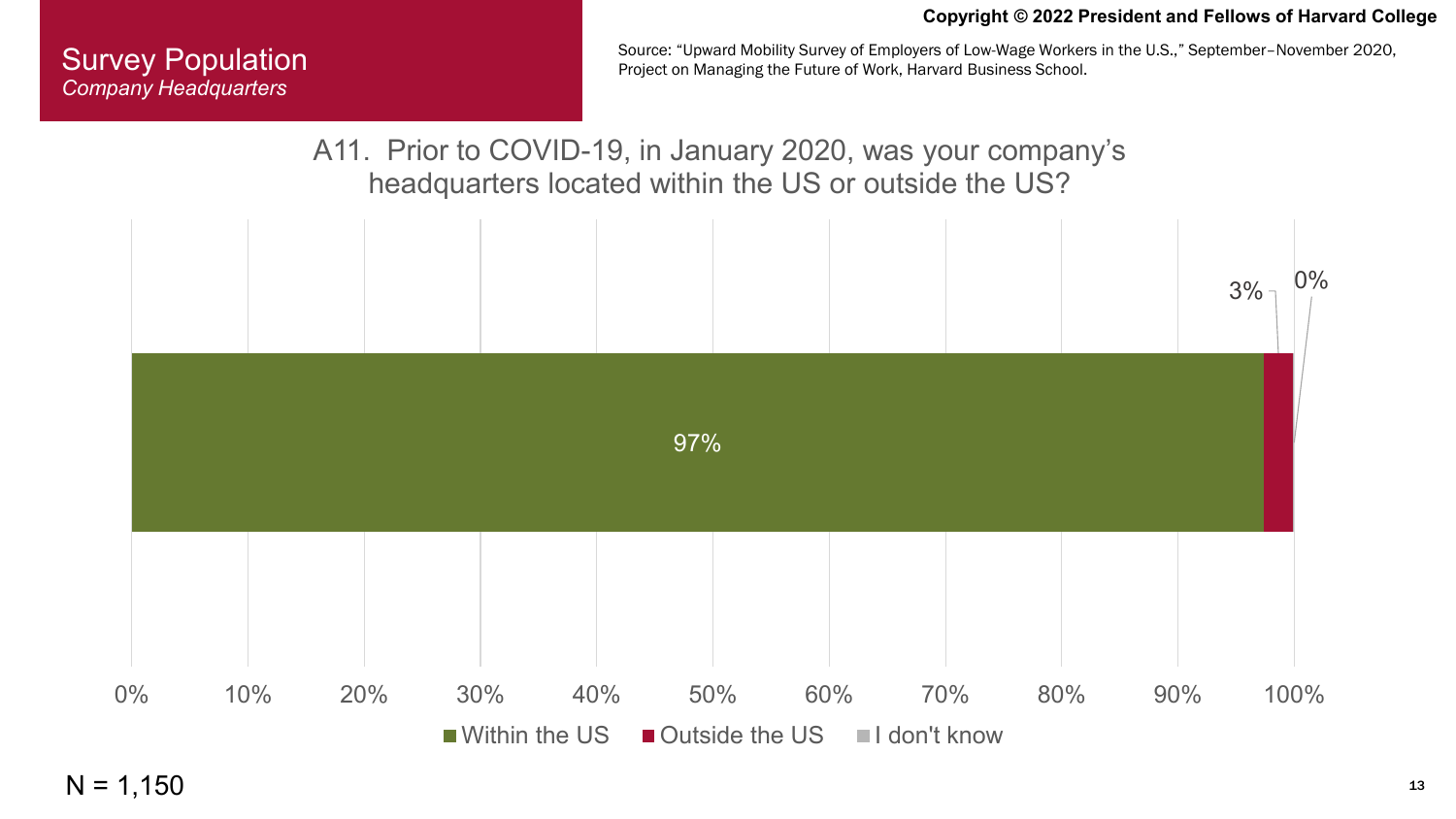Source: "Upward Mobility Survey of Employers of Low-Wage Workers in the U.S.," September–November 2020, Project on Managing the Future of Work, Harvard Business School.

A12. Prior to COVID-19, in January 2020, were the majority of your company's employees located within the US or outside the US?

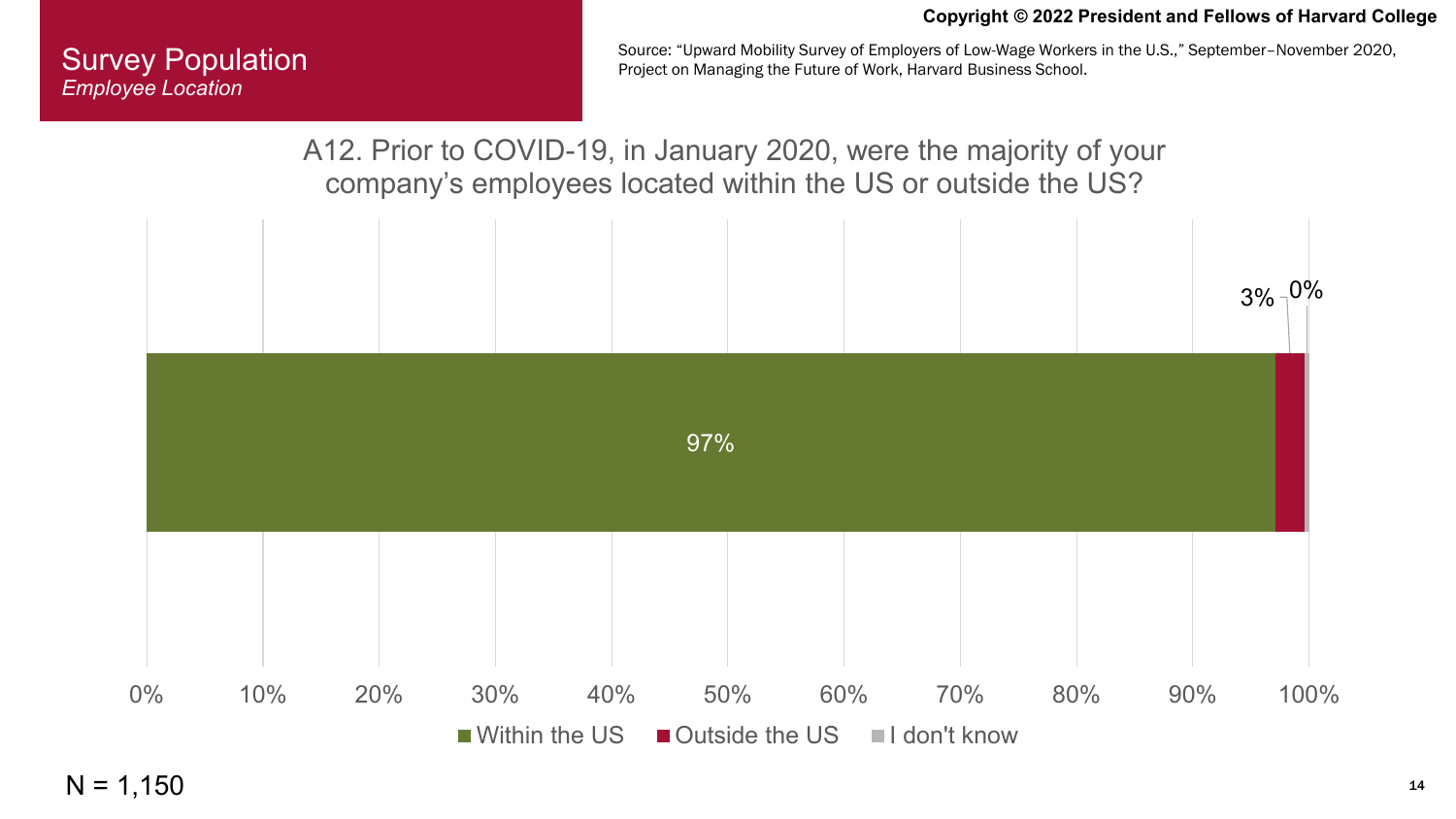### Survey Population *Geography*

Source: "Upward Mobility Survey of Employers of Low-Wage Workers in the U.S.," September–November 2020, Project on Managing the Future of Work, Harvard Business School.

A13. Please indicate all the regions where your company had low-wage employees prior to COVID-19, in January 2020:

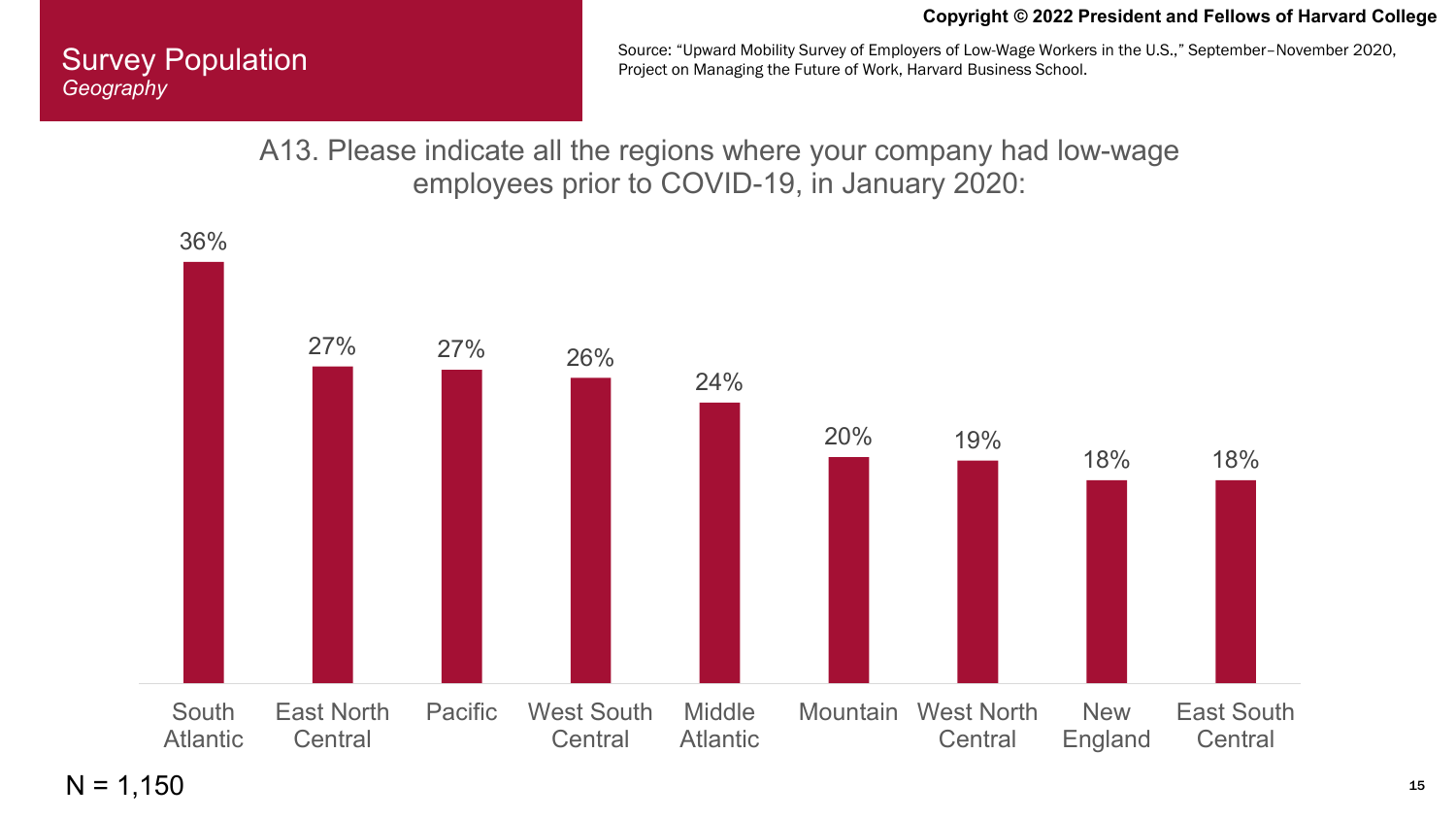Survey Population *Geography of Company Headquarters* Source: "Upward Mobility Survey of Employers of Low-Wage Workers in the U.S.," September–November 2020, Project on Managing the Future of Work, Harvard Business School.

A14. Please indicate the region where your company was headquartered prior to COVID-19, in January 2020:



 $N = 1,120$  (company is headquartered in the U.S.)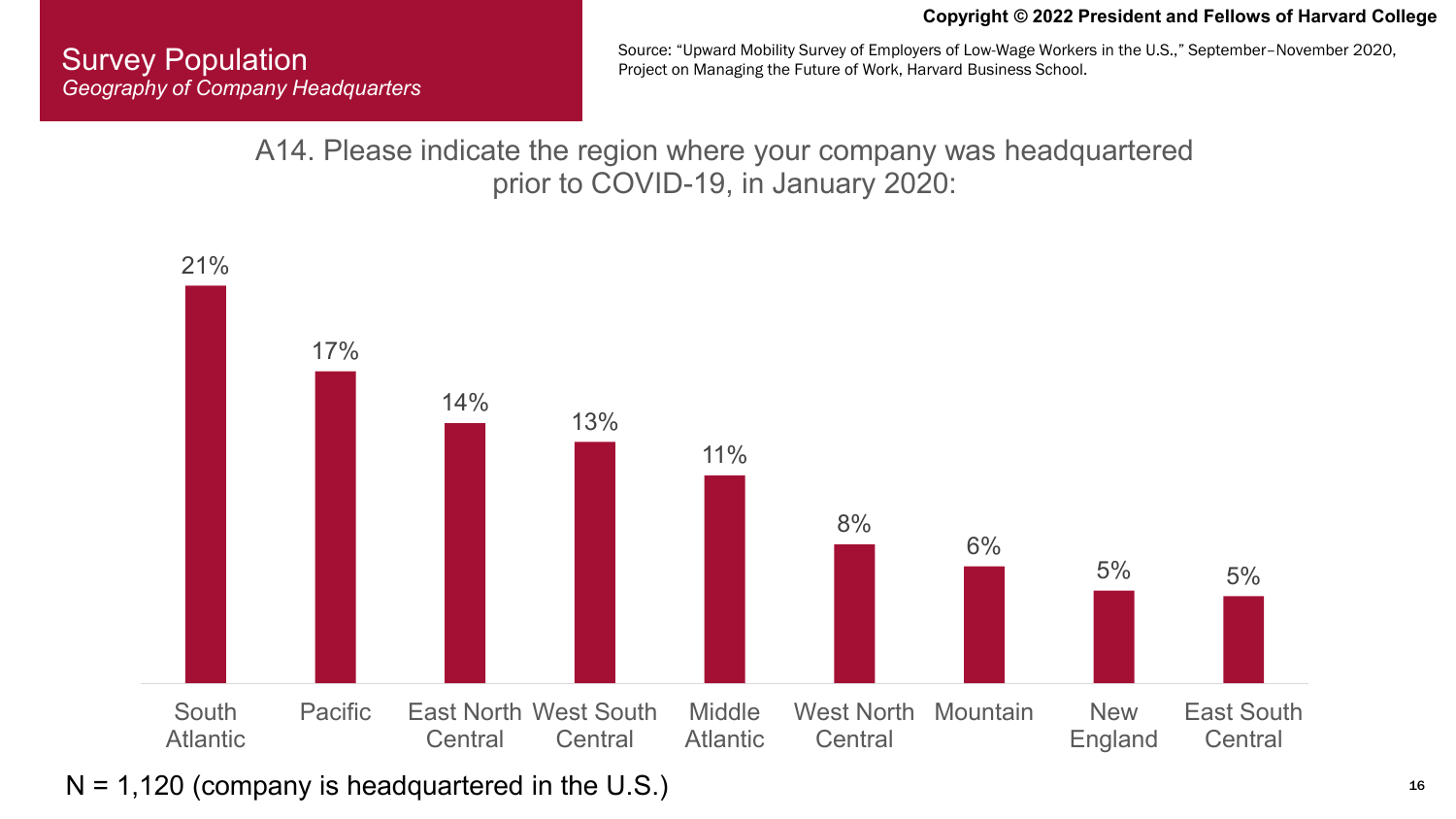### Survey Population *Gender*

Source: "Upward Mobility Survey of Employers of Low-Wage Workers in the U.S.," September–November 2020, Project on Managing the Future of Work, Harvard Business School.

# A15. What percentage of your full-time employees report the following as their



 $N = 1,150$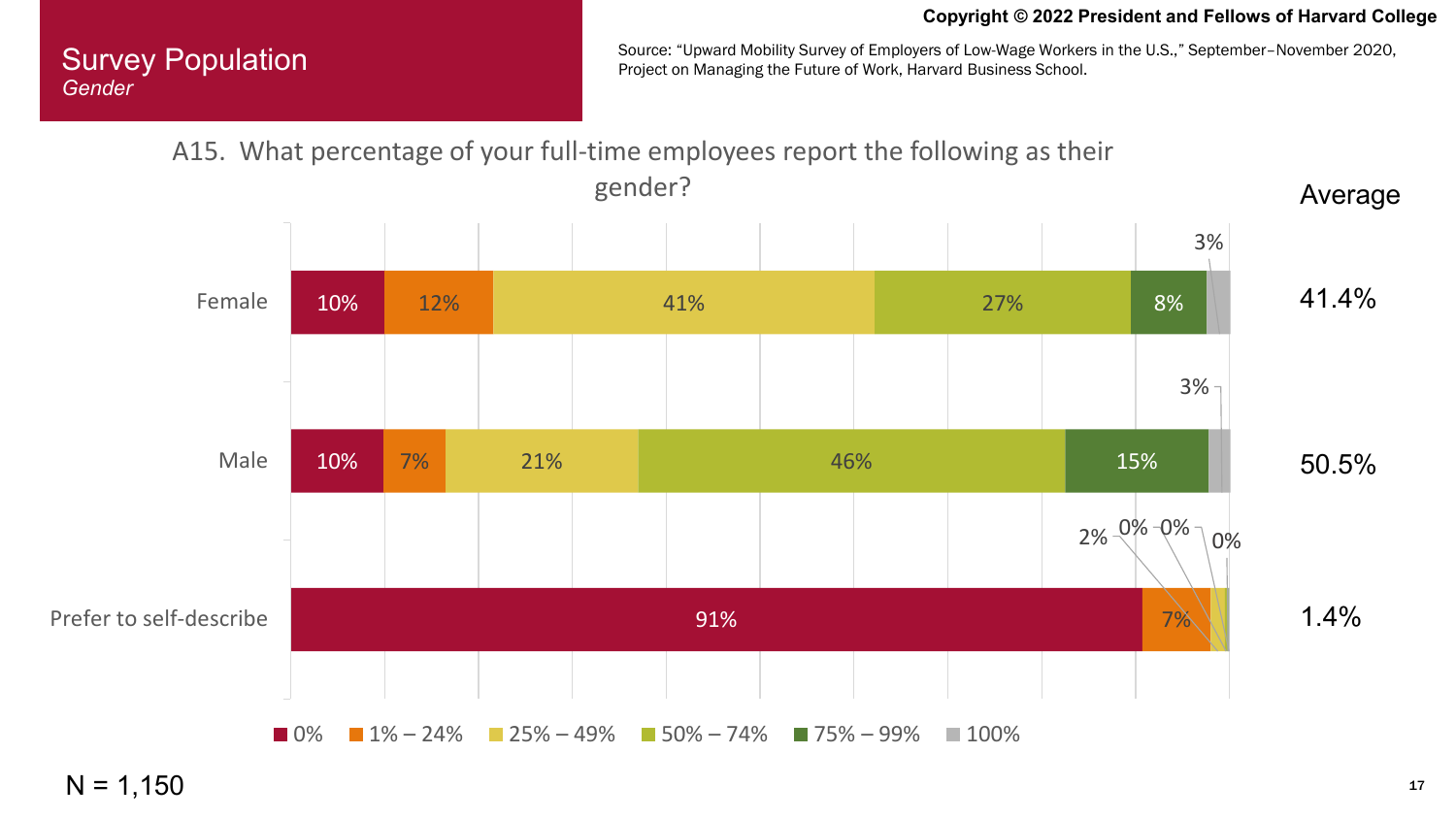### Survey Population *Race/Ethnicity*

Source: "Upward Mobility Survey of Employers of Low-Wage Workers in the U.S.," September–November 2020, Project on Managing the Future of Work, Harvard Business School.

### A16. What percentage of your full-time employees describe themselves as the following?

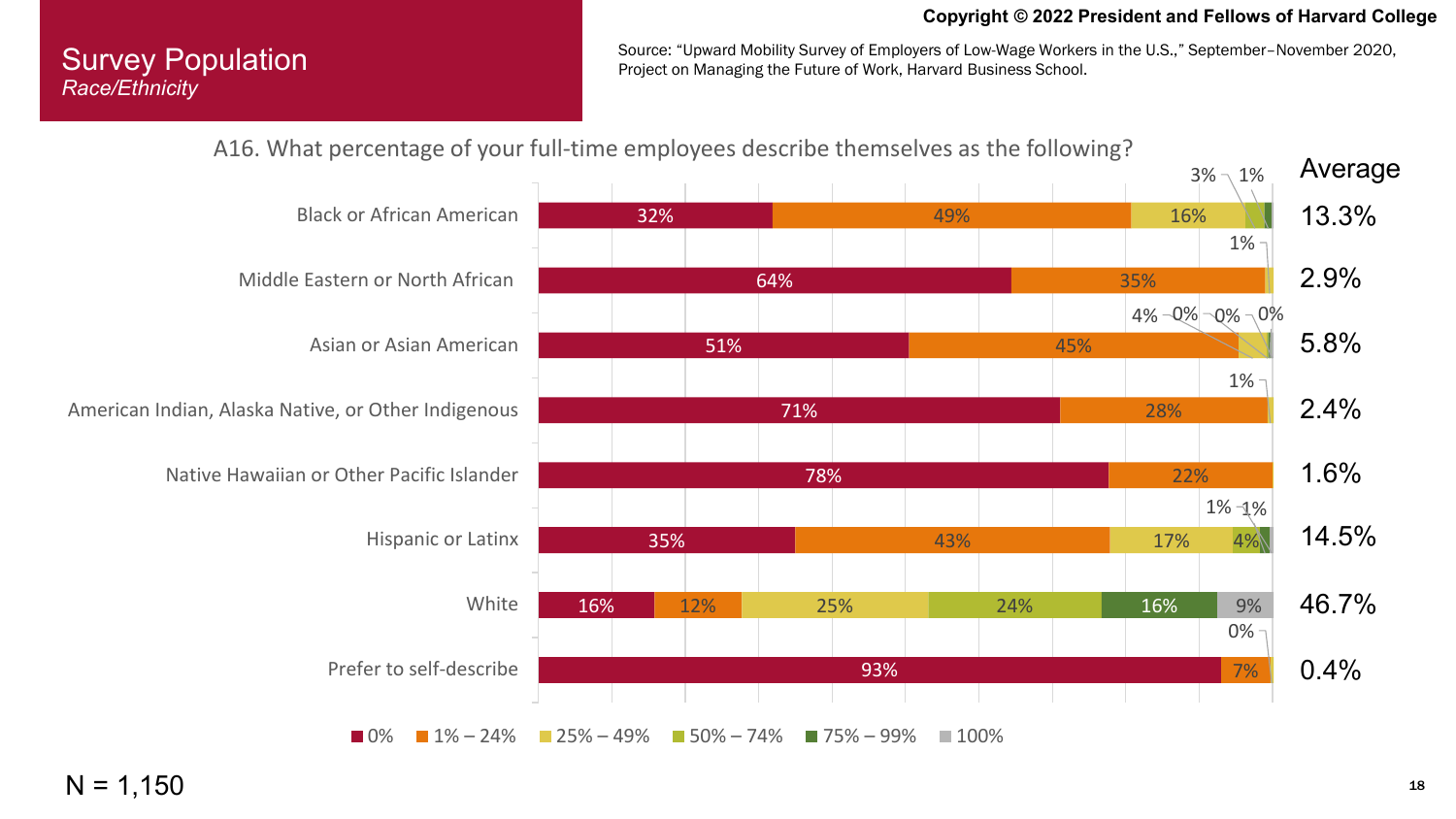### **Survey Population** *Personal Challenges*

Source: "Upward Mobility Survey of Employers of Low-Wage Workers in the U.S.," September–November 2020, Project on Managing the Future of Work, Harvard Business School.

A17. In order to understand the personal challenges low-wage employees face which can inhibit upward mobility, please tell us the percentage of your full-time low-wage employees that you believe:

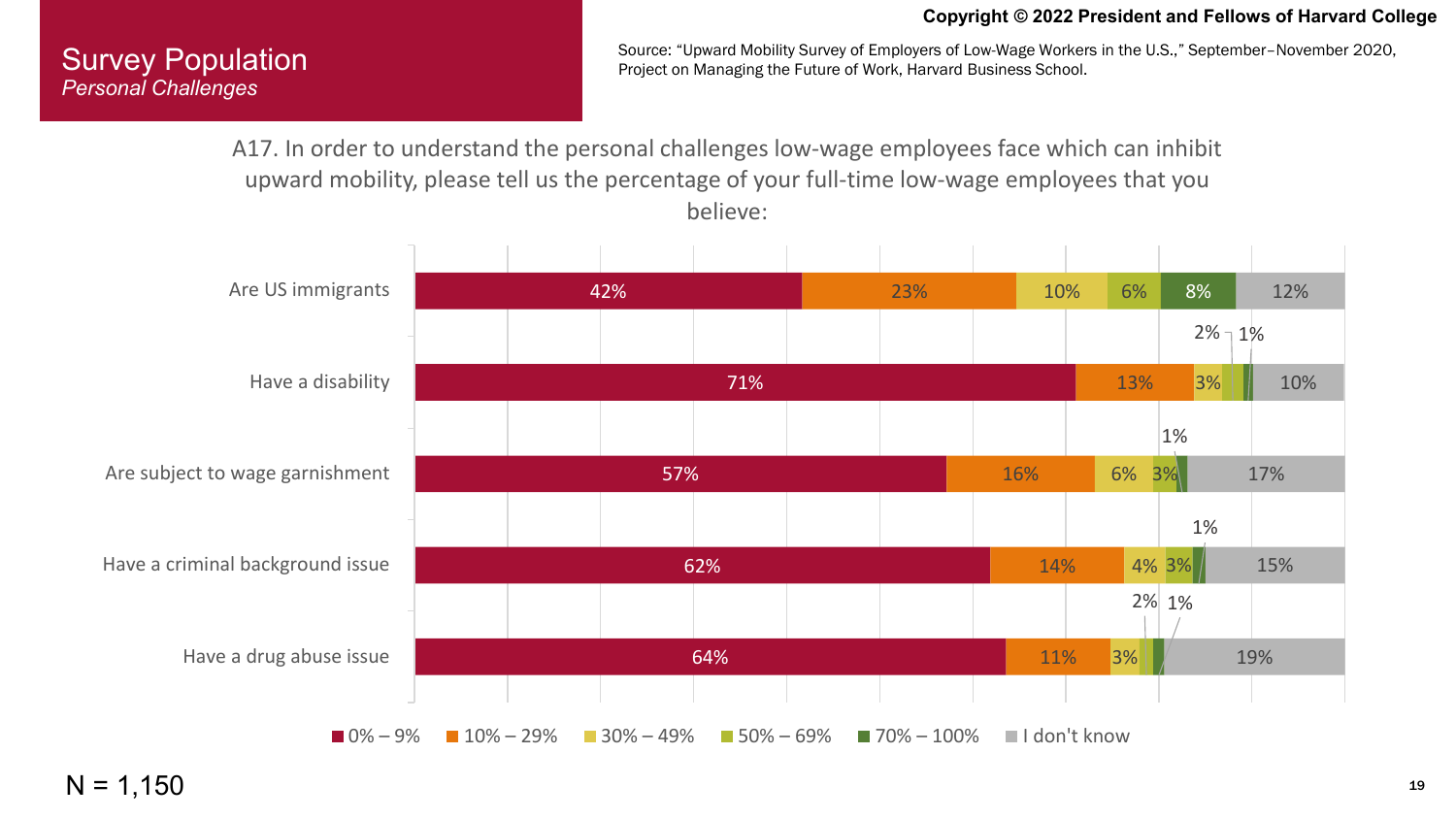# Survey Population *Industry*

Source: "Upward Mobility Survey of Employers of Low-Wage Workers in the U.S.," September–November 2020, Project on Managing the Future of Work, Harvard Business School.

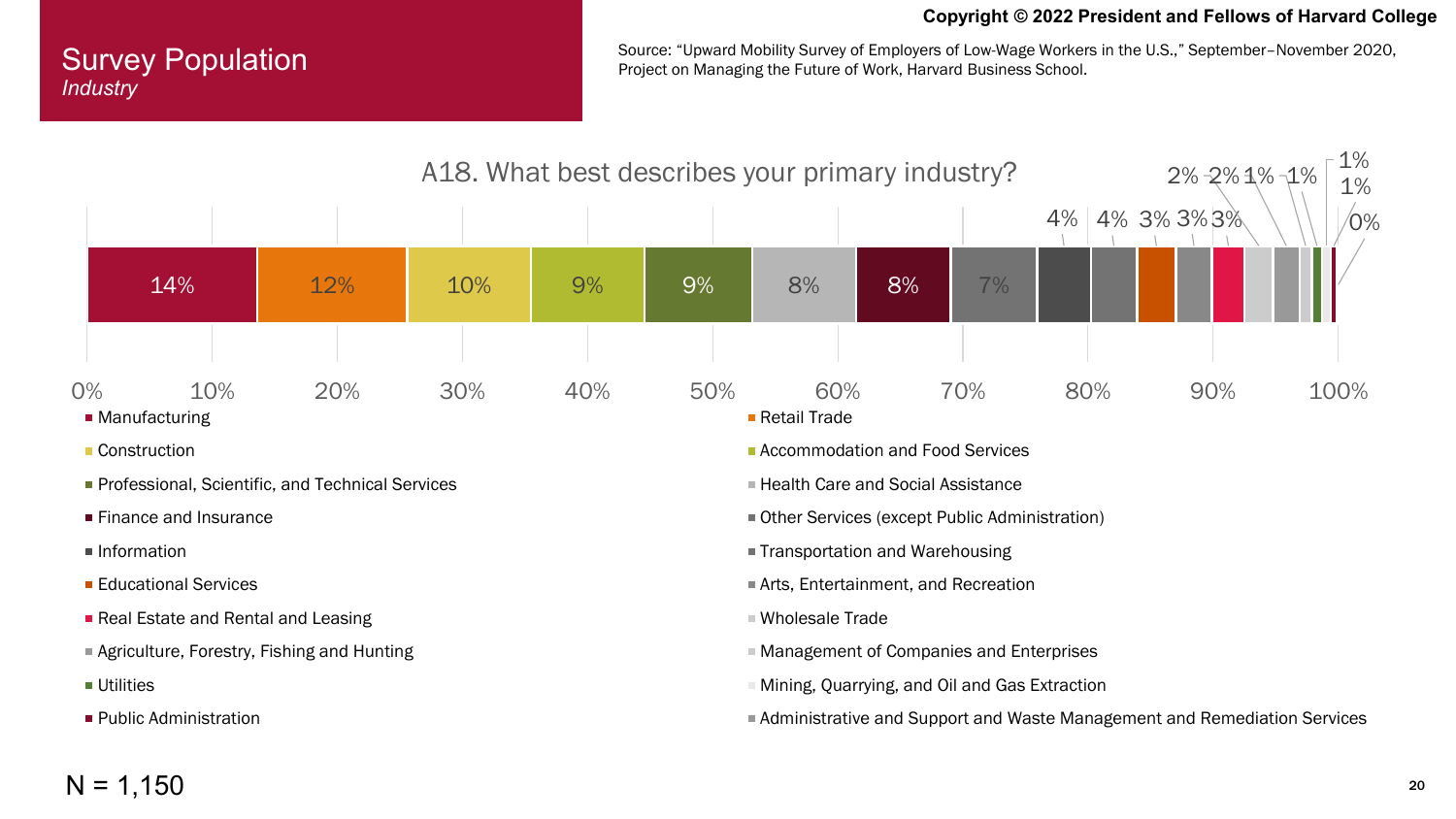Source: "Upward Mobility Survey of Employers of Low-Wage Workers in the U.S.," September–November 2020, Project on Managing the Future of Work, Harvard Business School.

# A19. Does your company use a franchise model?



 $N = 1,150$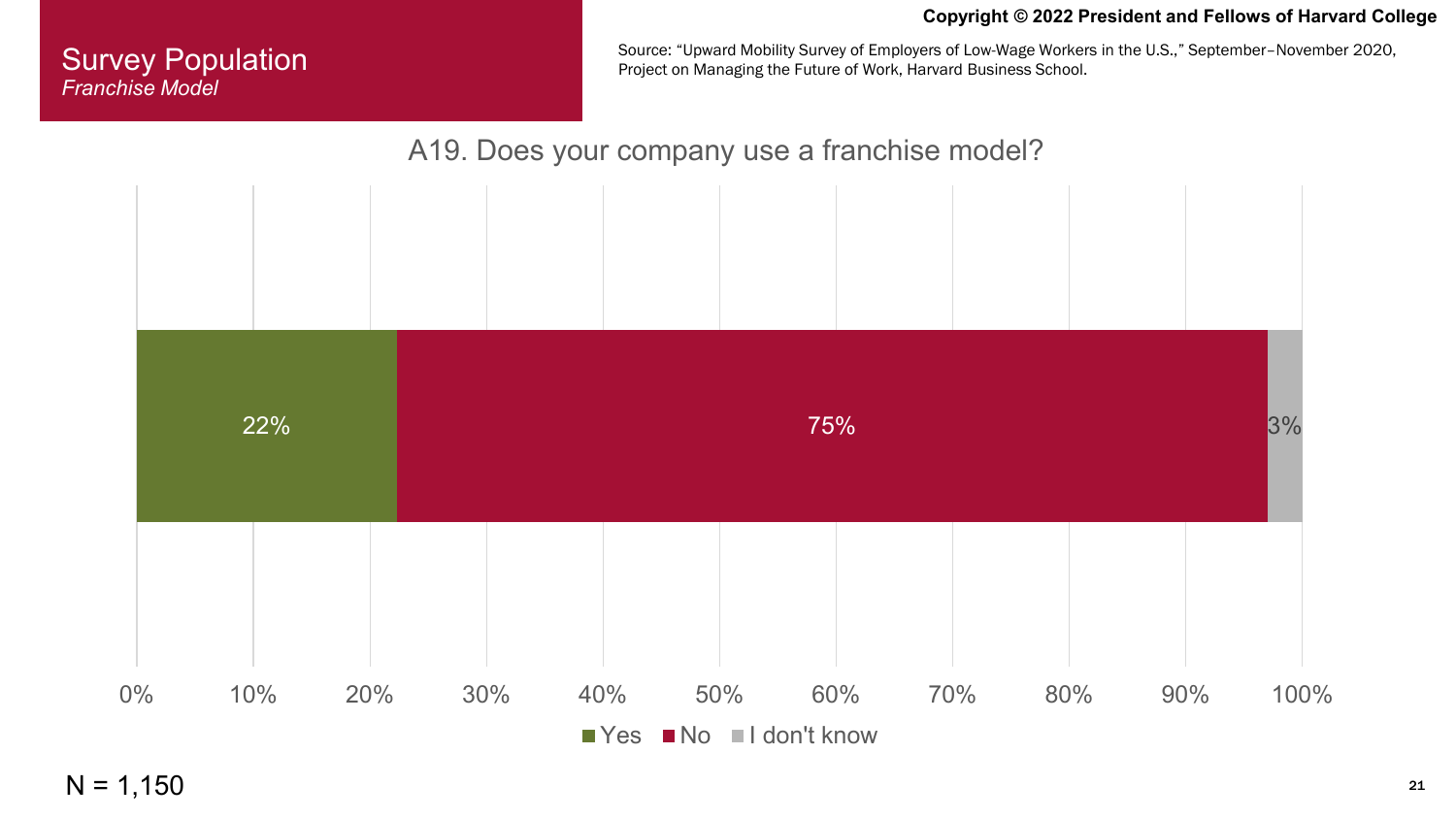Source: "Upward Mobility Survey of Employers of Low-Wage Workers in the U.S.," September–November 2020, Project on Managing the Future of Work, Harvard Business School.

A20. Is your company the parent company or the franchisee?



N = 256 (company uses a franchise model)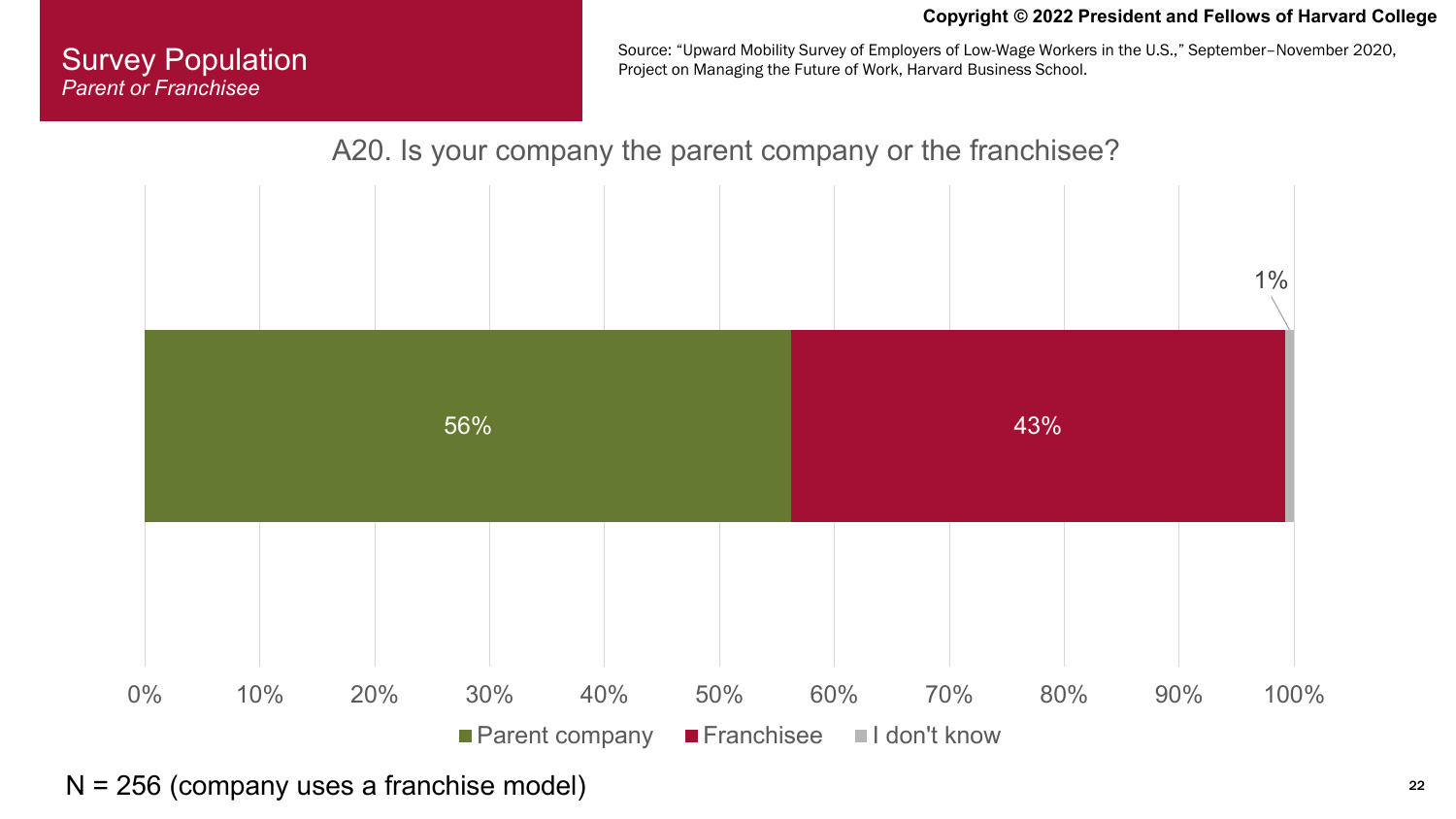Source: "Upward Mobility Survey of Employers of Low-Wage Workers in the U.S.," September–November 2020, Project on Managing the Future of Work, Harvard Business School.

A21. For managers/supervisors who supervise low-wage employees, what is the average number of low-wage employees that each manager/supervisor supervises?

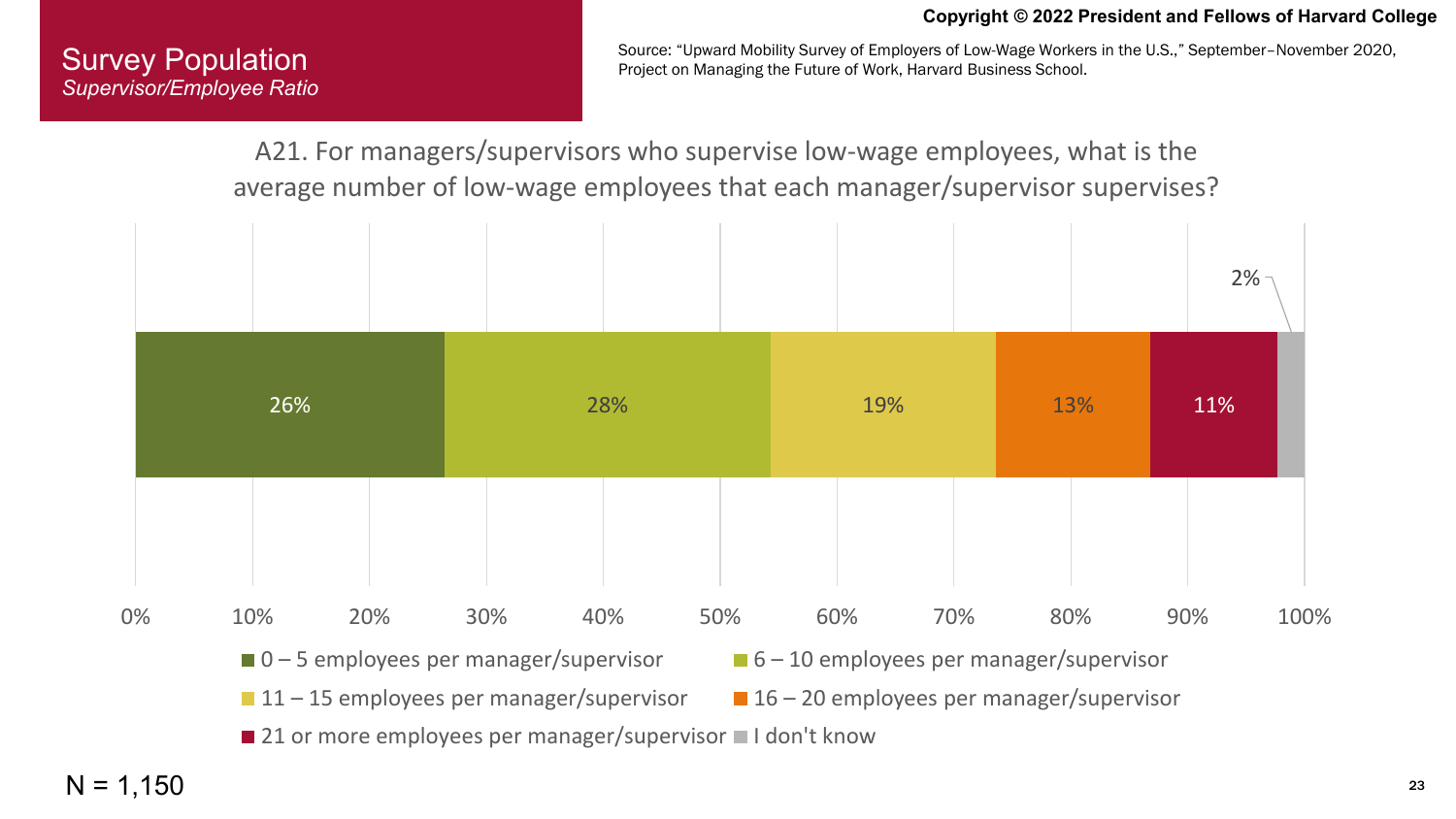19%

20%

18%

17%

14%

20%

22%

14%

14%

2%

4%

2%

2%

2%

2%

9%

13%

13%

16%

19%

16%

18%

Source: "Upward Mobility Survey of Employers of Low-Wage Workers in the U.S.," September–November 2020, Project on Managing the Future of Work, Harvard Business School.

B1. Please tell us how strongly you agree or disagree that each of the following conditions is a barrier to the upward mobility of low-wage employees at your company.

**Agree** Somewhat agree Neither agree nor disagree Somewhat disagree I Disagree I don't know



 $N = 1,150$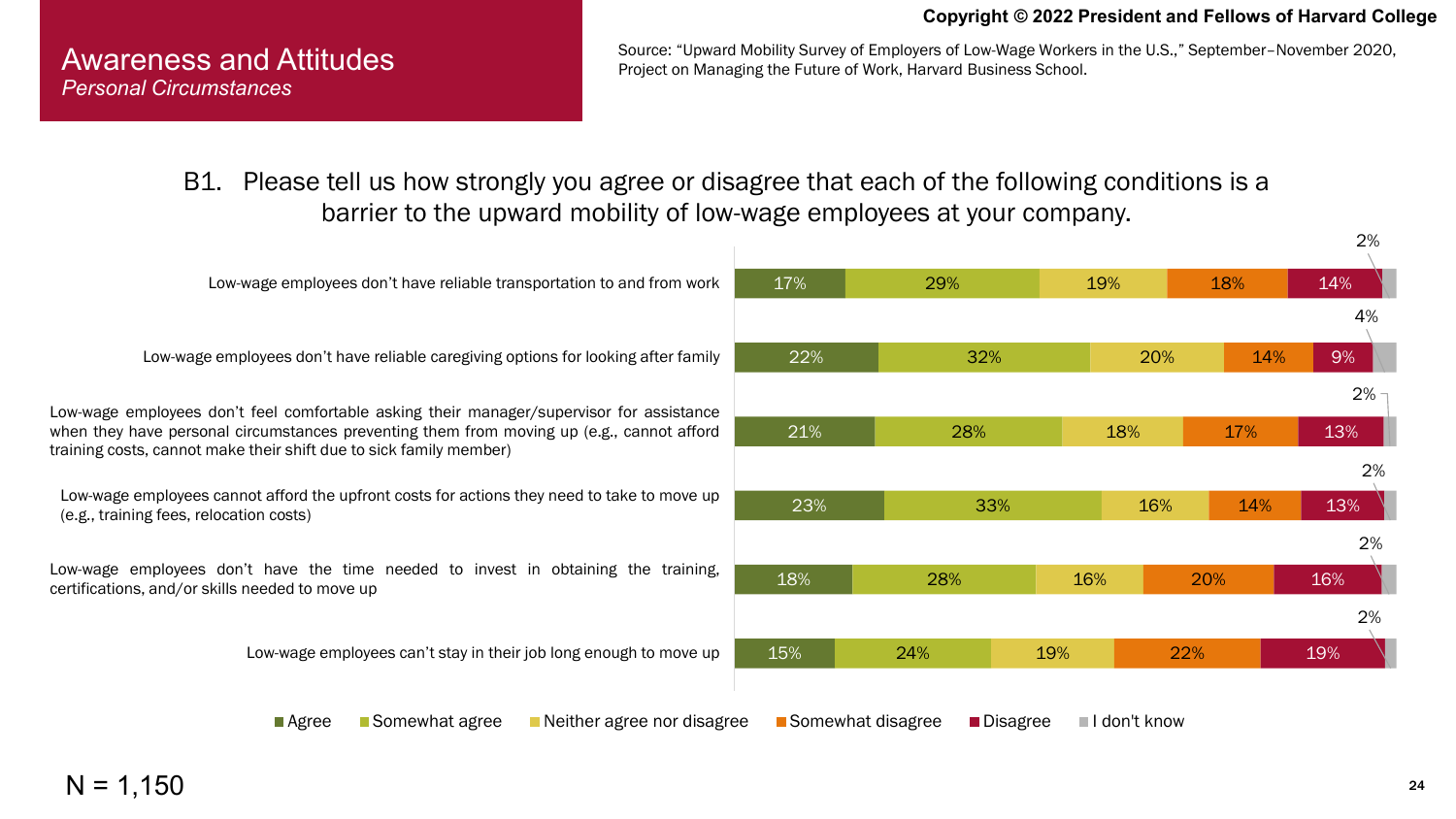Source: "Upward Mobility Survey of Employers of Low-Wage Workers in the U.S.," September–November 2020, Project on Managing the Future of Work, Harvard Business School.

B2. Please tell us how strongly you agree or disagree that each of the following conditions is a barrier to the upward mobility of low-wage employees at your company.

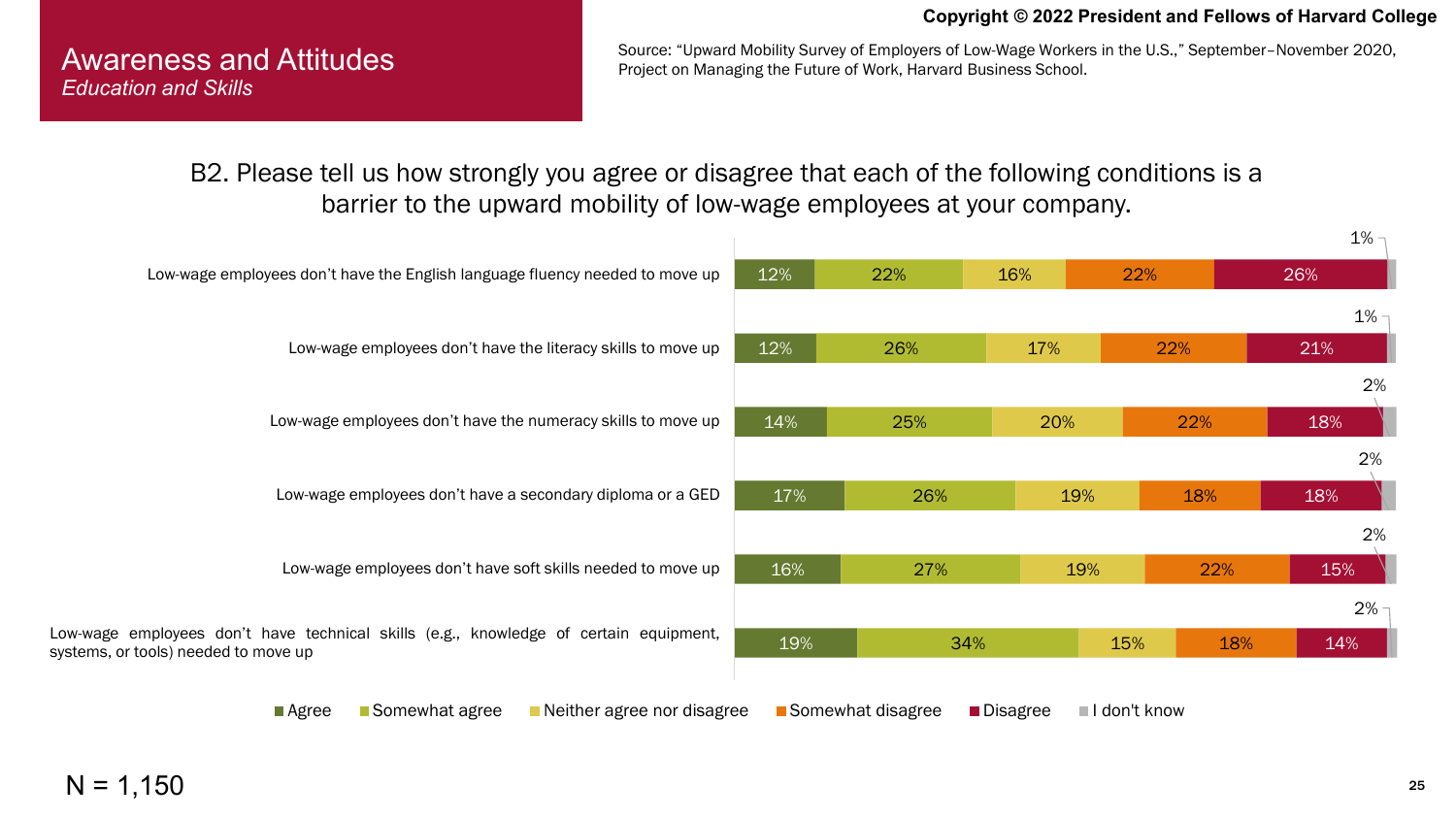Source: "Upward Mobility Survey of Employers of Low-Wage Workers in the U.S.," September–November 2020, Project on Managing the Future of Work, Harvard Business School.

B3. Please tell us how strongly you agree or disagree that each of the following conditions is a barrier to the upward mobility of low-wage employees at your company.

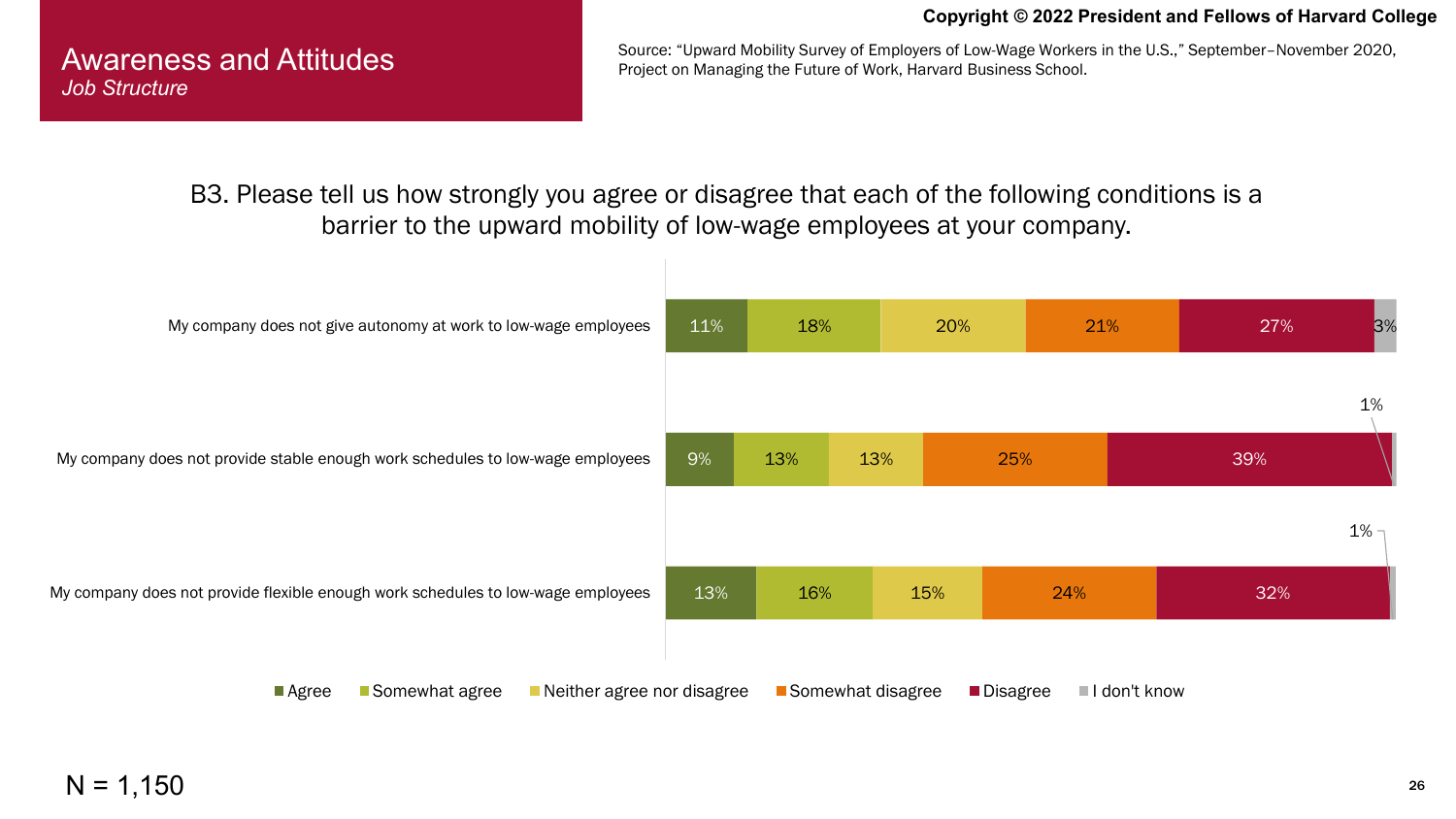Awareness and Attitudes *Ease of Finding Applicants*

> B4. Finding qualified applicants for lowwage jobs in my company is:

# B5. Finding qualified applicants for all other jobs is:

Source: "Upward Mobility Survey of Employers of Low-Wage Workers in the U.S.," September–November 2020,

Project on Managing the Future of Work, Harvard Business School.







 $N = 1,150$   $N = 1,150$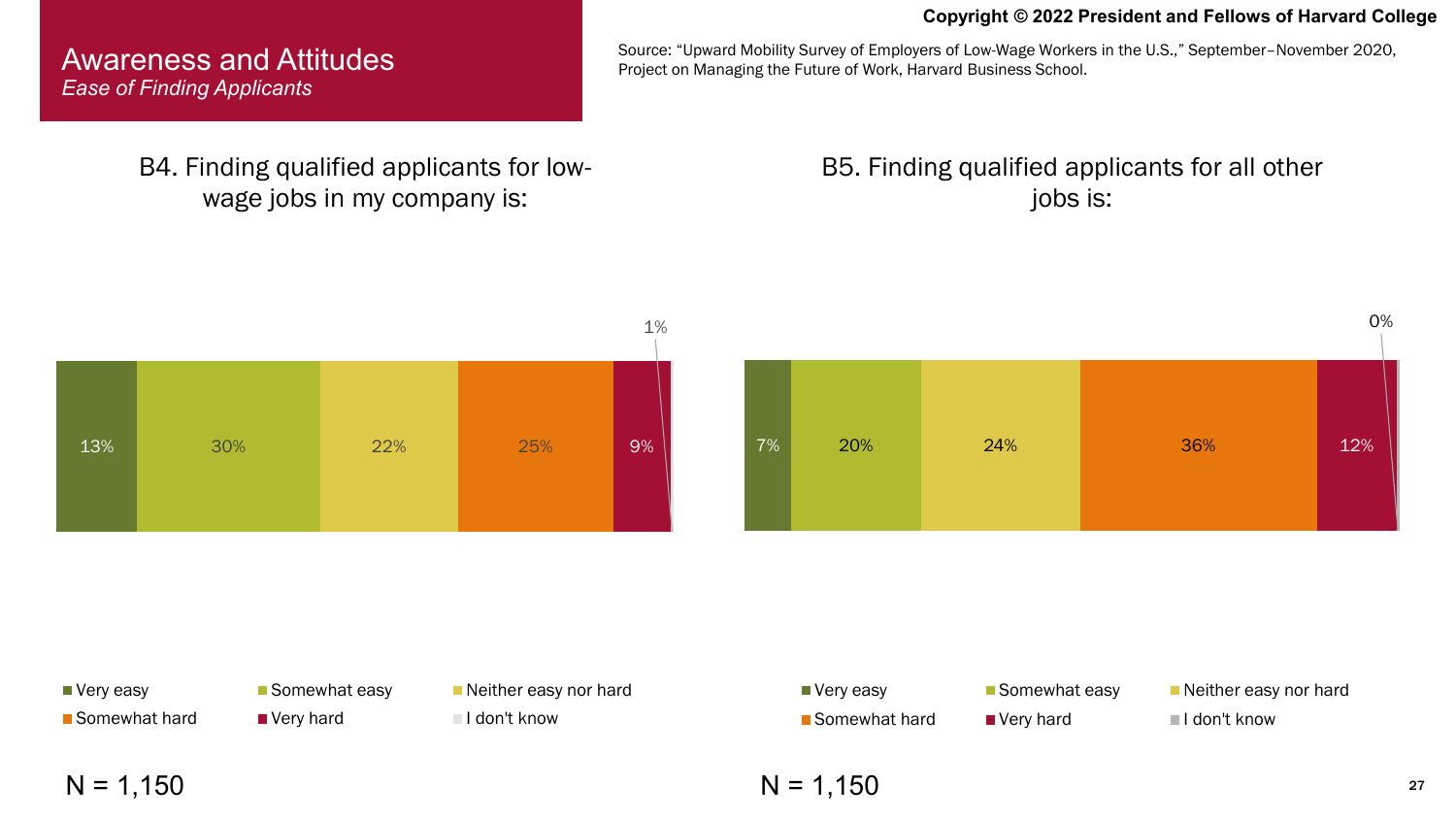Source: "Upward Mobility Survey of Employers of Low-Wage Workers in the U.S.," September–November 2020, Project on Managing the Future of Work, Harvard Business School.

B6. Please tell us how strongly you agree or disagree that each of the following conditions is a barrier to the upward mobility of low-wage employees at your company.



My industry doesn't have many opportunities for low-wage employees to move to a job with higher pay, skills, and productivity

My company doesn't have many opportunities for low-wage employees to move to a job with higher pay, skills, and productivity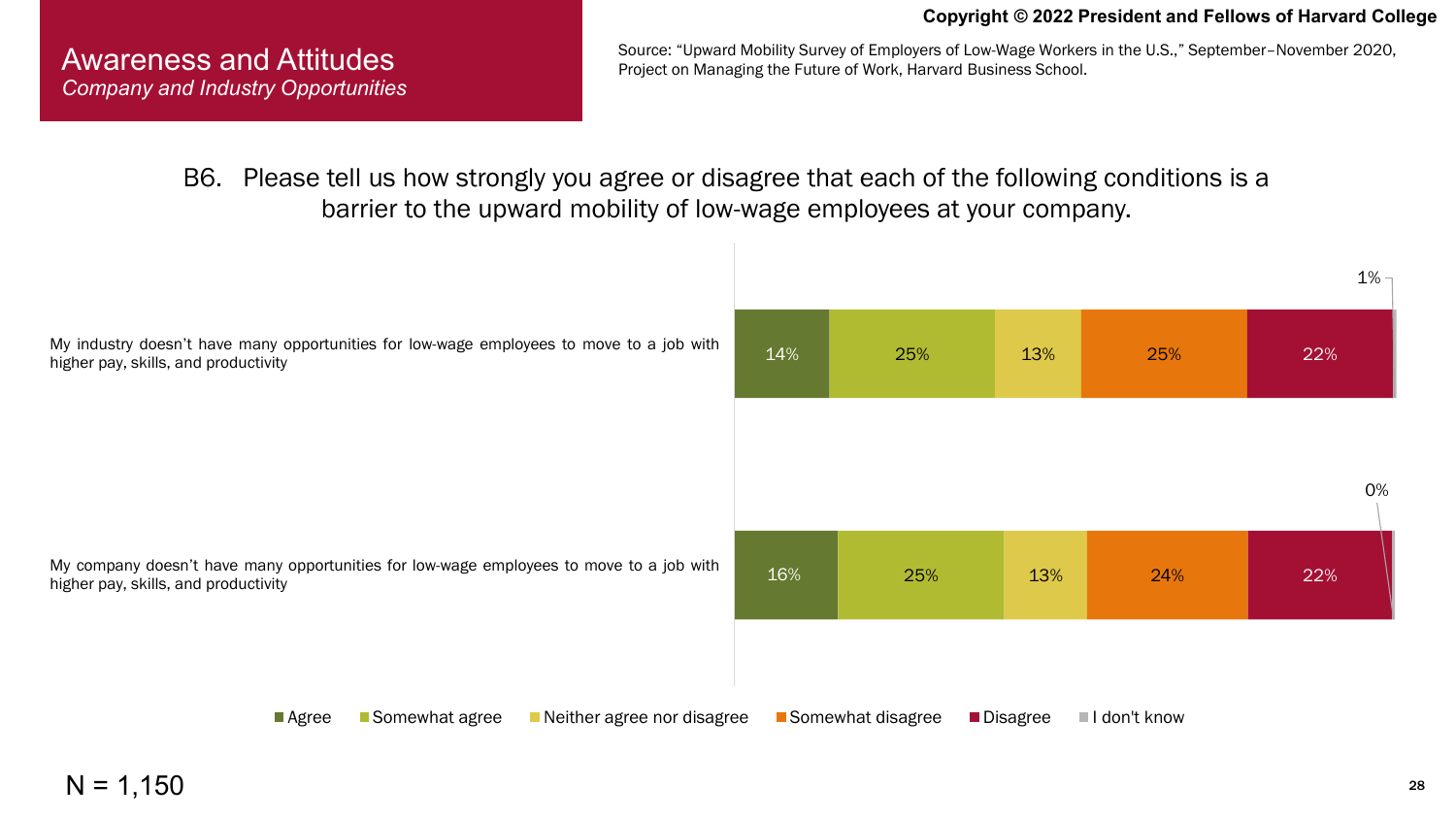### Awareness and Attitudes *Mentorship*

Source: "Upward Mobility Survey of Employers of Low-Wage Workers in the U.S.," September–November 2020, Project on Managing the Future of Work, Harvard Business School.

B7. Please tell us how strongly you agree or disagree that each of the following conditions is a barrier to the upward mobility of low-wage employees at your company.

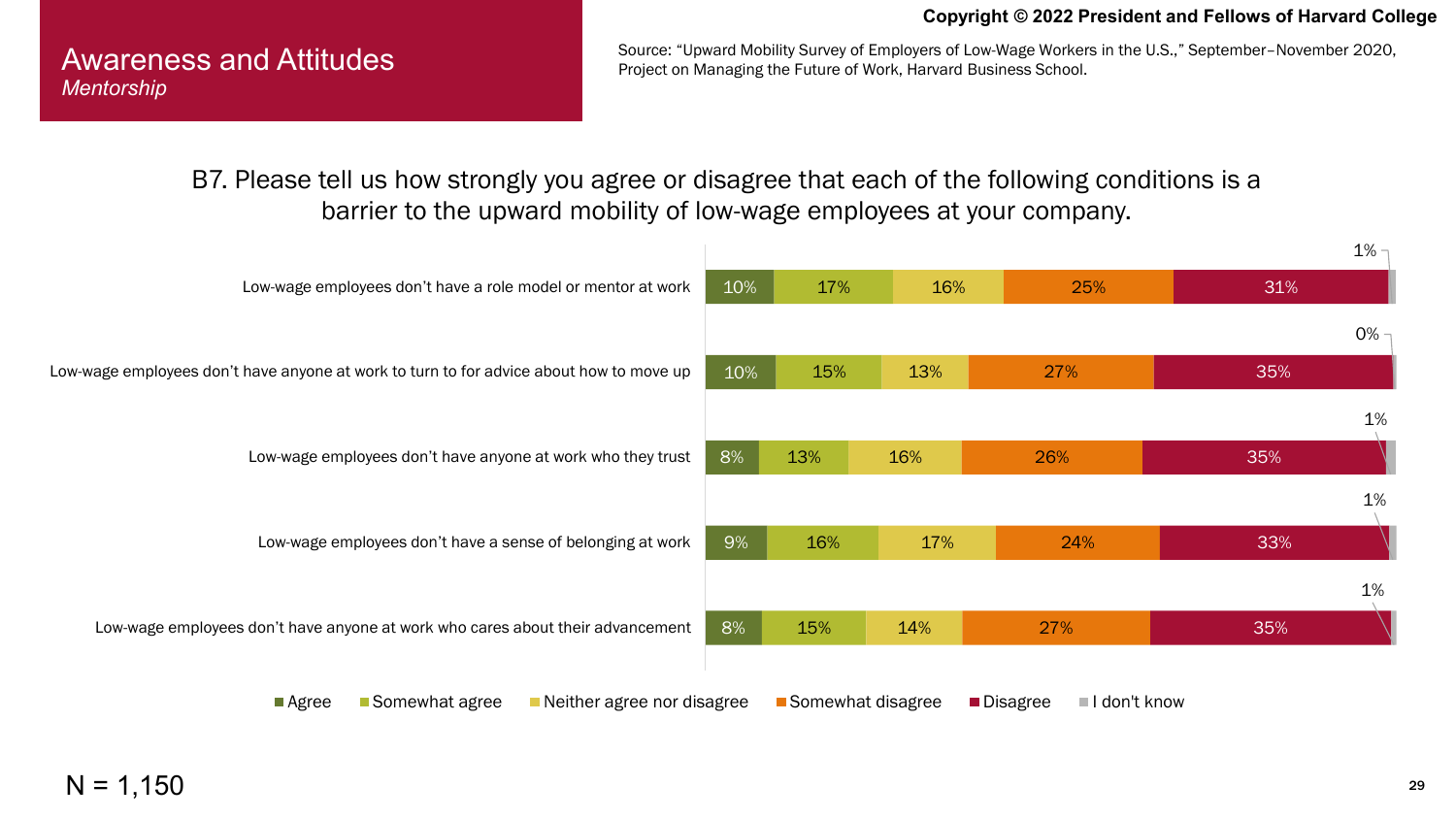Source: "Upward Mobility Survey of Employers of Low-Wage Workers in the U.S.," September–November 2020, Project on Managing the Future of Work, Harvard Business School.

# B8. Please tell us how strongly you agree or disagree that each of the following conditions is a barrier to the upward mobility of low-wage employees at your company.

**Agree** Somewhat agree Neither agree nor disagree Somewhat disagree Disagree I don't know

12% 17% 14% 13% Low-wage employees are not aware of career pathways in their current area of work (i.e., function or department) within my company Low-wage employees are not aware of career pathways outside their area of work (i.e., function or department) within my company Low-wage employees don't know what training, certifications, and/or skills are needed to move up within my company Low-wage employees don't know how to get the training, certifications, and/or skills needed to move up within my company

Low-wage employees don't know what they need to do to move to a job with higher pay, skills, and productivity within my company

My company doesn't provide the training and/or certifications low-wage employees need to move up

| 12% | 26% | 17% |     | 24% |     |    |
|-----|-----|-----|-----|-----|-----|----|
|     |     |     |     |     |     | 2% |
| 17% | 26% |     | 19% | 21% | 16% |    |
|     |     |     |     |     |     | 2% |
| 14% | 25% |     | 18% | 21% | 20% |    |
|     |     |     |     |     |     | 1% |
| 13% | 25% | 18% |     | 24% | 19% |    |
|     |     |     |     |     |     | 1% |
| 12% | 28% |     | 16% | 23% | 20% |    |
|     |     |     |     |     |     | 1% |
| 14% | 18% | 16% | 24% |     | 27% |    |
|     |     |     |     |     |     |    |

 $N = 1,150$ 

2%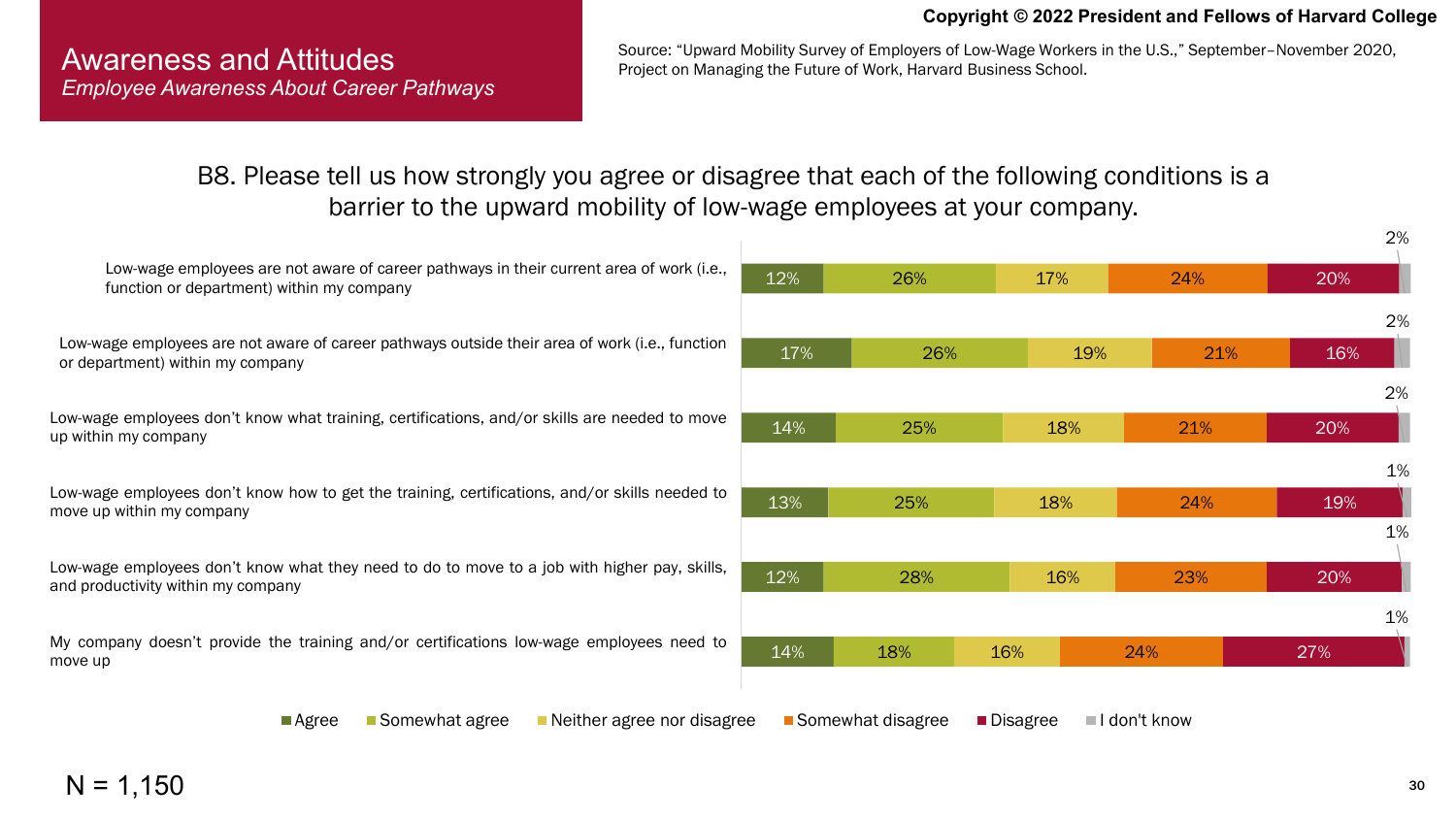Source: "Upward Mobility Survey of Employers of Low-Wage Workers in the U.S.," September–November 2020, Project on Managing the Future of Work, Harvard Business School.

B9. Please tell us how strongly you agree or disagree that each of the following conditions is a barrier to the upward mobility of low-wage employees at your company.



 $N = 1,150$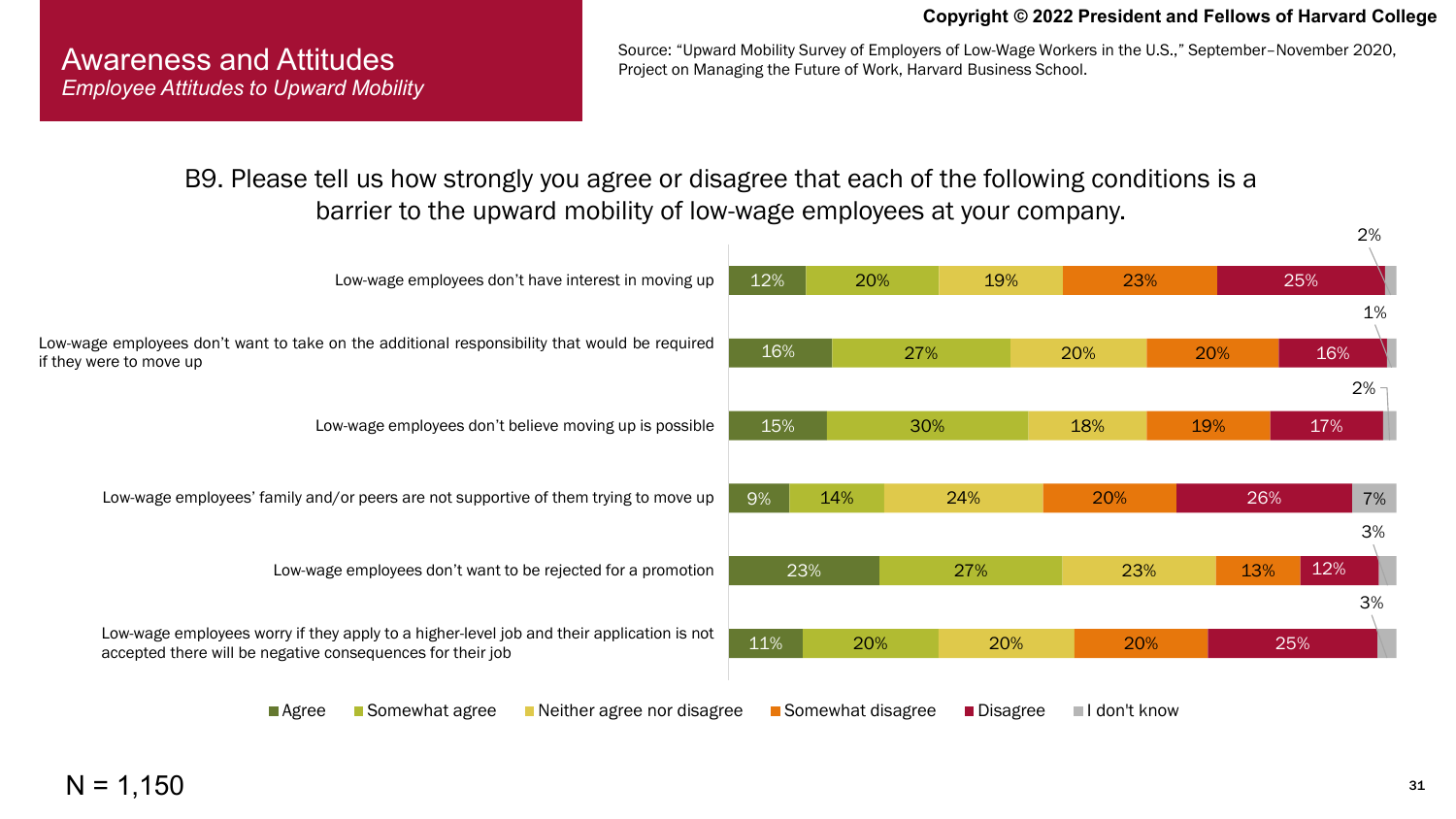# **Awareness and Attitudes** *Low-Wage Employees*

Source: "Upward Mobility Survey of Employers of Low-Wage Workers in the U.S.," September–November 2020, Project on Managing the Future of Work, Harvard Business School.

# B10. What is the most common occupation among low-wage employees at your company?



# B11. What percentage of your overall workforce is in this occupation?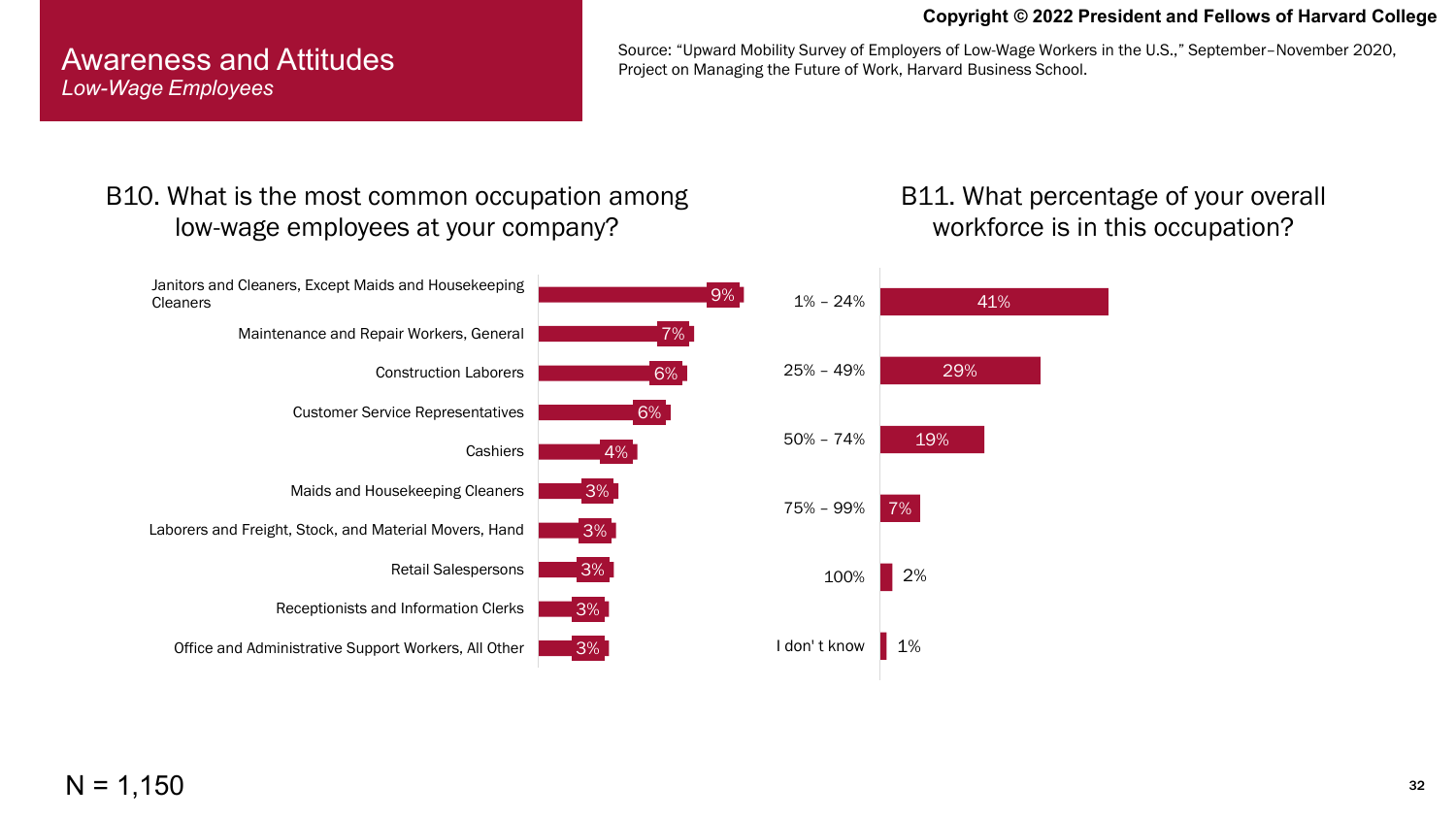Source: "Upward Mobility Survey of Employers of Low-Wage Workers in the U.S.," September–November 2020, Project on Managing the Future of Work, Harvard Business School.

B12. From January 2019 to January 2020 (the year prior to COVID-19), what percentage of your company's low-wage workforce and total workforce experienced upward mobility?



■ Low-wage employees only ■ All employees (including low-wage employees)

 $N = 1,150$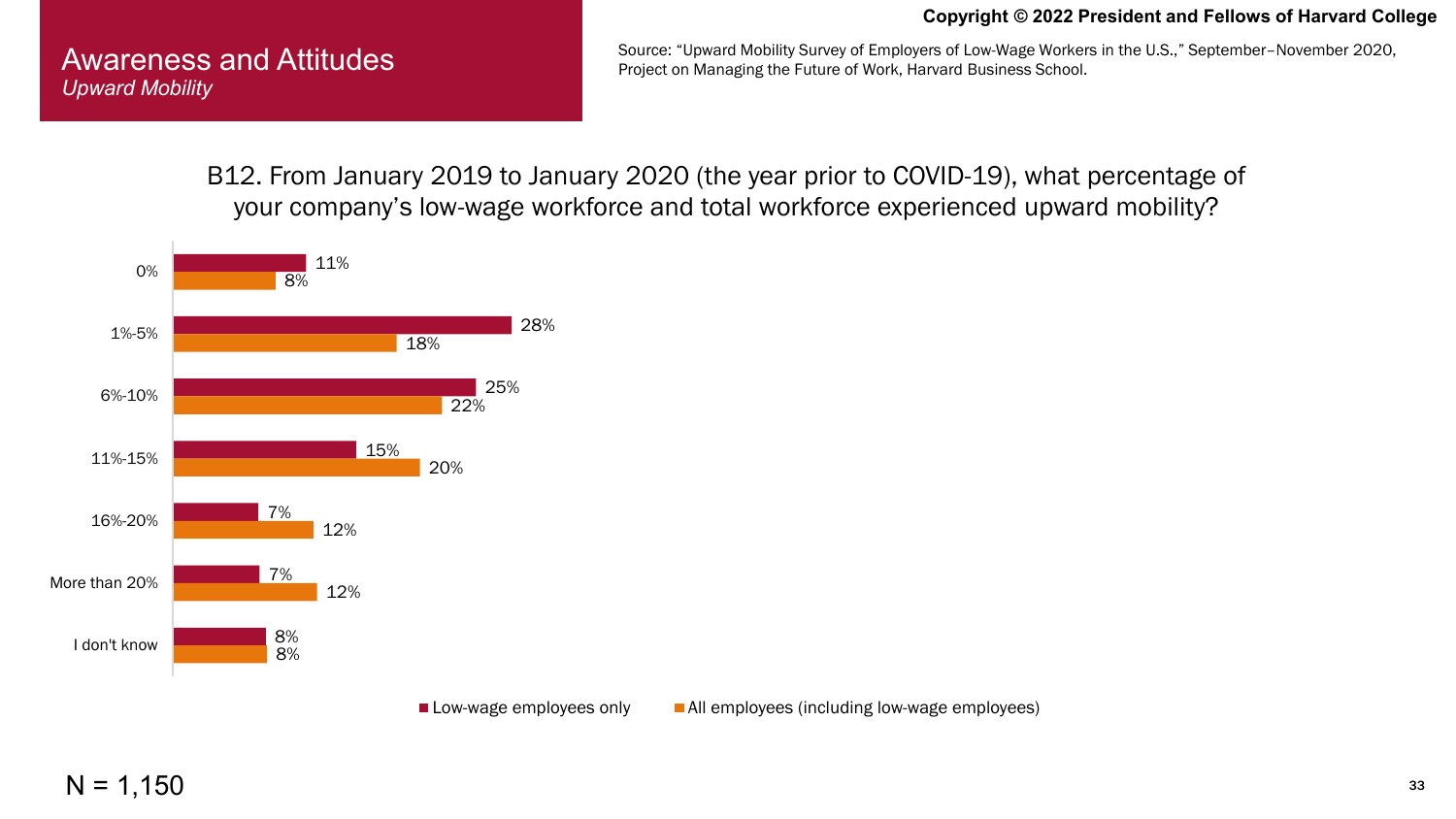Source: "Upward Mobility Survey of Employers of Low-Wage Workers in the U.S.," September–November 2020, Project on Managing the Future of Work, Harvard Business School.

B13. From January 2019 to January 2020 (the year prior to COVID-19), in your company, what would you estimate were the turnover rates of:



■ Low-wage employees only ■ All employees (including low-wage employees)

 $N = 1,150$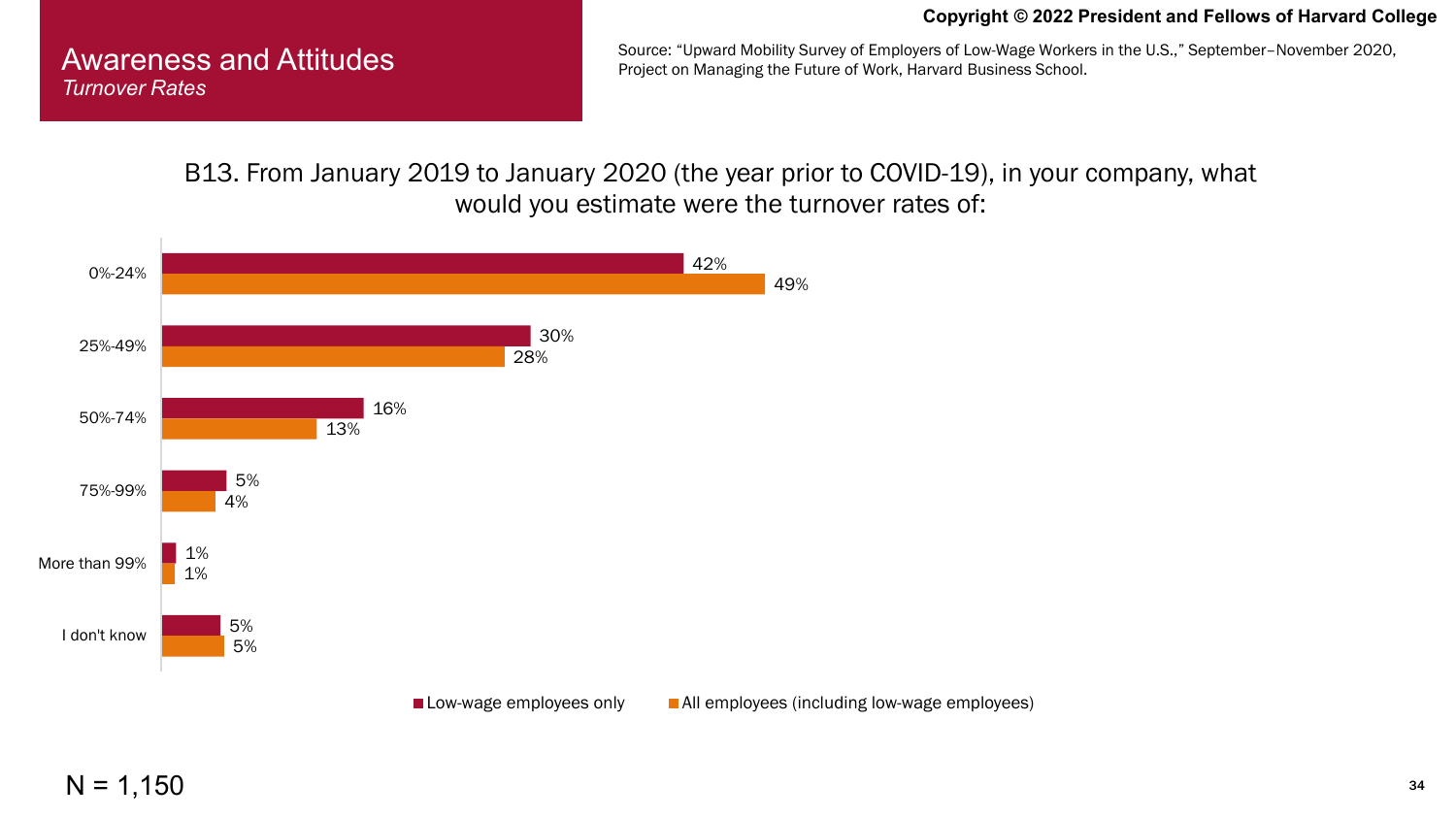Awareness and Attitudes *Tenure*

Source: "Upward Mobility Survey of Employers of Low-Wage Workers in the U.S.," September–November 2020, Project on Managing the Future of Work, Harvard Business School.

B14. Prior to COVID-19, in January 2020, what would you estimate was the average tenure employed at your company of:



<sup>■</sup> All employees (including low-wage employees)

B15. You previously said that the average tenure of low-wage employees at your company was [Pipe in tenure from B14]. In your experience, is this:



- Significantly higher than your industry's average
- Somewhat higher than your industry's average
- About the same as your industry's average
- Somewhat lower than your industry's average
- Significantly lower than your industry's average
- I don't know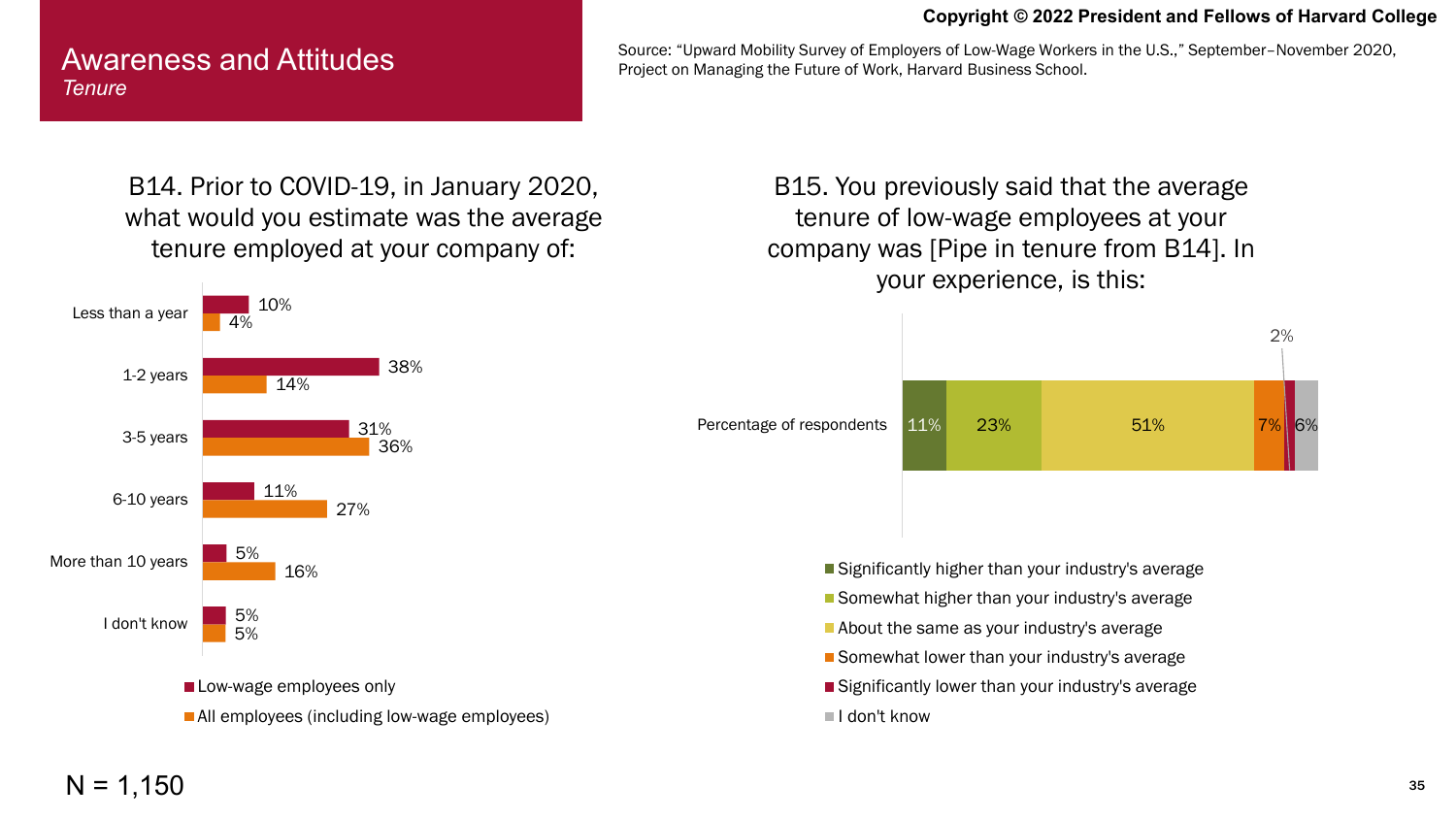

Source: "Upward Mobility Survey of Employers of Low-Wage Workers in the U.S.," September–November 2020, Project on Managing the Future of Work, Harvard Business School.

# C1. For the following questions, please indicate how much you agree or disagree with the following set of statements.



I am open to learning about how increasing the upward mobility of low-wage employees might benefit my company

My company values low-wage employees

My company is a great place to work for low-wage employees

My company has a culture that prioritizes "hiring from within" over "hiring from outside"

It is essential to my company's success for low-wage employees to have upward mobility

My company's culture inspires low-wage employees to try to move up

I am proud of how my company invests in the upward mobility of low-wage employees

I am skeptical of the benefits of investing in the upward mobility of low-wage employees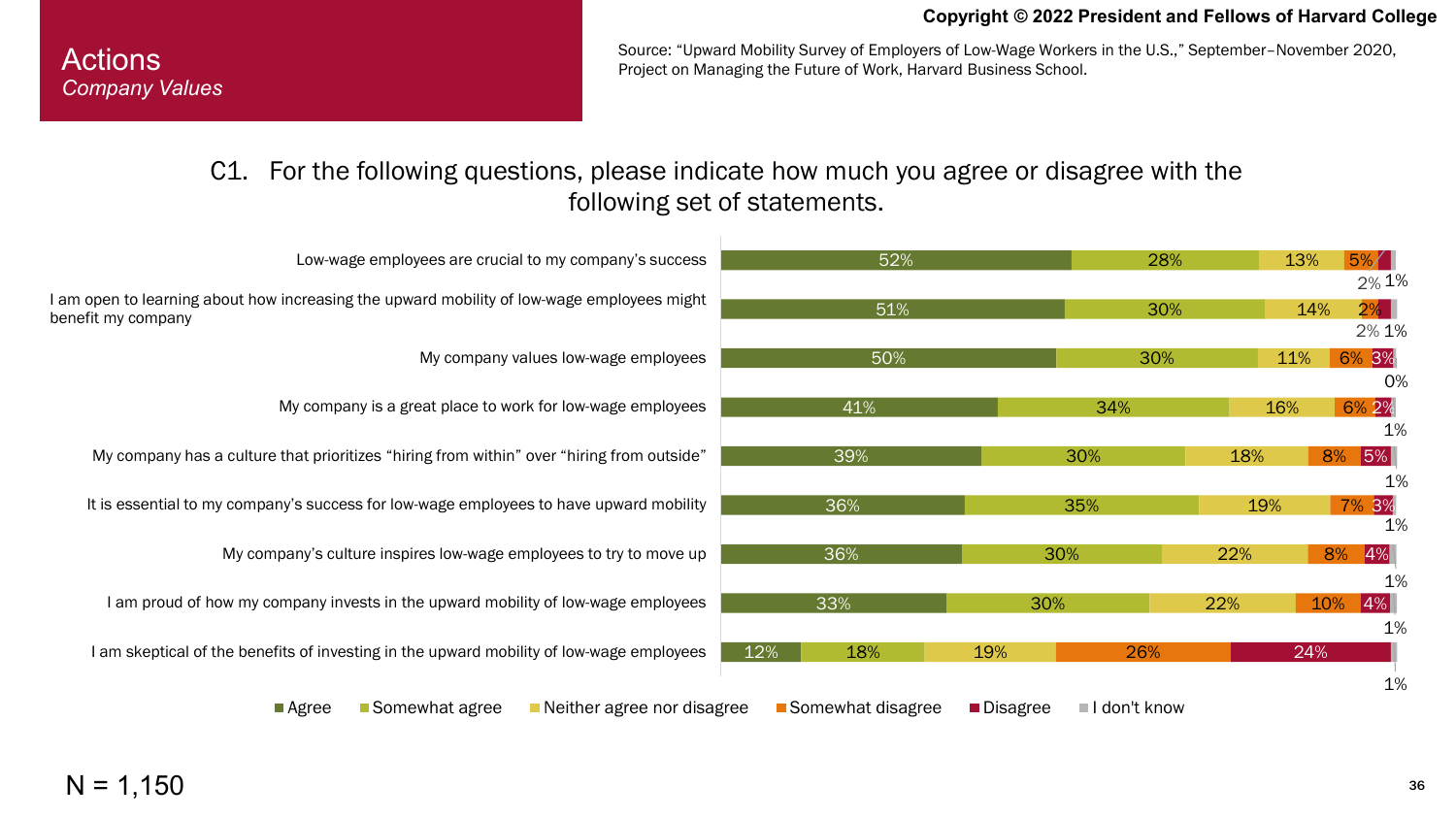

Source: "Upward Mobility Survey of Employers of Low-Wage Workers in the U.S.," September–November 2020, Project on Managing the Future of Work, Harvard Business School.

# C2. For the following questions, please indicate how much you agree or disagree with the following set of statements.

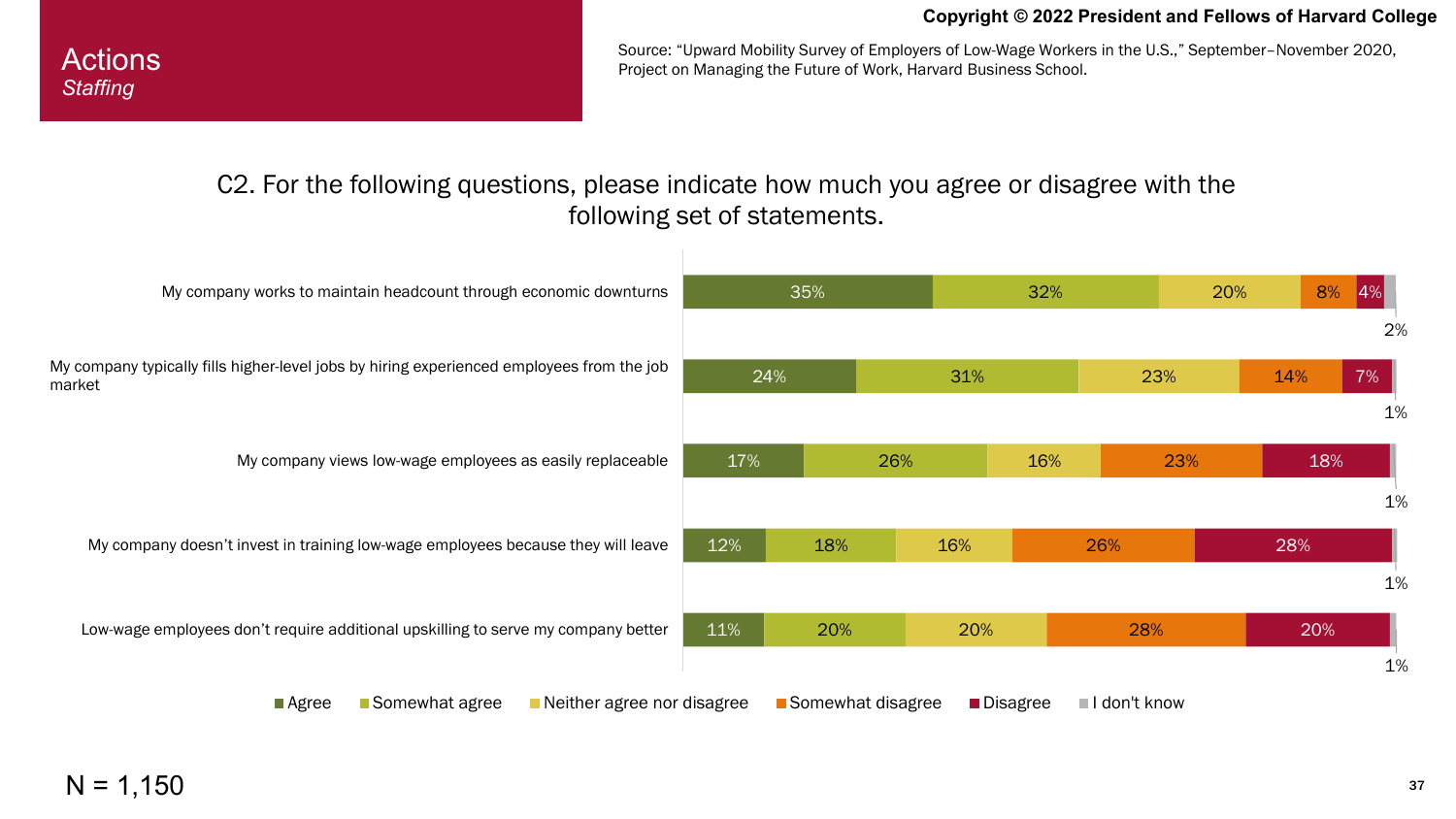Source: "Upward Mobility Survey of Employers of Low-Wage Workers in the U.S.," September–November 2020, Project on Managing the Future of Work, Harvard Business School.

# C3. How important do you think the following benefits are to people applying to low-wage positions at your company?

| .5% | 8% 2% 0% 2%    | 1%                                                                                                                                                                                                                        |
|-----|----------------|---------------------------------------------------------------------------------------------------------------------------------------------------------------------------------------------------------------------------|
|     |                |                                                                                                                                                                                                                           |
|     |                |                                                                                                                                                                                                                           |
|     | $8\%$ 2% 1% 2% |                                                                                                                                                                                                                           |
|     | 8% 2% 1% 1%    |                                                                                                                                                                                                                           |
|     |                |                                                                                                                                                                                                                           |
| 13% |                |                                                                                                                                                                                                                           |
|     |                |                                                                                                                                                                                                                           |
| 12% |                |                                                                                                                                                                                                                           |
| 15% |                |                                                                                                                                                                                                                           |
| 13% |                |                                                                                                                                                                                                                           |
| 16% |                |                                                                                                                                                                                                                           |
|     |                | 2%                                                                                                                                                                                                                        |
|     |                | 2%                                                                                                                                                                                                                        |
|     |                | 2%                                                                                                                                                                                                                        |
|     |                | 2%                                                                                                                                                                                                                        |
|     |                |                                                                                                                                                                                                                           |
|     |                |                                                                                                                                                                                                                           |
|     |                |                                                                                                                                                                                                                           |
|     |                |                                                                                                                                                                                                                           |
|     |                |                                                                                                                                                                                                                           |
|     | 8%             | <b>7% 1% 0% 1%</b><br>$3\%$ 2% $-$ 2%<br>$9\%$ 2 <sup>%</sup> 1% 2%<br>$3\%$ 1% 2%<br>3% 2% 2%<br>$4\%$ 2% $-$ 2%<br>$4\% 1\%$ 2%<br>4% 2%<br>$5\%2\%$<br>4% 2%<br>6% 3%<br>7% - 7% 2%<br>$11\% - 5\%$<br>6%<br>5%<br>14% |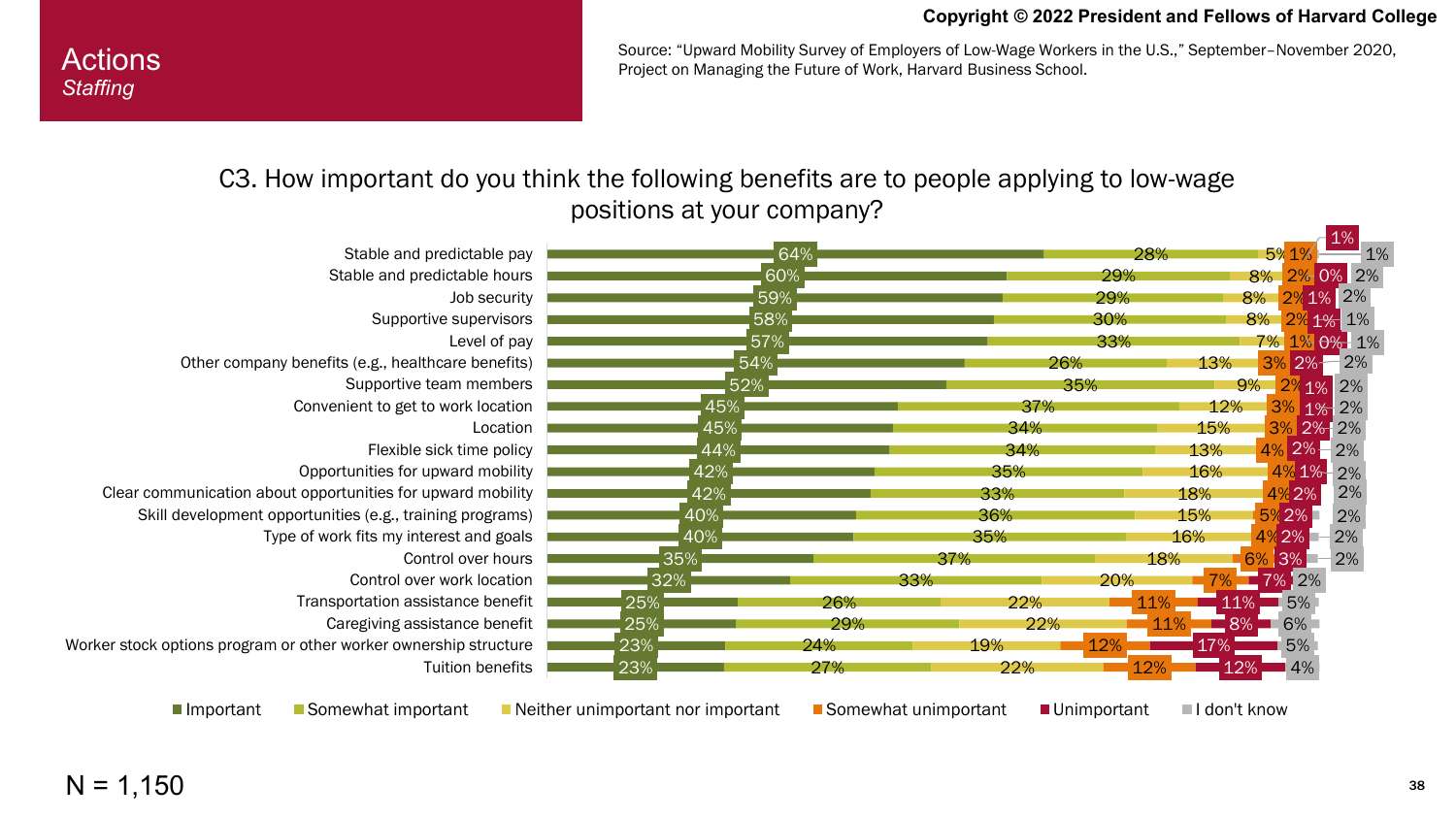Source: "Upward Mobility Survey of Employers of Low-Wage Workers in the U.S.," September–November 2020, Project on Managing the Future of Work, Harvard Business School.

# C4: How often does your company:



Internally communicate success stories of my company's employees who start as low-wage employees and then go on to achieve career progression within the company

Externally communicate success stories of my company's employees who start as low-wage employees and then go on to achieve career progression within the company

Describe the job expectations (e.g., daily responsibilities and the expectations beyond that, such as food servers being expected to clean the restrooms) during the hiring process

Describe career pathways on the company website

Describe career pathways in job postings

Describe career pathways in job interviews

Describe total compensation (i.e., pay ranges and benefits) for different roles on the career pathways on the company website

Describe total compensation (i.e., pay ranges and benefits) for different roles on the career pathways in job postings

Describe total compensation (i.e., pay ranges and benefits) for different roles on the career pathways in job interviews

■Always ■Often ■Sometimes ■Rarely ■Never ■I don't know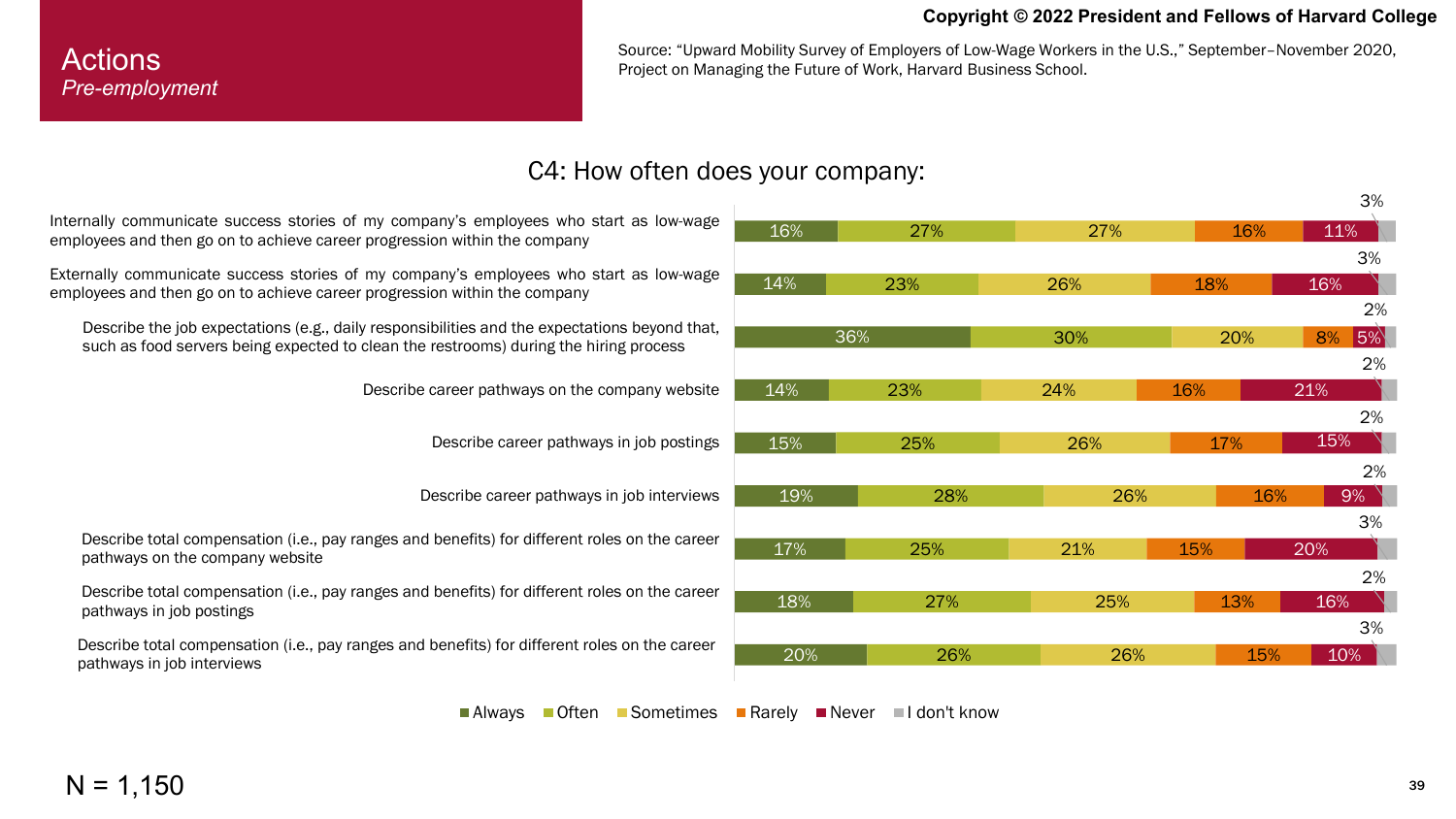Source: "Upward Mobility Survey of Employers of Low-Wage Workers in the U.S.," September–November 2020, Project on Managing the Future of Work, Harvard Business School.

# C5: Please rate how you feel about the value each of the following actions has to the competitiveness of your company.

24% 24% 24% Internally communicate success stories of my company's employees who start as low-wage employees and then go on to achieve career progression within the company Externally communicate success stories of my company's employees who start as low-wage employees and then go on to achieve career progression within the company Describe the job expectations (e.g., daily responsibilities and the expectations beyond that, such as food servers may also be expected to clean the restrooms) during the hiring process Describe career pathways on the company website Describe career pathways in job postings Describe career pathways in job interviews Describe total compensation (i.e., pay ranges and benefits) for different roles on the career pathways on the company website Describe total compensation (i.e., pay ranges and benefits) for different roles on the career pathways in job postings Describe total compensation (i.e., pay ranges and benefits) for different roles on the career pathways in job interviews

30% 34% 29% 27% 26% 29% 35% 35% 34% 31% 34% 36% 31% 34% 36% 20% 23% 20% 23% 26% 22% 24% 23% 20%  $Q\%$ 10% 8% 3% 12%  $Q\%$ 8% 10% 10% 8% 4% 5% 6% 4% 5% 3% 4% 6% 3% 5% 4% 3% 2% 2% 2% 3% ■ Very optimistic ■ Somewhat optimistic ■ Neither optimistic nor pessimistic ■ Somewhat pessimmistic ■ Very pessimistic ■ I don't know

3%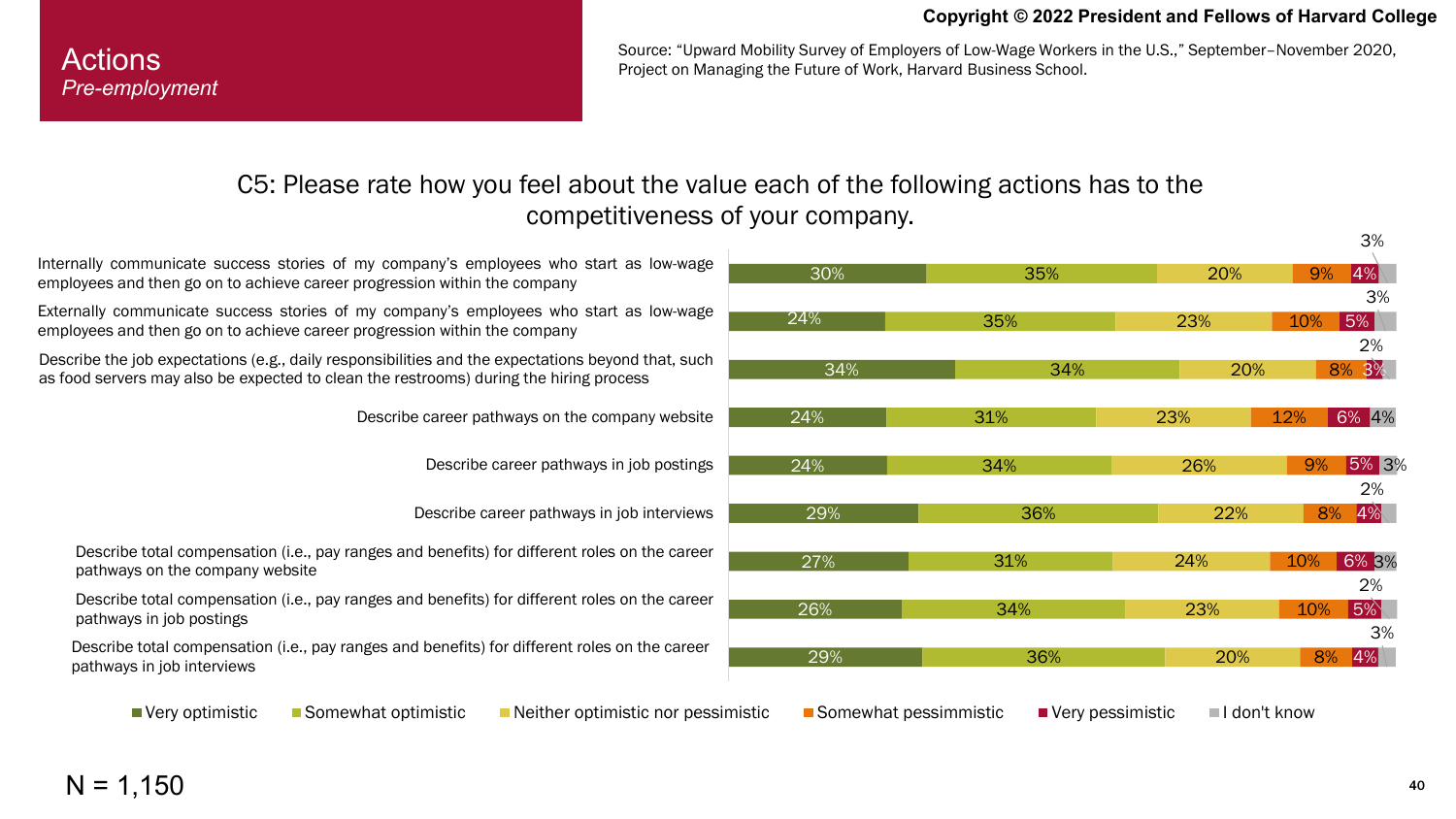Source: "Upward Mobility Survey of Employers of Low-Wage Workers in the U.S.," September–November 2020, Project on Managing the Future of Work, Harvard Business School.

# C6: How often does your company:



■ Always ■ Often ■ Sometimes ■ Rarely ■ Never ■ I don't know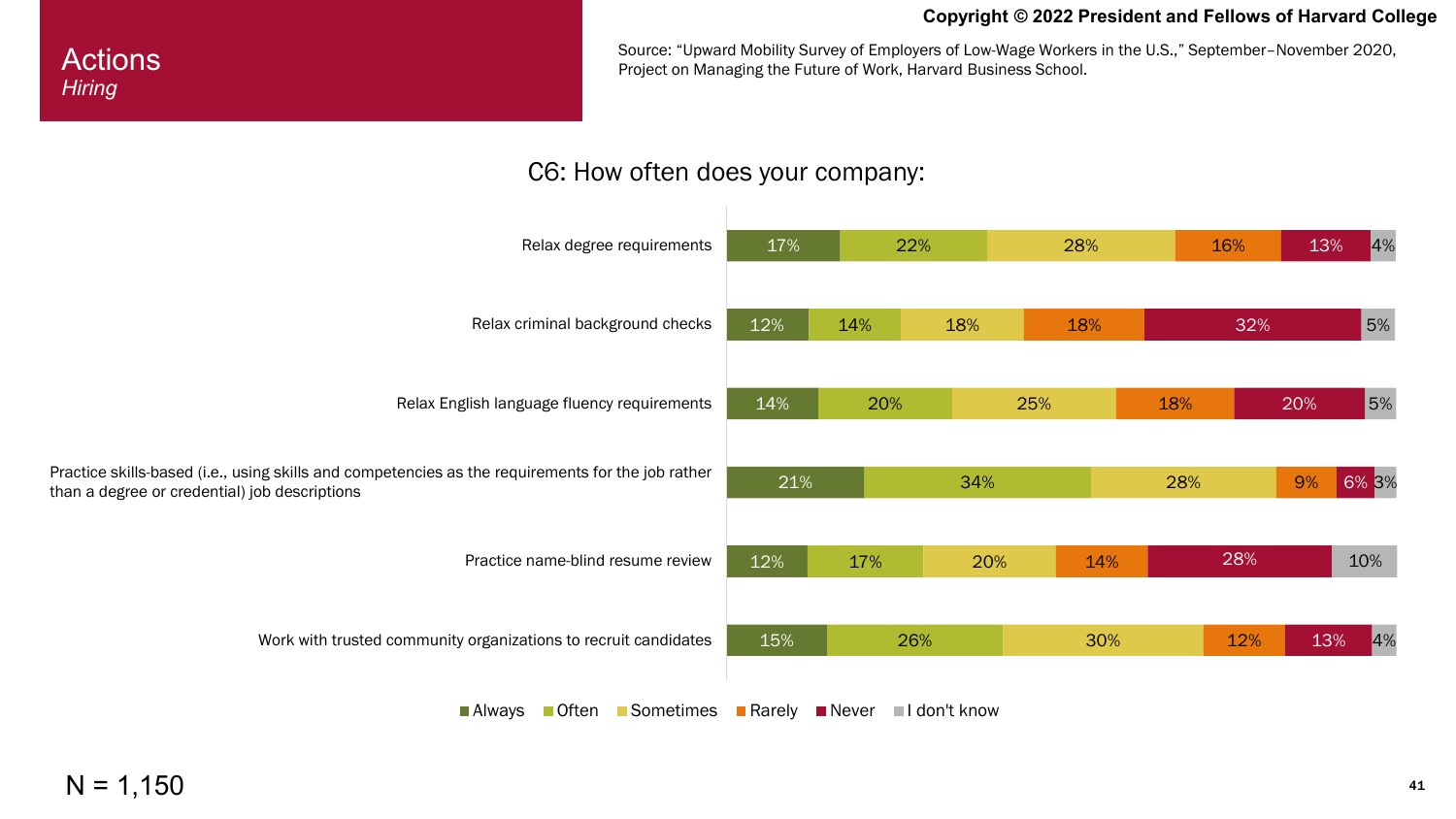Source: "Upward Mobility Survey of Employers of Low-Wage Workers in the U.S.," September–November 2020, Project on Managing the Future of Work, Harvard Business School.

# C7: Please rate how you feel about the value each of the following actions has to the competitiveness of your company.



 $N = 1,150$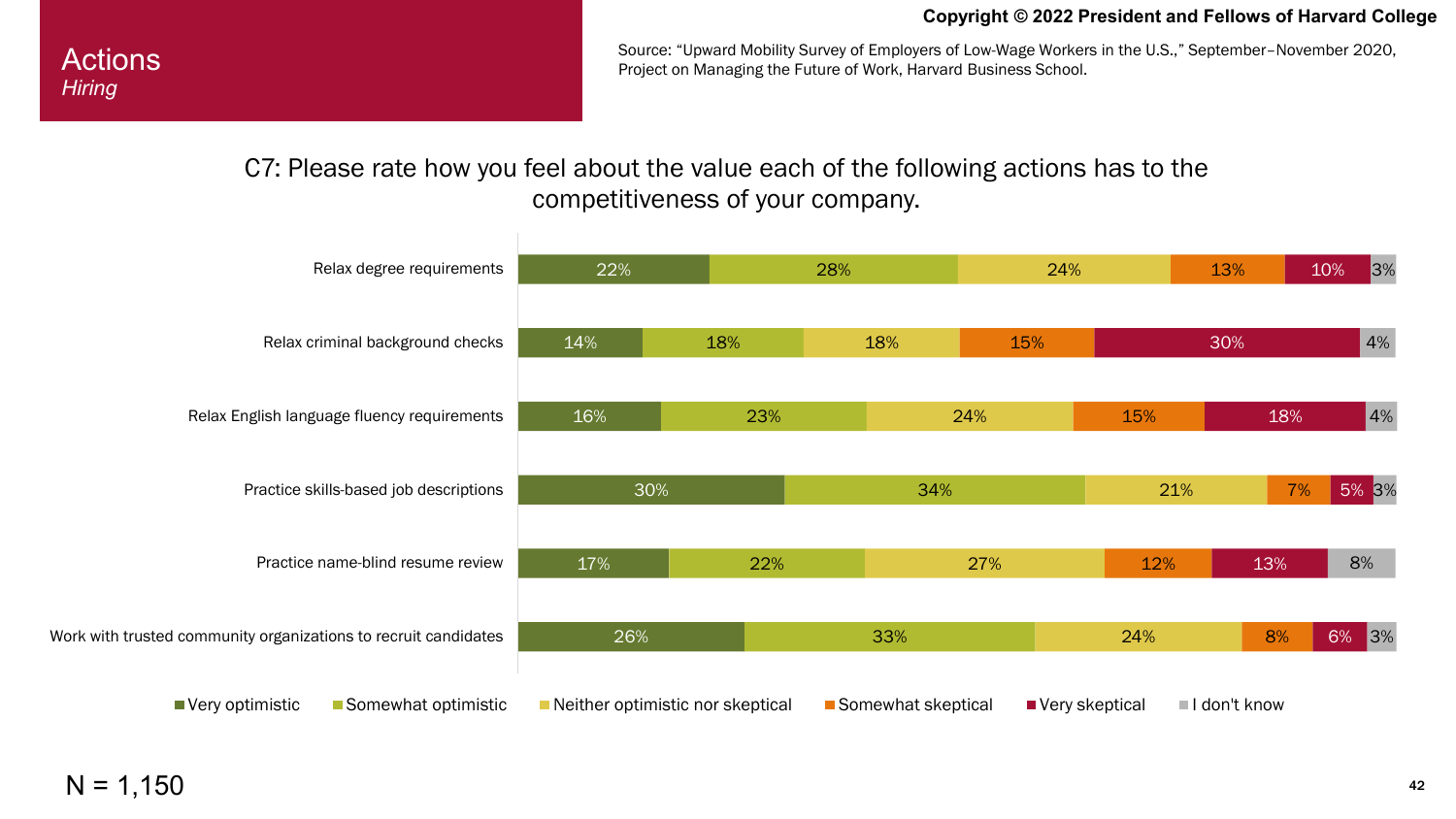Source: "Upward Mobility Survey of Employers of Low-Wage Workers in the U.S.," September–November 2020, Project on Managing the Future of Work, Harvard Business School.

### C8: How often does your company:

20% 21% 22% 27% 22% 22% 26% Communicate upward mobility opportunities and pathways during onboarding Communicate to low-wage employees the pay ranges at different levels of progression Communicate expectations for soft skills required to move up Communicate expectations for technical skills (e.g., knowledge of certain equipment, systems, or tools) required to move up Communicate expectations for qualifications or credentials (e.g., a certain certificate or diploma) required to move up Communicate how low-wage employees can obtain the skills, training, certifications, and experience required for progression Communicate how low-wage employees can request help when needed (e.g., providing a method to swap shifts in the event of an emergency) Pair new low-wage employees with a buddy or mentor in the initial phase of employment

Speak with new low-wage employees to understand what personal circumstances might affect the

Speak with new low-wage employees to understand what personal circumstances might affect employee's ability to perform as required for success at work (e.g., reliable transportation to work, the employee's ability to perform as required for success at work (e.g., reliable transportation… reliable childcare, household's financial circumstances)

Discuss challenges that low-wage employees may have in moving up (e.g., skill deficiencies, care responsibilities, transportation needs, schedule concerns)

|     |     |     |     | $2% -$    |
|-----|-----|-----|-----|-----------|
| 20% | 28% | 28% | 14% | 8%        |
|     |     |     |     | 2%        |
| 21% | 28% | 25% | 14% | $10\%$    |
|     |     |     |     | 2%        |
| 22% | 30% | 26% | 13% | $7\%$     |
|     |     |     |     | 2%        |
| 27% | 32% | 23% | 12% | 4%        |
|     |     |     |     | 2%        |
| 22% | 31% | 25% | 13% | 7%        |
|     |     |     |     | 2%        |
| 22% | 30% | 26% | 12% | $7\%$     |
|     |     |     |     | 3%        |
| 26% | 31% | 24% | 12% | $5\%$     |
|     |     |     |     | 2%        |
| 23% | 28% | 23% | 15% | 9%        |
|     |     |     |     | 3%        |
| 22% | 30% | 27% | 12% | 6%        |
|     |     |     |     |           |
| 16% | 27% | 28% | 16% | 3%<br>10% |

■Always ■ Often ■ Sometimes ■ Rarely ■ Never ■ I don't know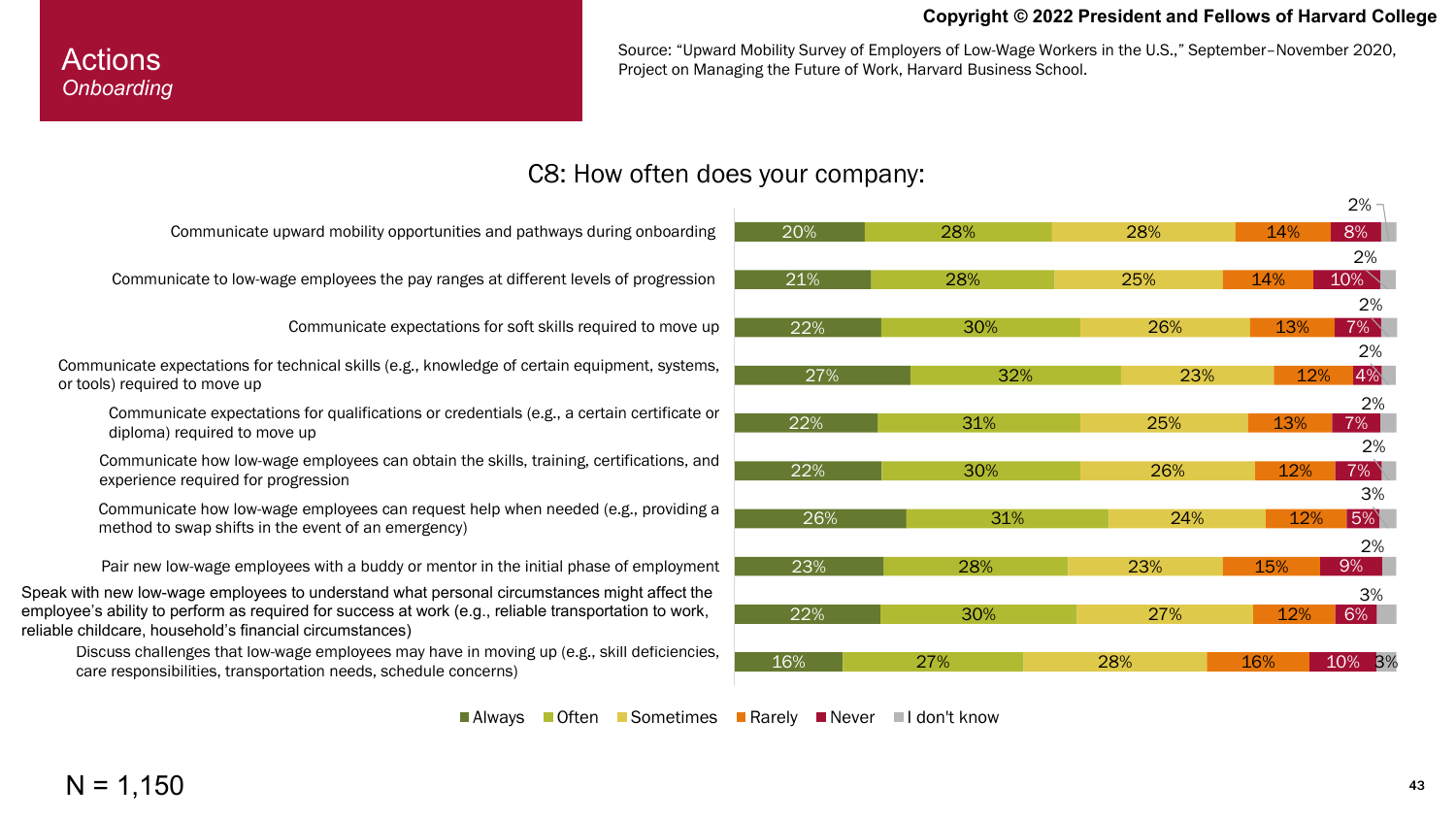23%

8%

10%

8% 3%

4%

2%

3%

2%

2%

2%

7% 3%

3%

2%

4%

2%

2%

3%

2%

7%

8%

7%

8%

9%

8% 3%

3%

3%

2%

4%

22%

22%

26%

20%

20%

22%

18%

22%

22%

Source: "Upward Mobility Survey of Employers of Low-Wage Workers in the U.S.," September–November 2020, Project on Managing the Future of Work, Harvard Business School.

# C9. Please rate how you feel about the value each of the following actions has to the competitiveness of your company.

| Communicate upward mobility opportunities and pathways during onboarding                 | 27% | 36% |
|------------------------------------------------------------------------------------------|-----|-----|
|                                                                                          |     |     |
| icate to low-wage employees the pay ranges at different levels of progression            | 29% | 34% |
|                                                                                          |     |     |
| Communicate expectations for soft skills                                                 | 28% | 38% |
| xpectations for technical skills (e.g., knowledge of certain equipment, systems,         |     |     |
| d to move up                                                                             | 32% | 37% |
| icate expectations for qualifications or credentials (e.g., a certain certificate or     |     |     |
| required to move up                                                                      | 30% | 32% |
| cate how low-wage employees can obtain the skills, training, certifications, and         |     |     |
| e required for progression                                                               | 33% | 34% |
| ate how low-wage employees can request help when needed (e.g., providing a               | 32% | 34% |
| swap shifts in the event of an emergency)                                                |     |     |
| ow-wage employees with a buddy or mentor in the initial phase of employment              | 35% | 34% |
| wage employees to understand what personal circumstances might affect the employee's     |     |     |
| required for success at work (e.g., reliable transportation to work, reliable childcare, | 31% | 33% |
| ll circumstances)                                                                        |     |     |
| enges that low-wage employees may have in moving up (e.g., skill deficiencies,           | 28% | 36% |
| bilities, transportation needs, schedule concerns)                                       |     |     |
|                                                                                          |     |     |

Communicate t

Communicate expectat or tools) required to mo

Communicate e diploma) require

Communicate how experience require

Communicate how method to swap shifts

Pair new low-wag

Speak with new low-wage employees to understand what personal circumstances might affect ability to perform as required for success at work (e.g., reliable transportation to work, reliable childcare, household's financial circumstances) at work (e.g., reliable transportation…………………………………………………………………………………………… Speak with new low-wage em

Discuss challenges that care responsibilities,

■ Very optimistic ■ Somewhat optimistic ■ Neither optimistic nor skeptical ■ Somewhat skeptical ■ Very skeptical ■ I don't know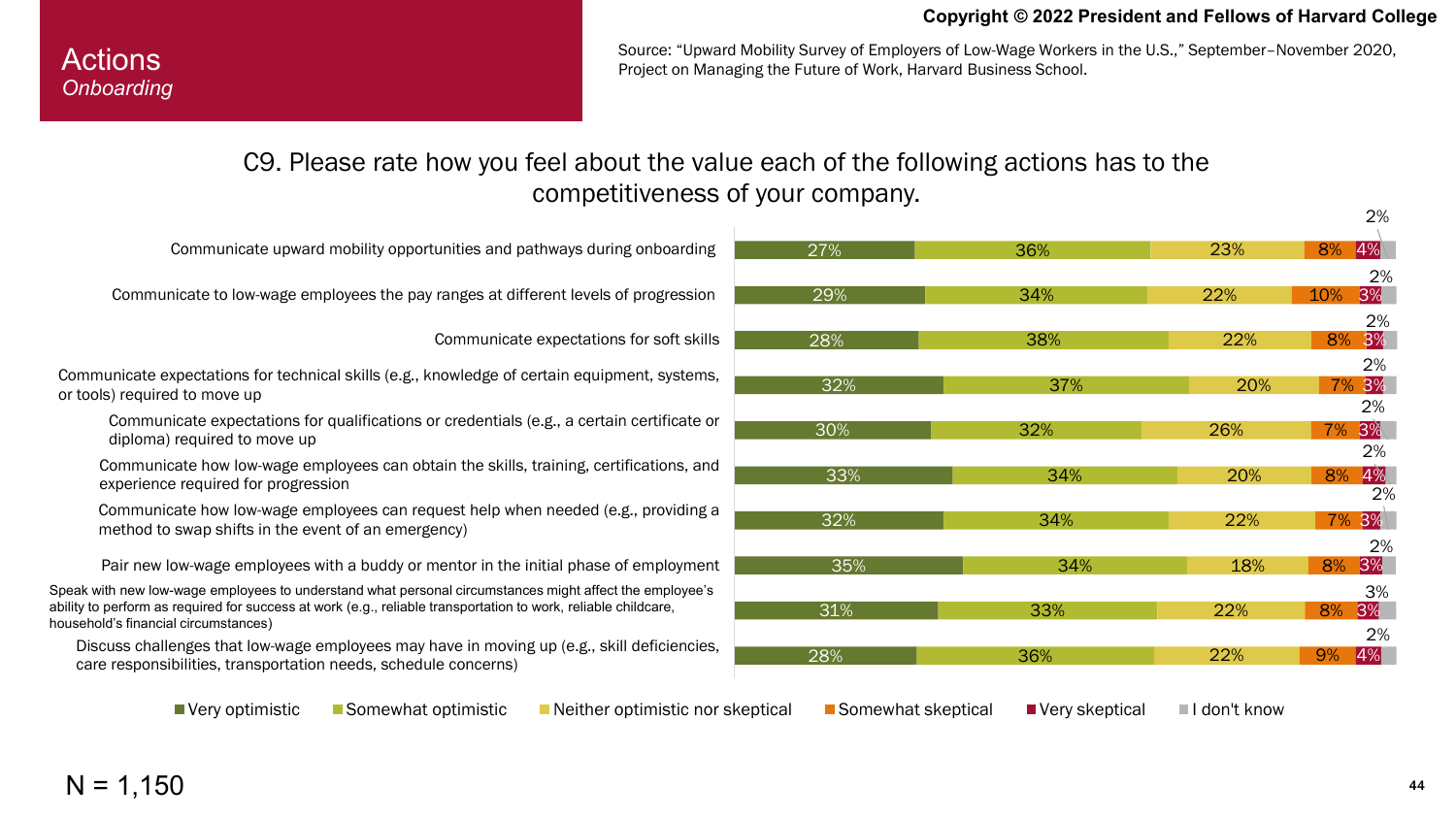Source: "Upward Mobility Survey of Employers of Low-Wage Workers in the U.S.," September–November 2020, Project on Managing the Future of Work, Harvard Business School.

# C10. How often does your company:

| Provide adequate notice of upcoming shifts                                                                                                                              |     | 38% |     | 29% | 18% | $6\%$<br>7%       |
|-------------------------------------------------------------------------------------------------------------------------------------------------------------------------|-----|-----|-----|-----|-----|-------------------|
| Provide stability in scheduling (e.g., consistent start time for shifts, consistent hours week-to-<br>week, and advance notice of working days)                         |     | 37% |     | 31% | 18% | 1%<br>$6\%$<br>8% |
| Provide caregiving assistance (e.g., time off for appointments, Employee Assistance Program or<br>care concierge access) to low-wage employees for looking after family | 18% | 22% | 21% | 15% |     | $3% -$<br>22%     |
| Provide a flexible sick time policy for personal sick time (e.g., low-wage employees allowed to<br>take advances on sick leave that would be accrued in later months)   | 22% | 28% |     | 23% | 11% | $2% -$<br>14%     |
| Provide a flexible sick time policy for caring for a sick family member (e.g., low-wage employees<br>permitted to stay home to take care of sick family member)         | 26% |     | 28% | 24% | 11% | $2% -$<br>9%      |
| Provide transportation assistance                                                                                                                                       | 12% | 15% | 18% | 18% | 34% | 2%                |
| Provide tuition benefits                                                                                                                                                | 16% | 19% | 20% | 13% | 30% | 2%                |
| Provide employee stock options program or other employee ownership structure                                                                                            | 14% | 17% | 18% | 11% | 38% | 3%                |
|                                                                                                                                                                         |     |     |     |     |     |                   |

■ Always ■ Often ■ Sometimes ■ Rarely ■ Never ■ I don't know

2%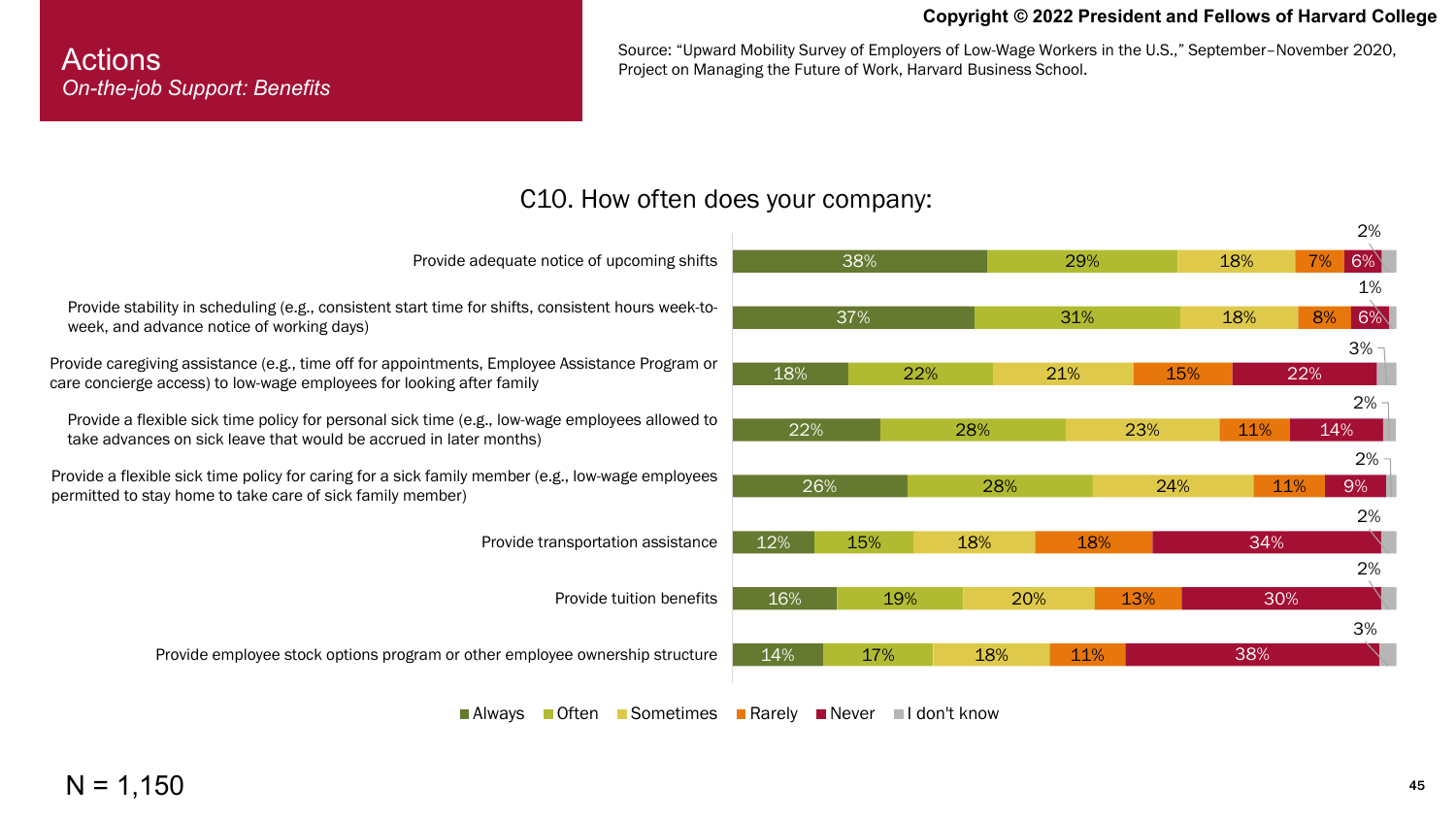Source: "Upward Mobility Survey of Employers of Low-Wage Workers in the U.S.," September–November 2020, Project on Managing the Future of Work, Harvard Business School.

# C11. Please rate how you feel about the value each of the following actions has to the competitiveness of your company.

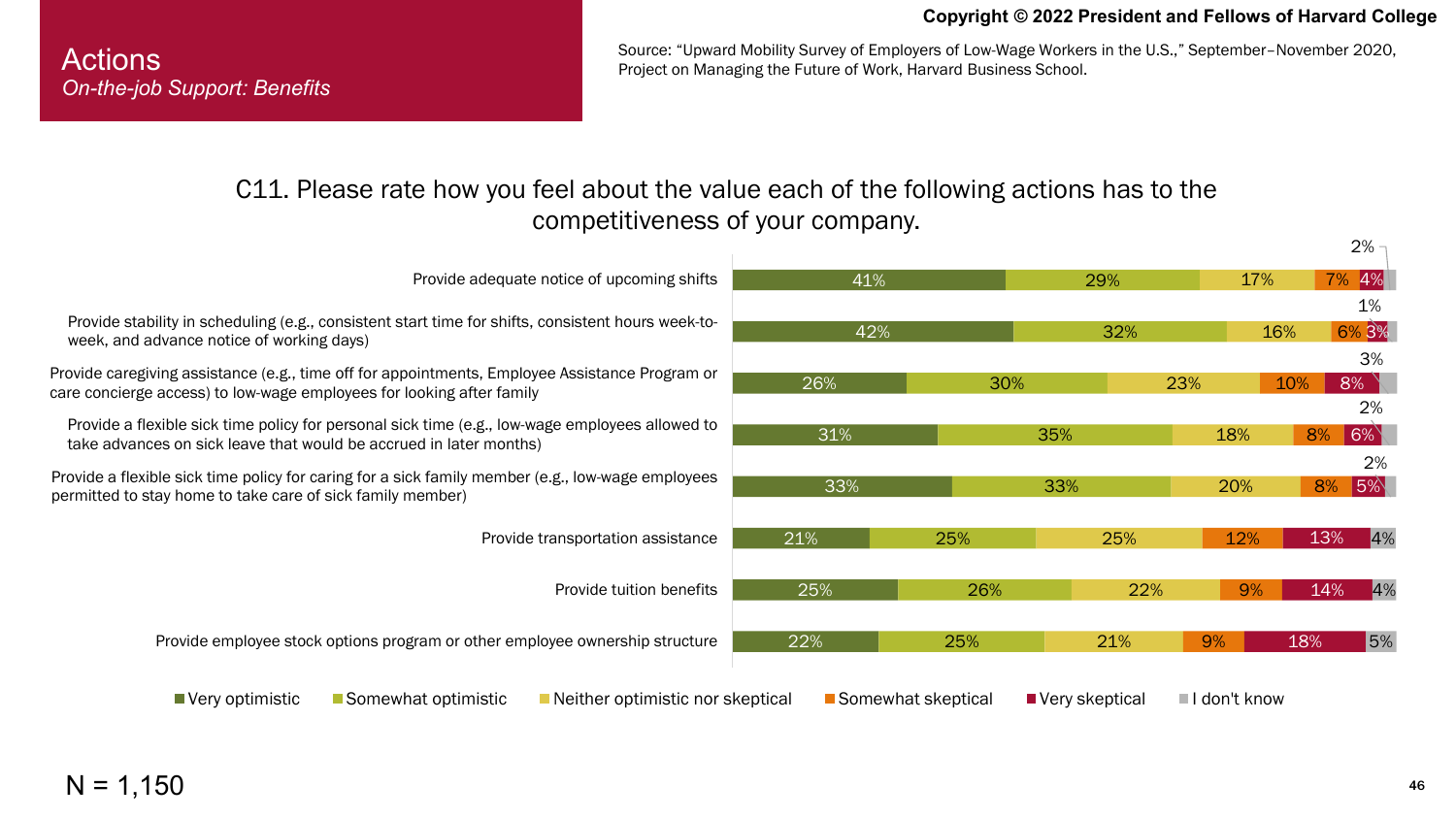Source: "Upward Mobility Survey of Employers of Low-Wage Workers in the U.S.," September–November 2020, Project on Managing the Future of Work, Harvard Business School.

# C12. How often does your company:



■ Always ■ Often ■ Sometimes ■ Rarely ■ Never ■ I don't know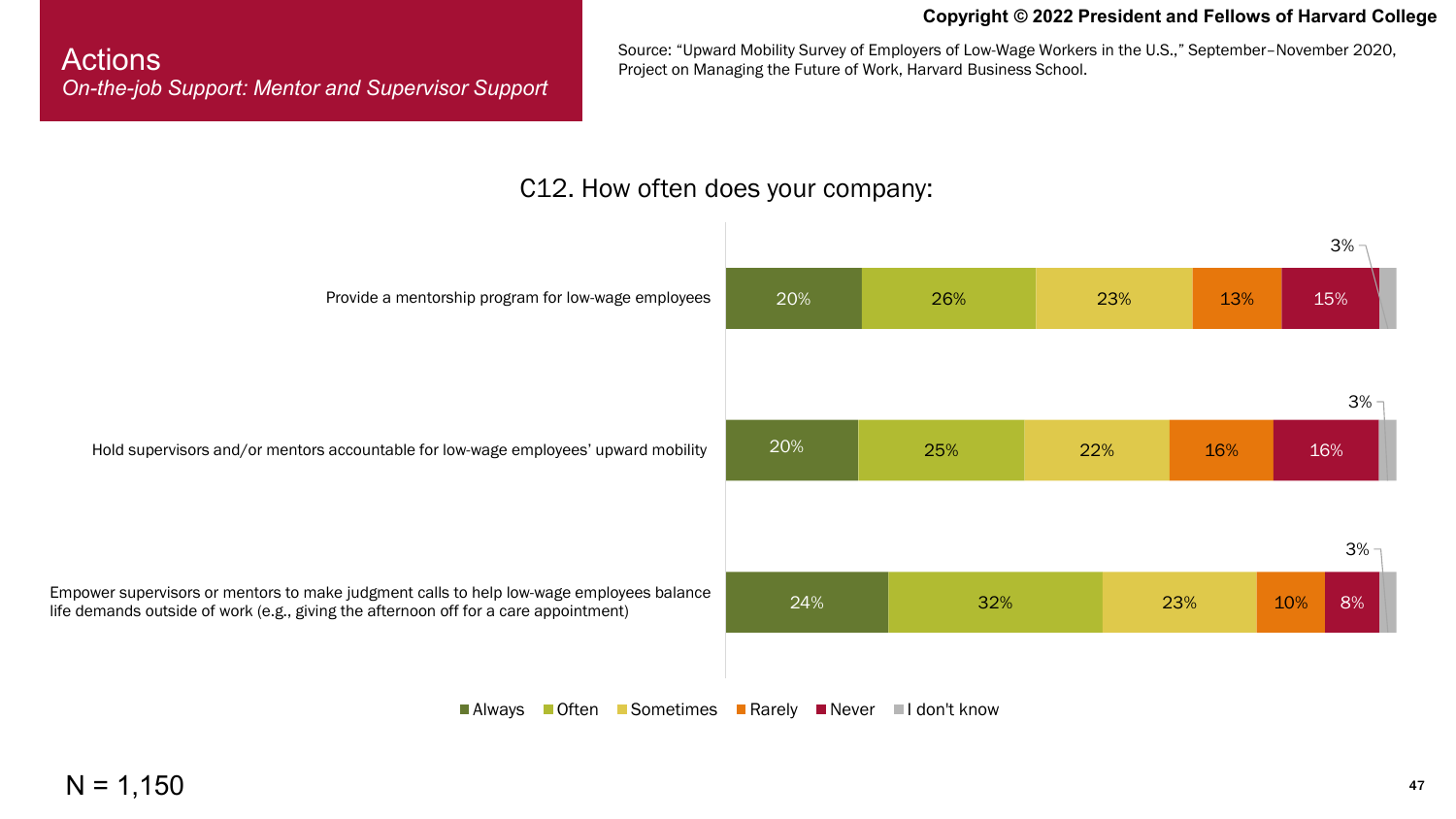Source: "Upward Mobility Survey of Employers of Low-Wage Workers in the U.S.," September–November 2020, Project on Managing the Future of Work, Harvard Business School.

# C13. How often do supervisors and/or mentors at your company:

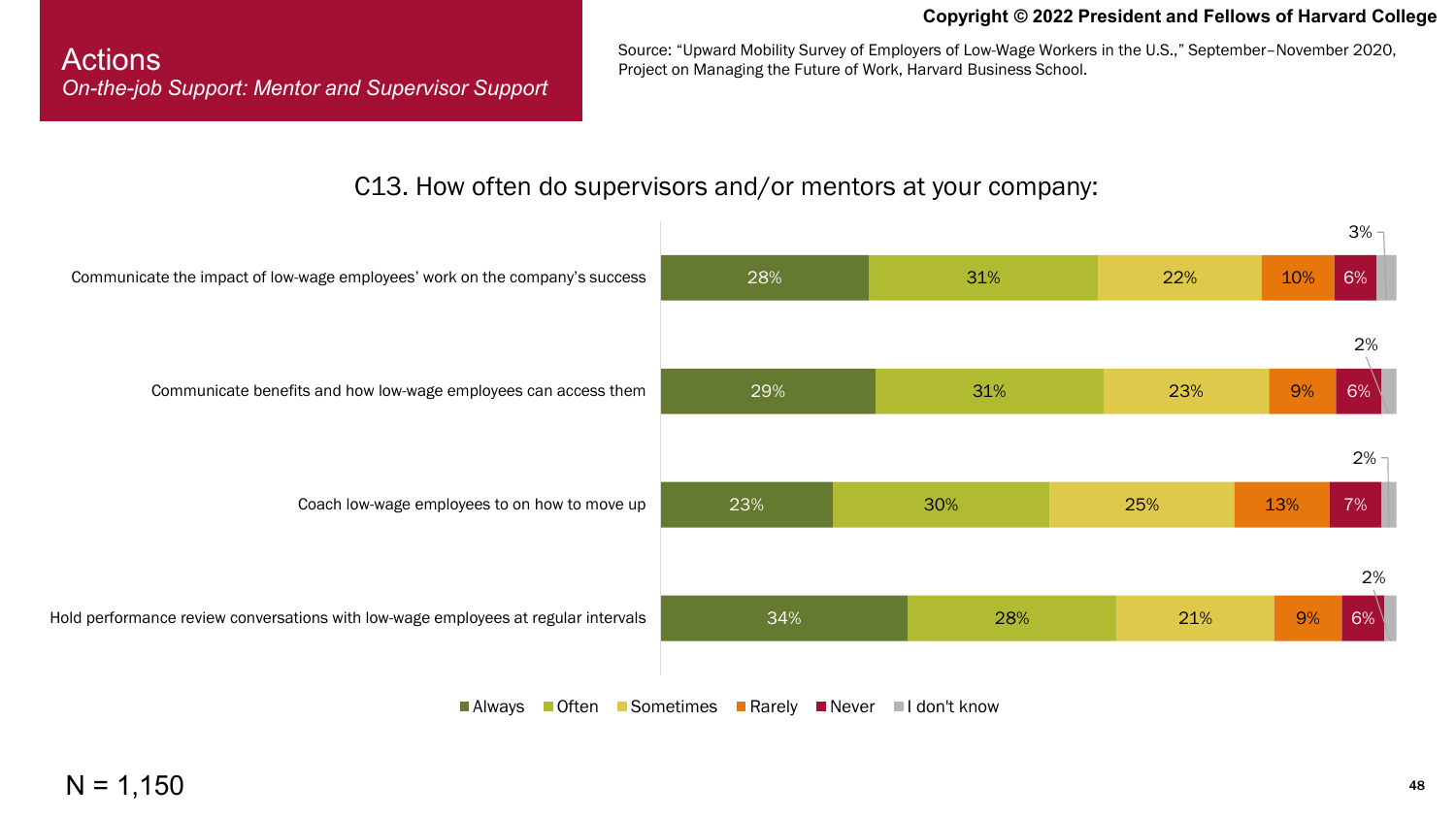Source: "Upward Mobility Survey of Employers of Low-Wage Workers in the U.S.," September–November 2020, Project on Managing the Future of Work, Harvard Business School.

# C14. Please rate how you feel about the value each of the following actions has to the competitiveness of your company.

33% 26% 32% 33% 33% 33% 38% 33% 33% 35% 37% 35% 36% 33% 19% 22% 20% 17% 18% 19% 17% 8% 10% 8% 8% 8% 7% 7% 5% 7% 4% 3% 4% 4% 3% 2% 3% 2% 2% 2% 2% 2%

Provide a mentorship program for low-wage employees

Hold supervisors and/or mentors accountable for low-wage employees' upward mobility

Empower supervisors or mentors to make judgment calls to help low-wage employees balance life demands outside of work (e.g., giving the afternoon off for a care appointment)

Supervisors and/or mentors communicate the impact of low-wage employees' work on the company's success

Supervisors and/or mentors communicate benefits and how low-wage employees can access them

Supervisors and/or mentors coach low-wage employees to on how to move up

Supervisors and/or mentors hold performance review conversations with low-wage employees at regular intervals

■ Very optimistic Net Somewhat optimistic Neither optimistic nor skeptical Neisomewhat skeptical Nery skeptical I don't know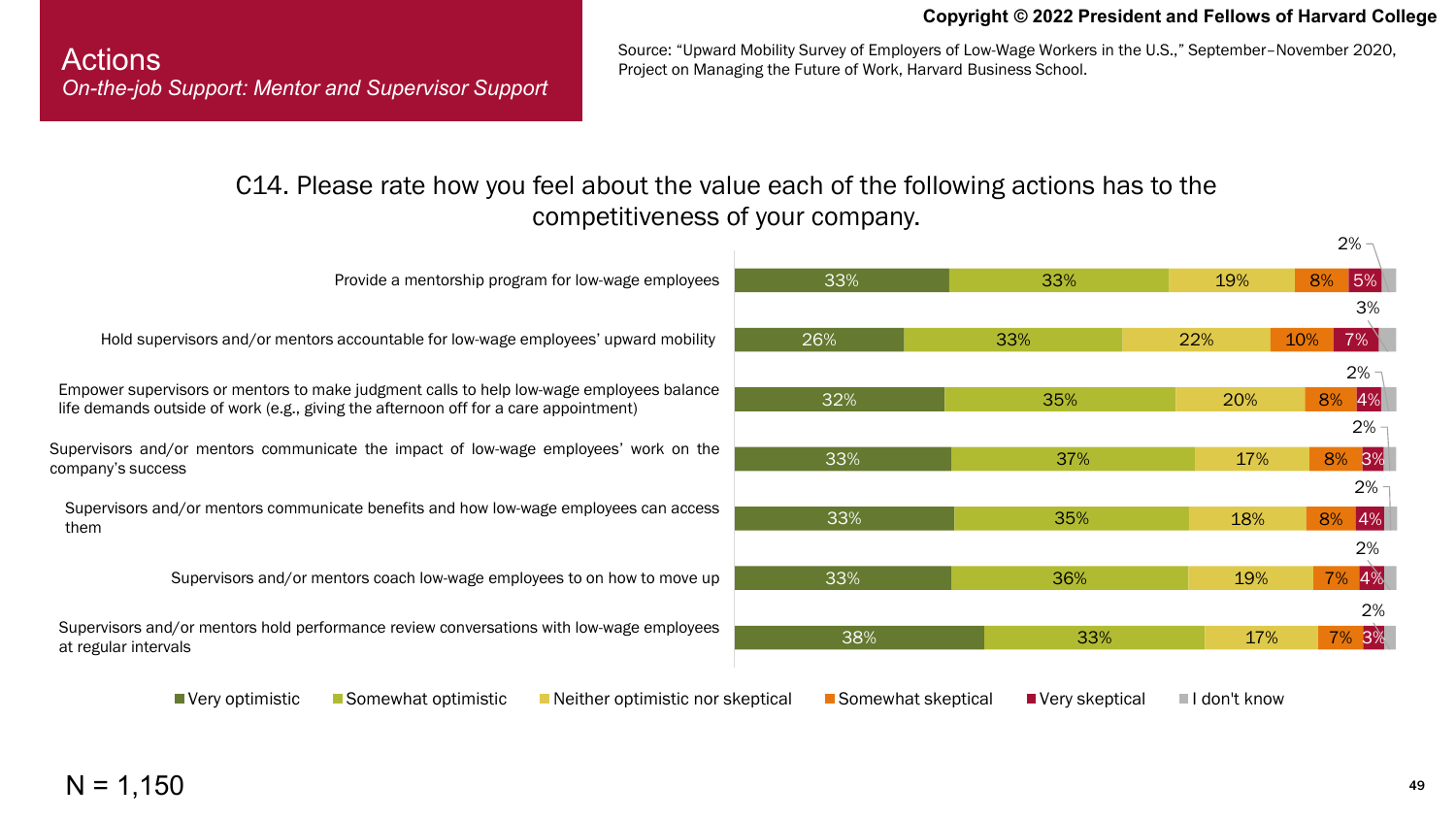Source: "Upward Mobility Survey of Employers of Low-Wage Workers in the U.S.," September–November 2020, Project on Managing the Future of Work, Harvard Business School.

### C15. How often does your company:



■Always ■Often ■Sometimes ■Rarely ■Never ■I don't know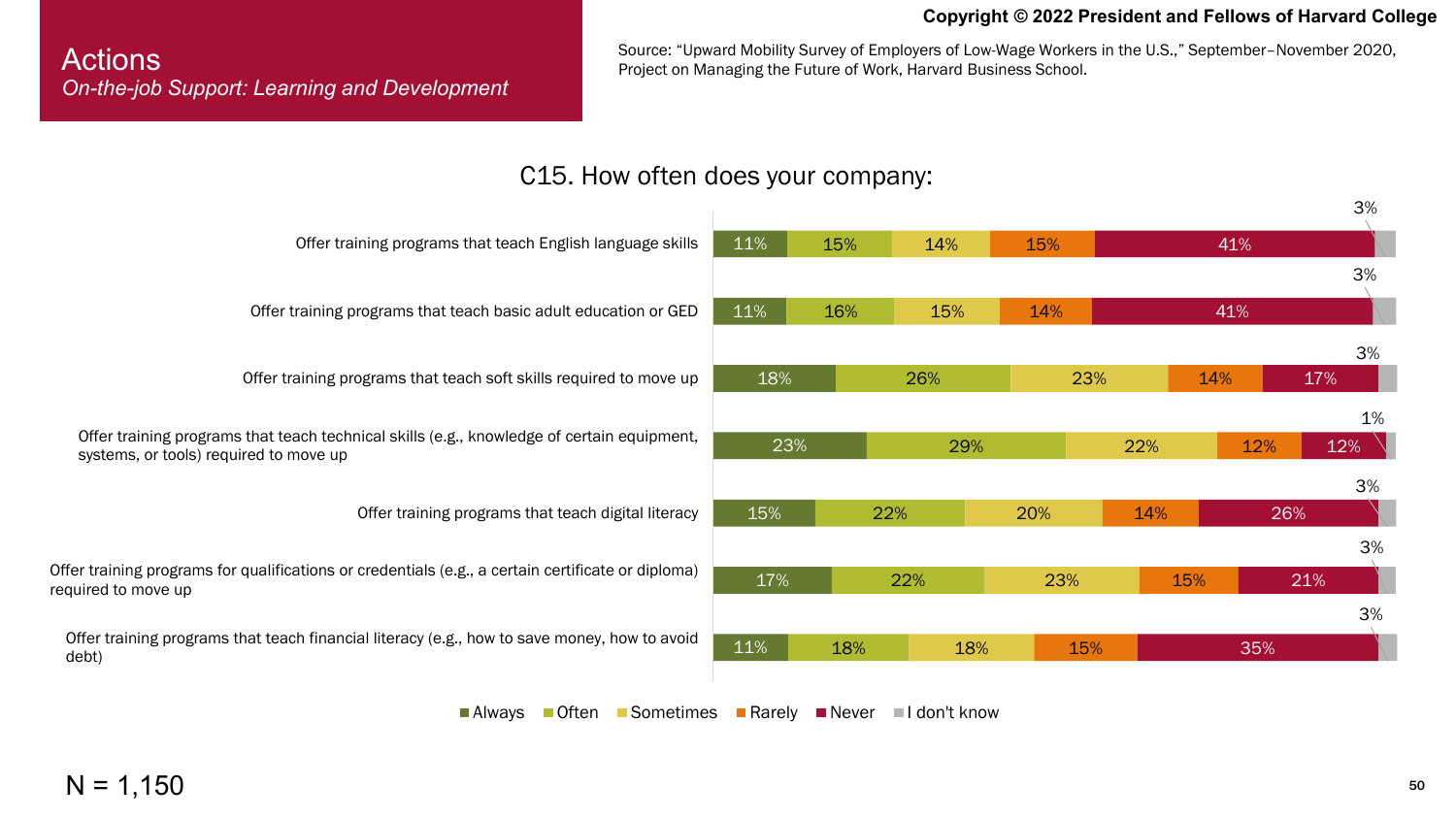Source: "Upward Mobility Survey of Employers of Low-Wage Workers in the U.S.," September–November 2020, Project on Managing the Future of Work, Harvard Business School.

# C16. Please rate how you feel about the value each of the following actions has to the competitiveness of your company.

| Offer training programs that teach English language skills                                                                           | 21% | 25%                | 23%              | 11%          | 16% | 4%             |
|--------------------------------------------------------------------------------------------------------------------------------------|-----|--------------------|------------------|--------------|-----|----------------|
| Offer training programs that teach basic adult education or GED                                                                      | 20% | 24%                | 24%              | 12%          | 17% | 4%             |
| Offer training programs that teach soft skills required to move up                                                                   | 31% |                    | 33%              | 20%          | 9%  | $2% -$<br>7%   |
| Offer training programs that teach technical skills (e.g., knowledge of certain equipment,<br>systems, or tools) required to move up | 36% |                    | 31%              | 18%          | 8%  | 2%<br>$6\%$    |
| Offer training programs that teach digital literacy                                                                                  | 25% | 32%                |                  | 23%          | 8%  | 3%<br>9%<br>2% |
| Offer training programs for qualifications or credentials (e.g., a certain certificate or diploma)<br>required to move up            | 28% |                    | 33%              | 19%          | 9%  | 9%             |
| Offer training programs that teach financial literacy (e.g., how to save money, how to avoid<br>debt)                                | 21% | 29%                | 23%              | 9%           | 15% | 3%             |
| ■ Very optimistic<br>■ Somewhat optimistic<br>Neither optimistic nor skeptical                                                       |     | Somewhat skeptical | ■ Very skeptical | I don't know |     |                |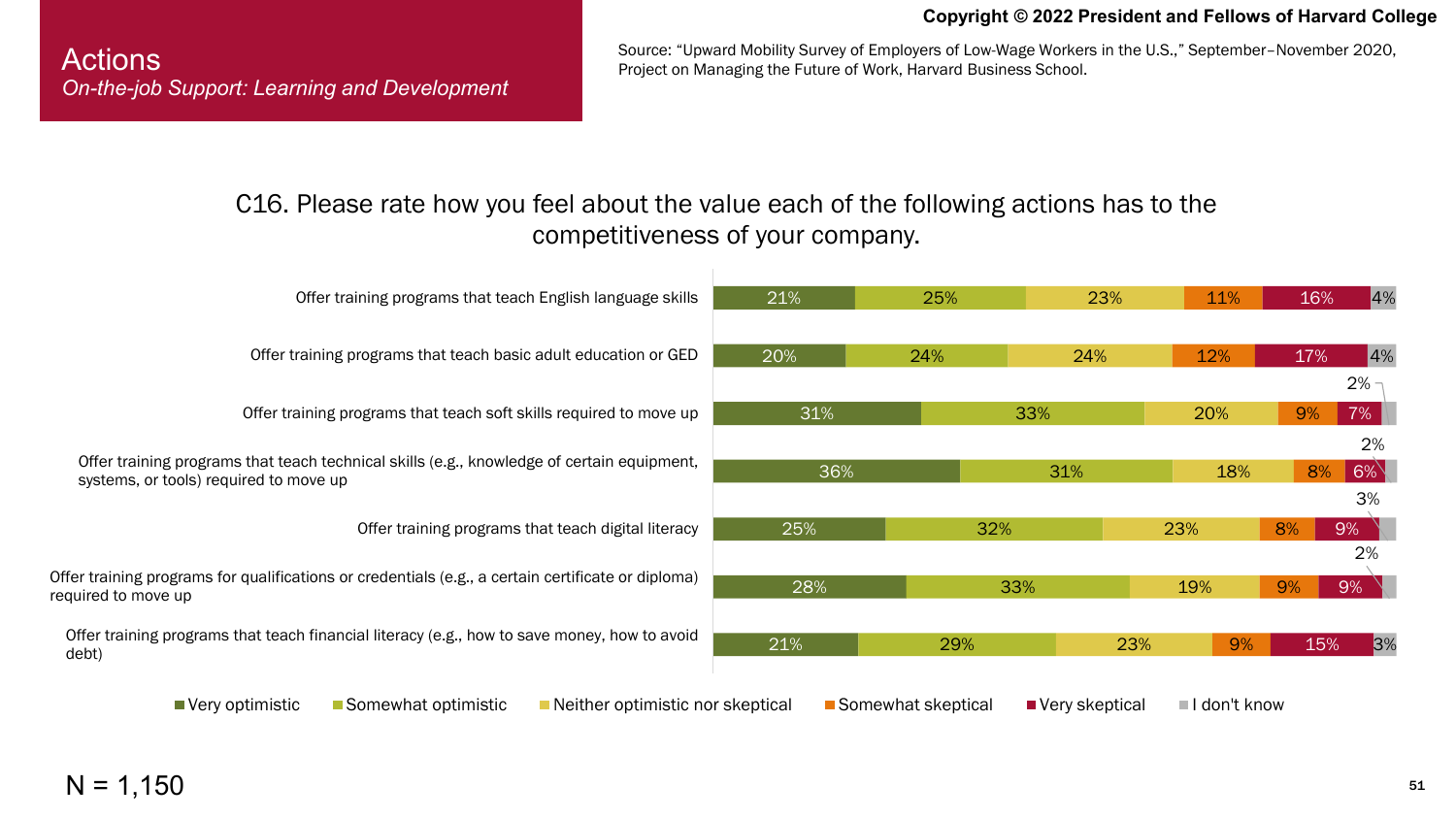communications

Source: "Upward Mobility Survey of Employers of Low-Wage Workers in the U.S.," September–November 2020, Project on Managing the Future of Work, Harvard Business School.

# C17. How often does your company:

Create career pathways for low-wage employees Describe career pathways and skills progression on an ongoing basis in company

Describe how total compensation (i.e., pay ranges and benefits) will change for the next role level in performance reviews

Describe the skills, training, certifications, and experience needed to get to the next role level in performance reviews

Describe how to obtain the skills, training, and certifications needed to get to the next role level in performance reviews

Reward (i.e., increase wages of, change job title of, or offer a bonus to) low-wage employees for reaching milestones of skills, training, credentials, or experience

Publicly recognize low-wage employees for reaching milestones of skills, training. credentials, or experience

Communicate examples of worker success stories to current low-wage employees

Provide opportunities for low-wage employees to interact with successful role models who progressed from the low-wage job

|     |     |     |     | 3%     |
|-----|-----|-----|-----|--------|
| 19% | 25% | 27% | 14% | 12%    |
|     |     |     |     | $3\%$  |
| 20% | 25% | 26% |     | 13%    |
|     |     |     |     | 2%     |
| 22% | 29% | 22% | 14% | 11%    |
|     |     |     |     | 2%     |
| 24% | 27% | 25% | 12% | 10%    |
|     |     |     |     | 2%     |
| 23% | 29% | 25% | 12% | 10%    |
|     |     |     |     | 2%     |
| 25% | 28% | 25% | 11% | 10%    |
|     |     |     |     | $2% -$ |
| 23% | 25% | 22% | 15% | 14%    |
|     |     |     |     | 3%     |
| 21% | 24% | 25% | 13% | 13%    |
|     |     |     |     | 2%     |
| 21% | 26% | 25% | 14% | 12%    |

■Always Often Sometimes Rarely Never I don't know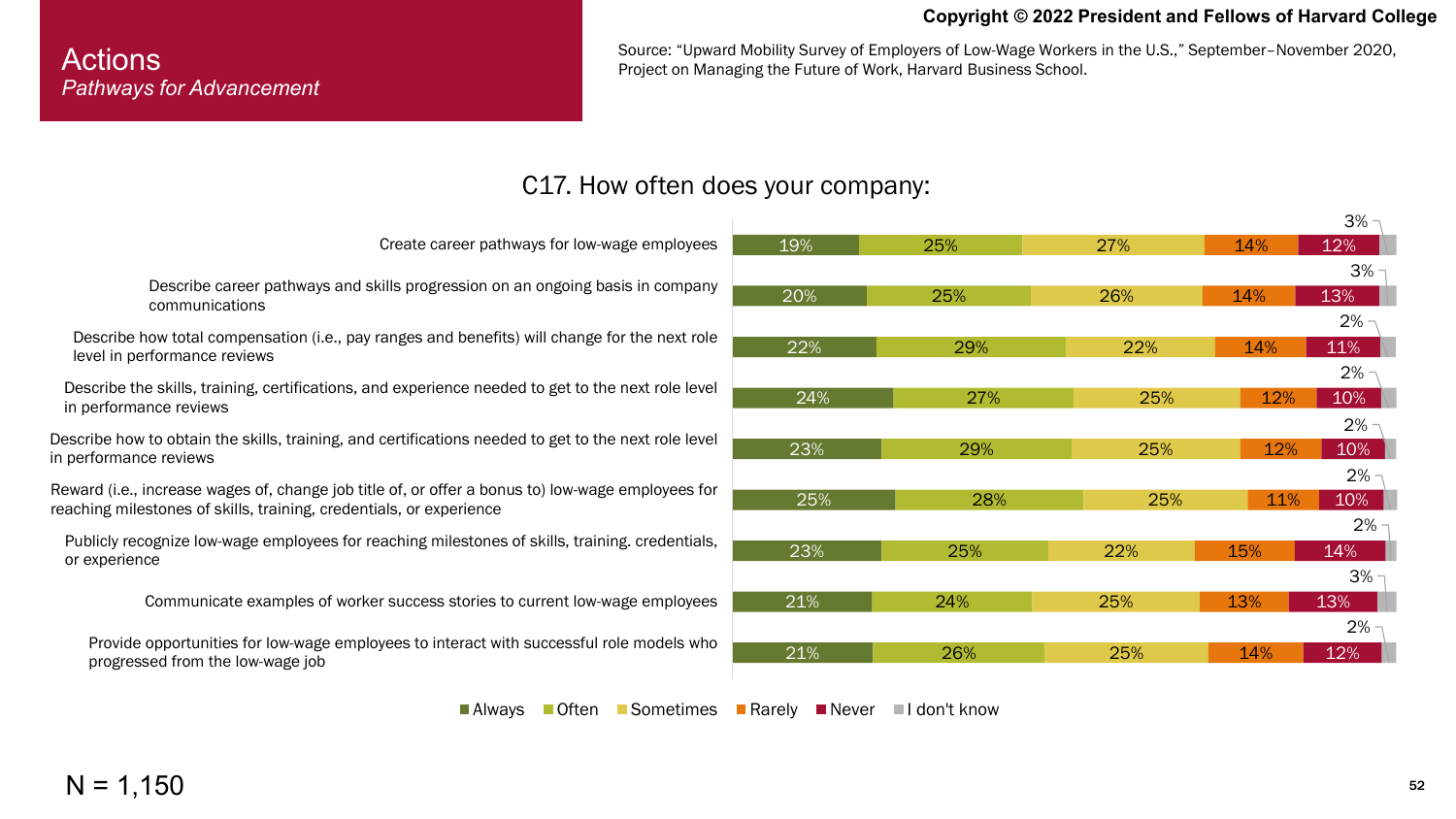Source: "Upward Mobility Survey of Employers of Low-Wage Workers in the U.S.," September–November 2020, Project on Managing the Future of Work, Harvard Business School.

# C18. Please rate how you feel about the value each of the following actions has to the competitiveness of your company.

Create career pathways for low-wage employees

Describe career pathways and skills progression on an ongoing basis in company communications

Describe how total compensation (i.e., pay ranges and benefits) will change for the next role level in performance reviews

Describe the skills, training, certifications, and experience needed to get to the next role level in performance reviews

Describe how to obtain the skills, training, and certifications needed to get to the next role level in performance reviews

Reward (i.e., increase wages of, change job title of, or offer a bonus to) low-wage employees for reaching milestones of skills, training, credentials, or experience

Publicly recognize low-wage employees for reaching milestones of skills, training. credentials, or experience

Communicate examples of worker success stories to current low-wage employees

Provide opportunities for low-wage employees to interact with successful role models who progressed from the low-wage job

| 31% | 33% | 22% | 5%<br>8%    |
|-----|-----|-----|-------------|
|     |     |     | 3%          |
| 28% | 35% | 23% | 5%<br>7%    |
|     |     |     | 2%          |
| 30% | 38% | 20% | 4%<br>6%    |
|     |     |     | 2%          |
| 33% | 37% | 19% | 6% 4%       |
|     |     |     | 2%          |
| 31% | 37% | 18% | 4%<br>8%    |
|     |     |     | $2\%$       |
| 37% | 36% | 16% | 4%<br>6%    |
|     |     |     | 2%          |
| 29% | 33% | 23% | $6\%$<br>7% |
|     |     |     | 2%          |
| 29% | 32% | 23% | $6\%$<br>8% |
|     |     |     | 2%          |
| 31% | 34% | 21% | $5\%$<br>7% |

**Very optimistic** Somewhat optimistic Neither optimistic nor skeptical Somewhat skeptical Very skeptical I don't know

 $N = 1,150$ 

 $2% -$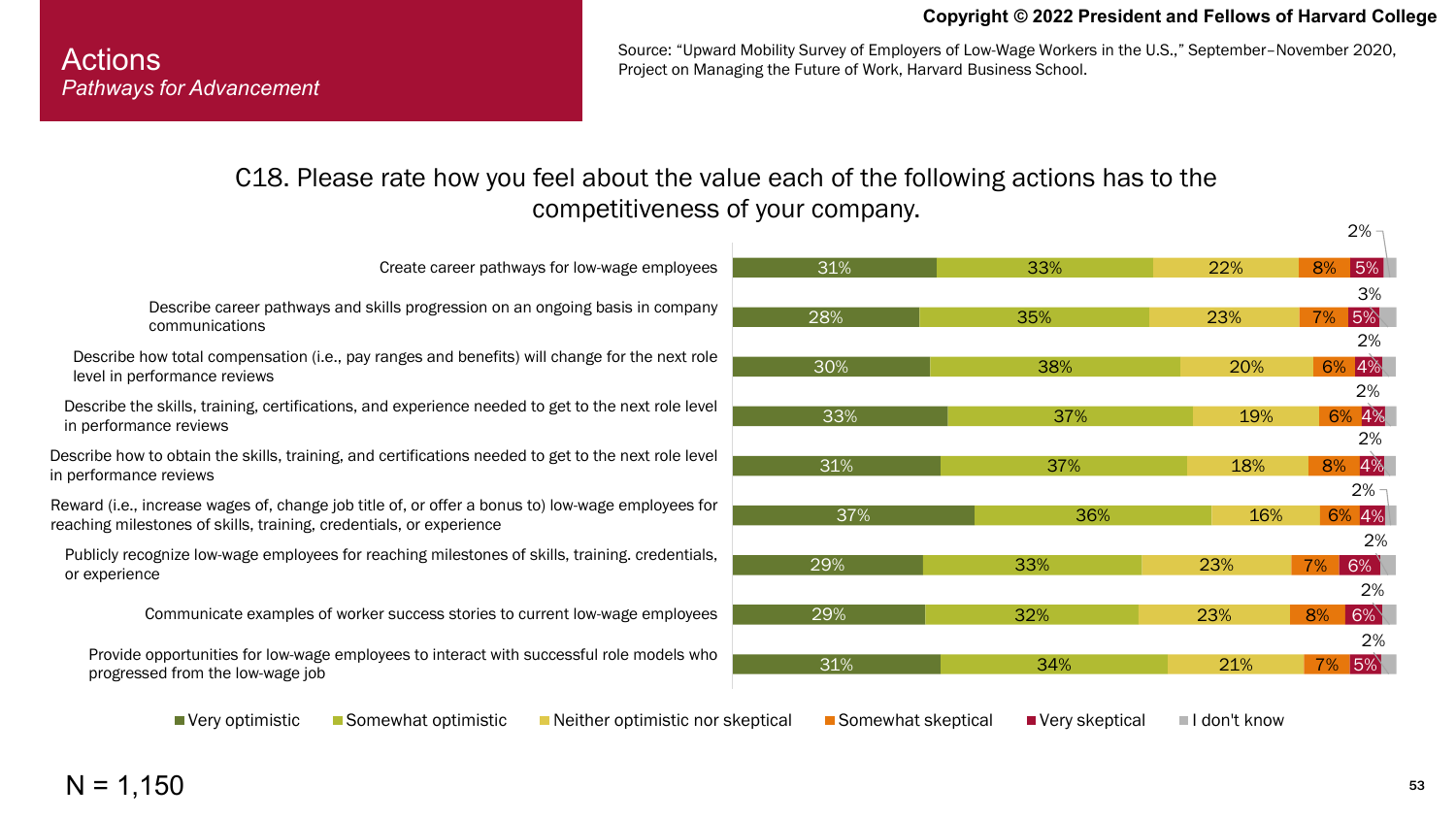Source: "Upward Mobility Survey of Employers of Low-Wage Workers in the U.S.," September–November 2020, Project on Managing the Future of Work, Harvard Business School.

# C19. How often does your company:

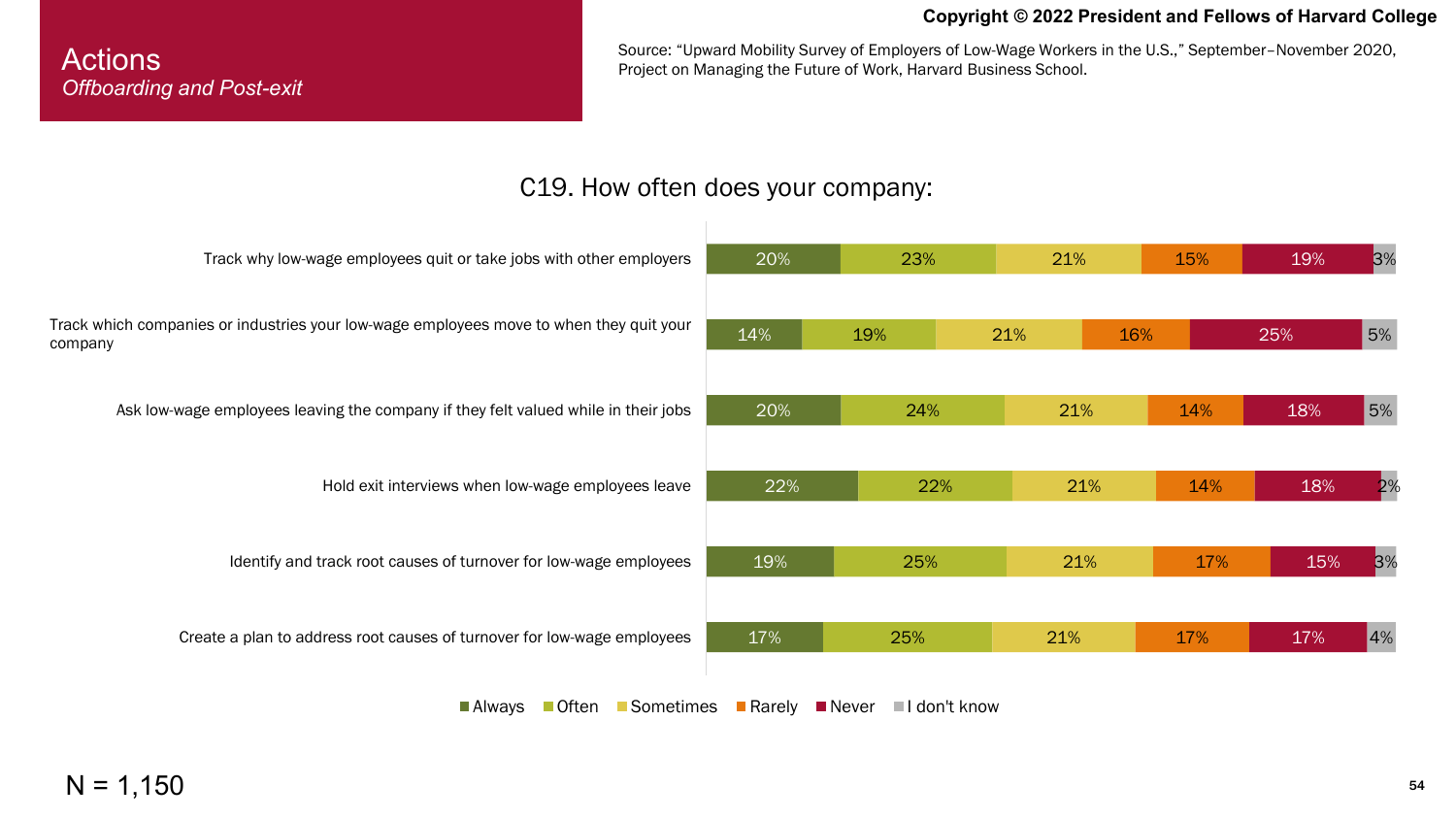Actions *Offboarding and Post-exit* Source: "Upward Mobility Survey of Employers of Low-Wage Workers in the U.S.," September–November 2020, Project on Managing the Future of Work, Harvard Business School.

# C20. Please rate how you feel about the value each of the following actions has to the competitiveness of your company.

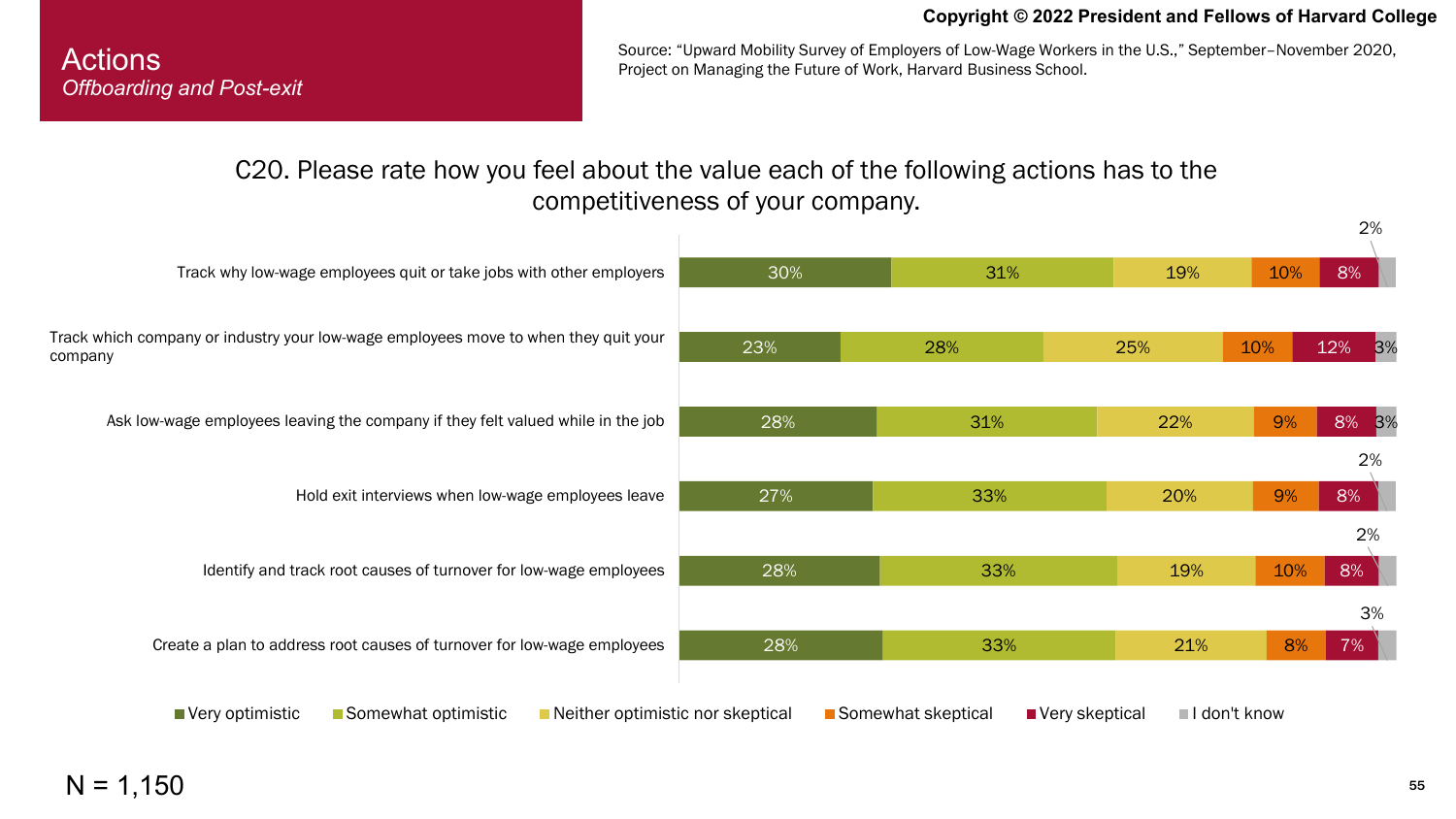Source: "Upward Mobility Survey of Employers of Low-Wage Workers in the U.S.," September–November 2020, Project on Managing the Future of Work, Harvard Business School.

C21. Typically, when a low-wage employee leaves your company, where do they go?



A company in the same industry  $\blacksquare$  A company in a different industry  $\blacksquare$  School  $\blacksquare$  Other  $\blacksquare$  I don't know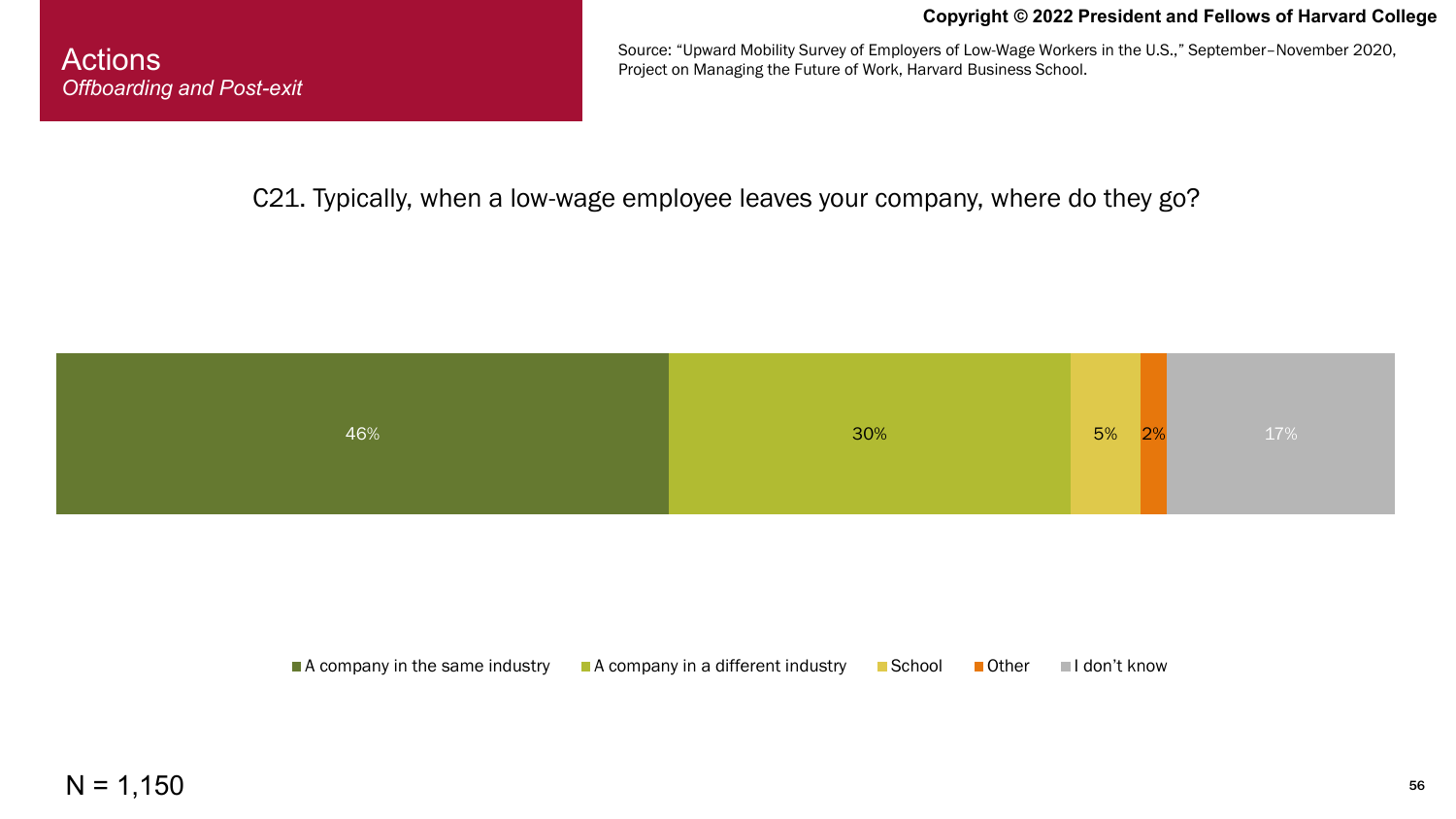Final Thoughts

Source: "Upward Mobility Survey of Employers of Low-Wage Workers in the U.S.," September–November 2020, Project on Managing the Future of Work, Harvard Business School.

D1. Who is responsible for the overall upward mobility of low-wage employees? Please rank the following options from most responsible to least responsible:



 $N = 1,115$  (35 respondents responded "I don't know")

■ The employees

■ The government

**My company** 

| <b>Stakeholder</b>                                                 | Average rank<br>(4= most responsible,<br>$1 =$ least responsible) |
|--------------------------------------------------------------------|-------------------------------------------------------------------|
| The employees                                                      | 3.3                                                               |
| My company                                                         | 2.9                                                               |
| <b>Education institutions</b><br>(e.g., high schools,<br>colleges) | 2.3                                                               |
| The government                                                     | 1.5                                                               |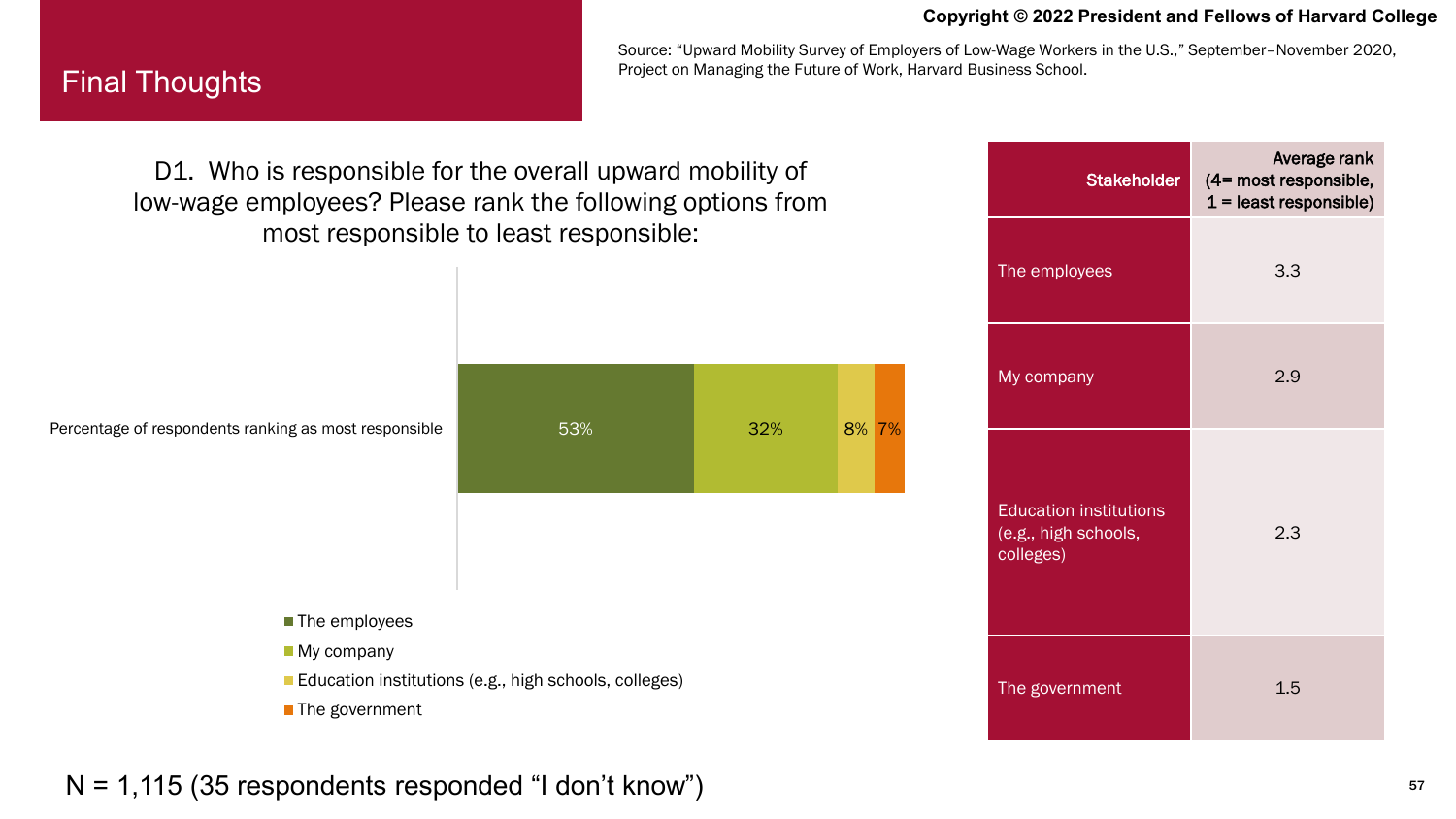

Source: "Upward Mobility Survey of Employers of Low-Wage Workers in the U.S.," September–November 2020, Project on Managing the Future of Work, Harvard Business School.

D2. How would you grade your company's performance in increasing the upward mobility of your company's low-wage employees?



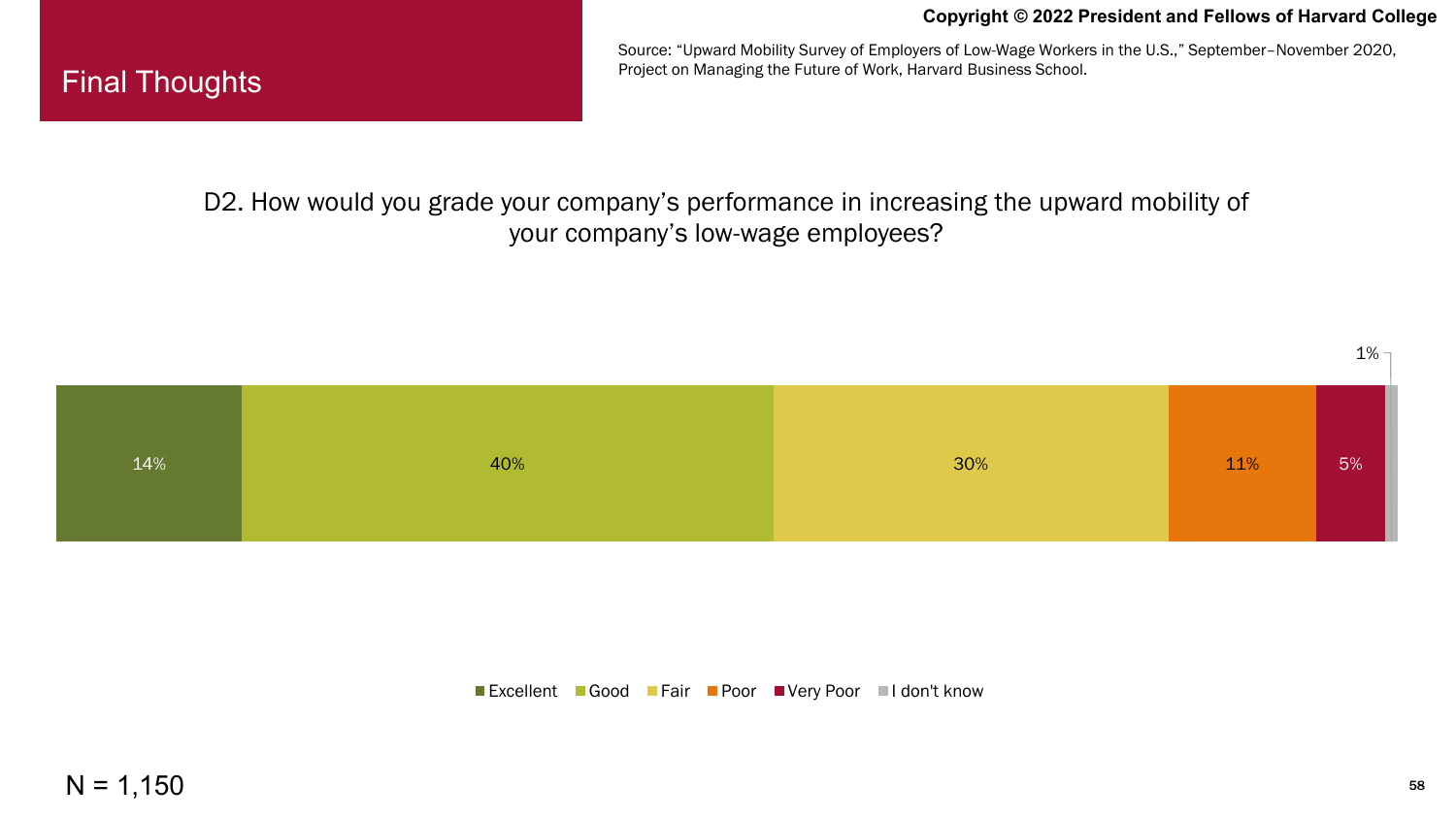

Source: "Upward Mobility Survey of Employers of Low-Wage Workers in the U.S.," September–November 2020, Project on Managing the Future of Work, Harvard Business School.

D3. How important is it for your company's future success and competitiveness to invest time and effort in the upward mobility of your low-wage employees in the future (e.g., through implementing more actions like those listed above)?

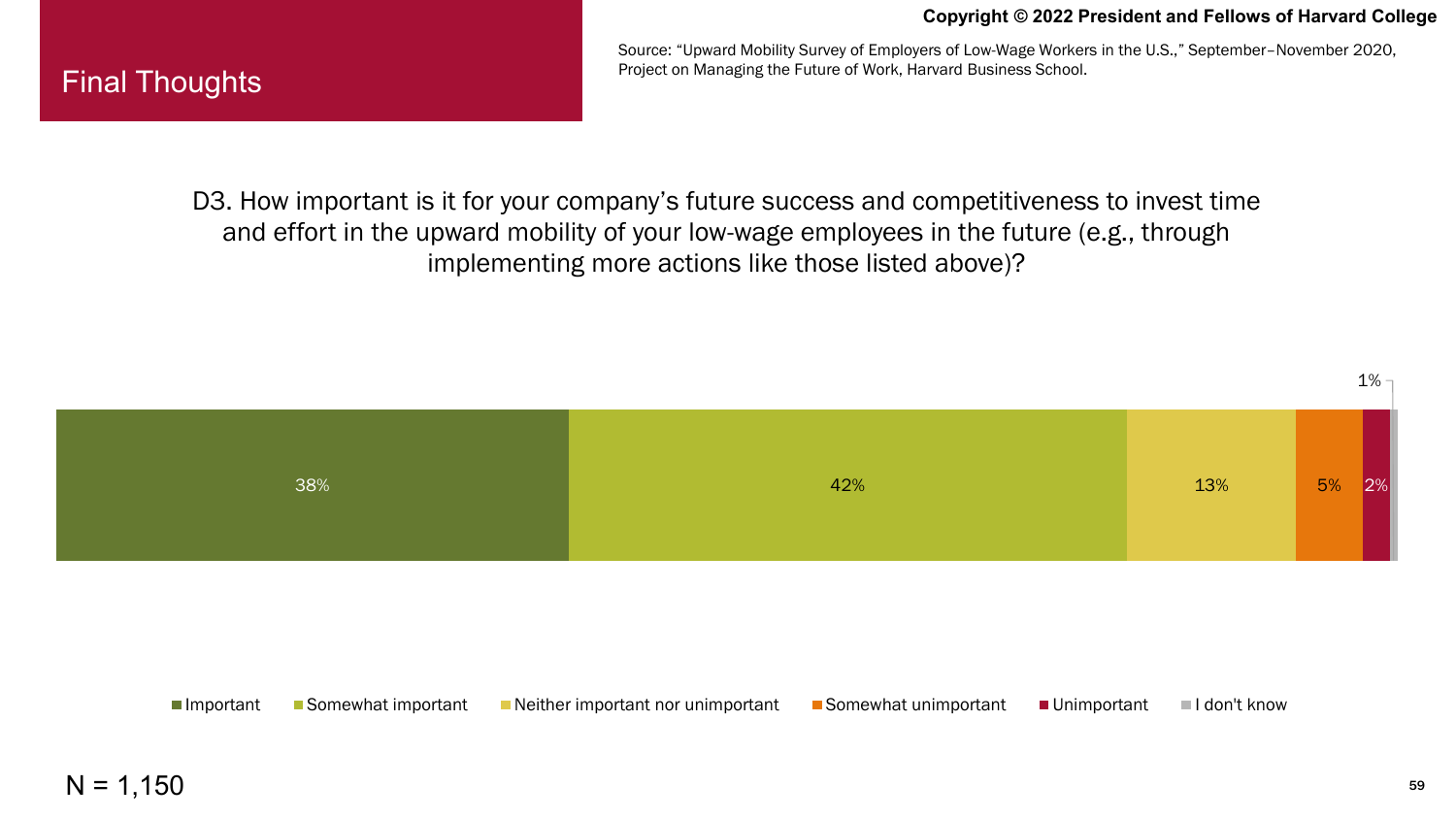# Final Thoughts

Source: "Upward Mobility Survey of Employers of Low-Wage Workers in the U.S.," September–November 2020, Project on Managing the Future of Work, Harvard Business School.

### D4. Please tell us how strongly you agree or disagree with the following statements.

|                                                                                                                                                                                                                                           |            |                   |                 |              | 2%  |     |    |
|-------------------------------------------------------------------------------------------------------------------------------------------------------------------------------------------------------------------------------------------|------------|-------------------|-----------------|--------------|-----|-----|----|
| My company has no need to invest in the upward mobility of low-wage employees because of<br>our business model                                                                                                                            | 12%<br>17% |                   | 18%<br>23%      |              | 28% |     |    |
|                                                                                                                                                                                                                                           |            |                   |                 |              |     |     |    |
| My company seeks input from low-wage employees when developing programs to increase<br>their upward mobility<br>My company tracks whether low-wage employees are participating in benefits (e.g., care<br>assistance, tuition assistance) |            | 24%               | 31%             | 18%          | 12% | 12% | 4% |
|                                                                                                                                                                                                                                           |            |                   |                 |              |     |     |    |
|                                                                                                                                                                                                                                           |            | 30%               | 26%             | 18%          | 9%  | 12% | 5% |
| Neither agree nor disagree<br>Somewhat agree<br>$\blacksquare$ Agree                                                                                                                                                                      |            | Somewhat disagree | <b>Disagree</b> | I don't know |     |     |    |
|                                                                                                                                                                                                                                           |            |                   |                 |              |     |     |    |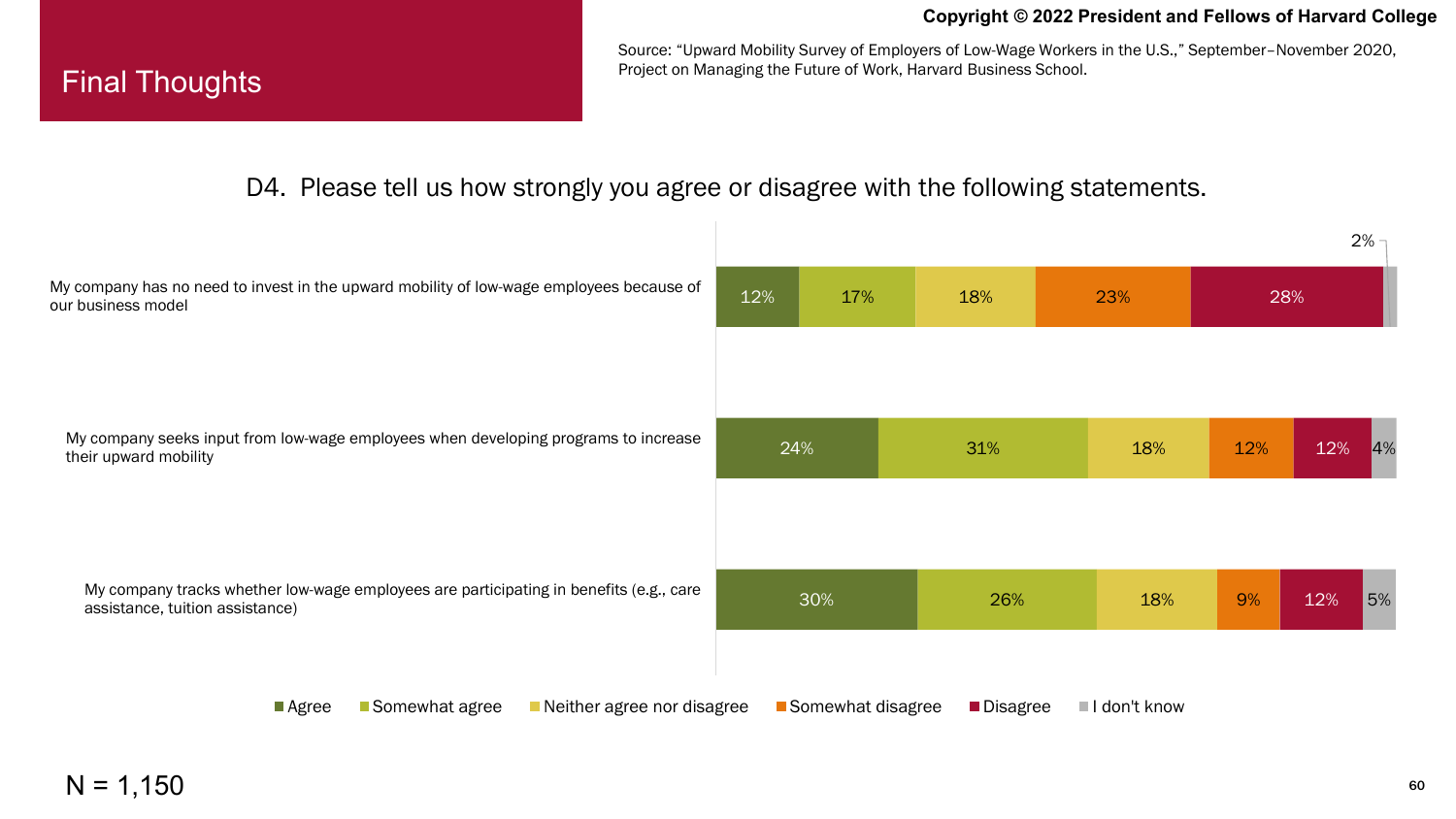

Source: "Upward Mobility Survey of Employers of Low-Wage Workers in the U.S.," September–November 2020, Project on Managing the Future of Work, Harvard Business School.

D5: Think about the upward mobility practices your company has already implemented. Rate the impact of these practices on the following contributors to your company's competitiveness:

| Increased morale                                                       | 32% | 34% | 21% | $7\%$ 4% 3%        |  |
|------------------------------------------------------------------------|-----|-----|-----|--------------------|--|
| Increased productivity                                                 | 31% | 37% | 20% | $7\%$ 3.2%         |  |
| Increased retention                                                    | 27% | 35% | 23% | 4% 3%<br>8%        |  |
| Increased overall company profitability                                | 27% | 35% | 23% | 5% 3%<br>8%        |  |
| Increased attendance                                                   | 26% | 35% | 23% | 9% 4% 3%           |  |
| Improved safety record                                                 | 25% | 31% | 26% | 8% 5% 5%           |  |
| Reduced absenteeism (e.g., employees don't attend a scheduled shift)   | 24% | 36% | 22% | 9%<br><b>5% 3%</b> |  |
| Increased customer goodwill                                            | 24% | 33% | 25% | 6% 4%<br>8%        |  |
| Increased reputation with job seekers                                  | 23% | 32% | 27% | $15%$ 4%<br>8%     |  |
| Reduced expense of hiring temporary employees                          | 23% | 32% | 25% | 6% 4%<br>9%        |  |
| Reduced loss of revenue                                                | 23% | 33% | 26% | 6% 3%<br>9%        |  |
| Reduced cost of recruitment                                            | 21% | 32% | 27% | 10%<br>6% 3%       |  |
| Reduced presenteeism (e.g., employees show up, but are not productive) | 21% | 32% | 28% | 5% 3%<br>11%       |  |
| Reduced cost of training new employee                                  | 21% | 36% | 27% | 8% 5% 3%           |  |
| Reduced overtime costs                                                 | 21% | 29% | 29% | 7% 3%<br>11%       |  |
| Reduced loss of institutional/process knowledge                        | 18% | 34% | 29% | 6% 5%<br>10%       |  |
|                                                                        |     |     |     |                    |  |

■ High impact ■ Somewhat high impact ■ Neither high nor low impact ■ Somewhat low impact ■ Low impact ■ I don't know

 $N = 1,150$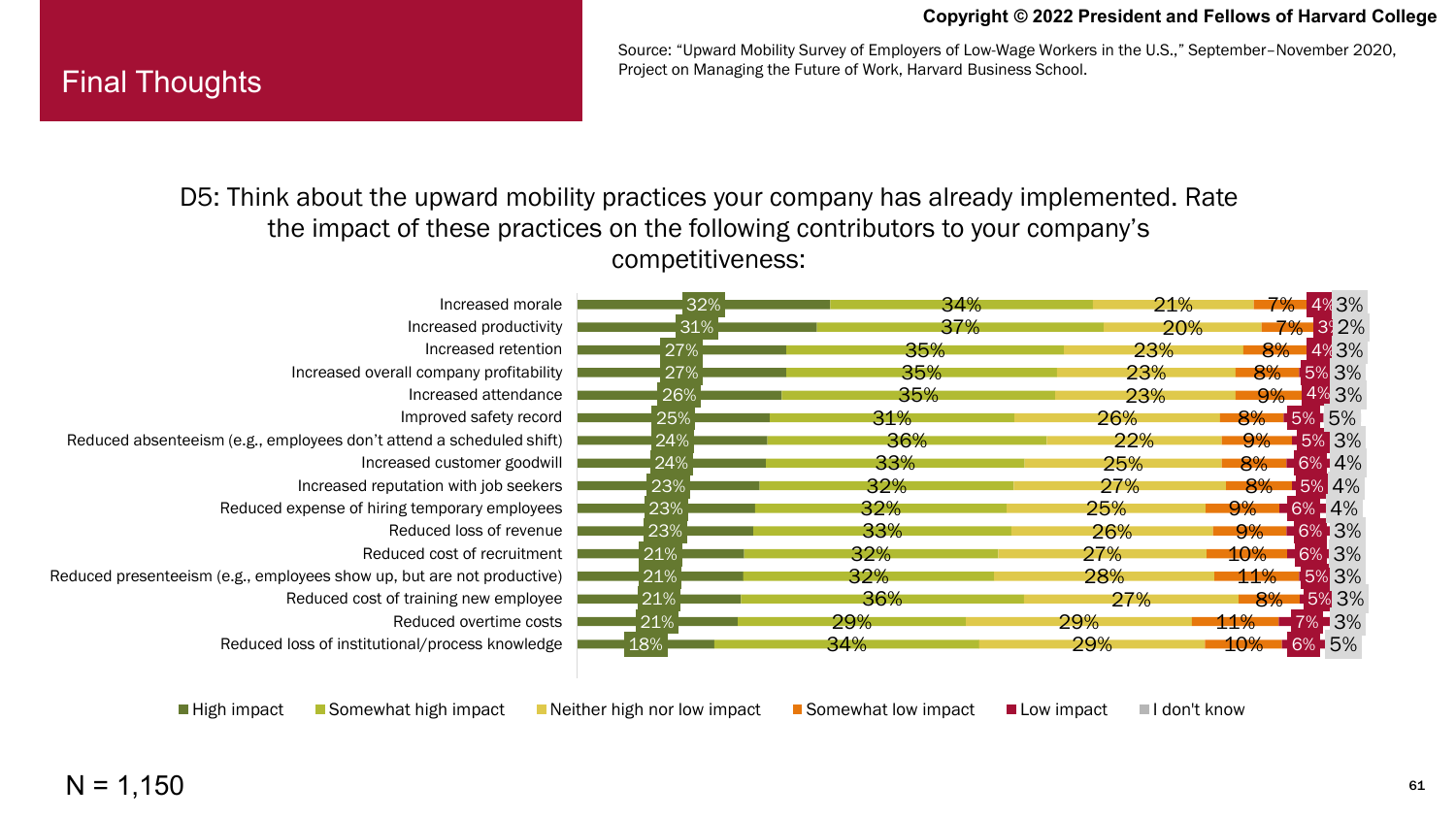# Final Thoughts

Source: "Upward Mobility Survey of Employers of Low-Wage Workers in the U.S.," September–November 2020, Project on Managing the Future of Work, Harvard Business School.

# D6. There are many influences from whom you might learn best practices for upward mobility. Please rank your choices from most trusted to least trusted.



- Other business leaders in my region
- Membership organizations who instruct in best practices (e.g., U.S. Chambers of Commerce, Society for Human Resources Management [SHRM], etc.)
- Vendors and providers of company employment benefits to my employees
- The large (e.g., Fortune 500) companies whose supply chain my company is a part of
- Vendors and providers of IT tools that shape employment (e.g., Applicant Tracking Systems [ATS] like Taleo, Human Capital Management [HCM] like Workday)
- Business journalism (e.g., Wall Street Journal) and business schools (e.g., Harvard Business Review)

### $N = 1,063$  (87 people responded "None of the above")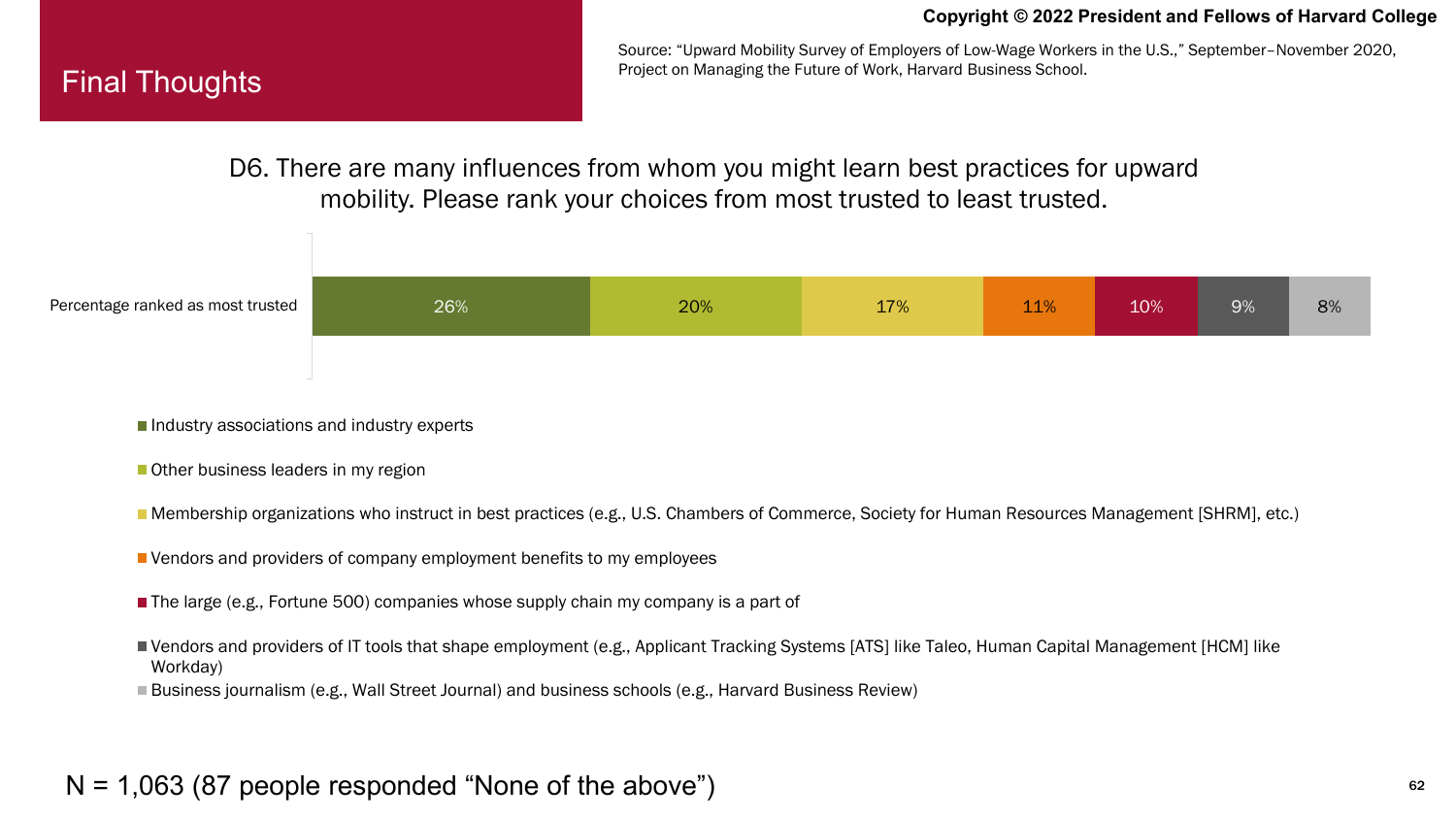

Source: "Upward Mobility Survey of Employers of Low-Wage Workers in the U.S.," September–November 2020, Project on Managing the Future of Work, Harvard Business School.

D10. Please rate your company's willingness to implement practices for increased upward mobility.